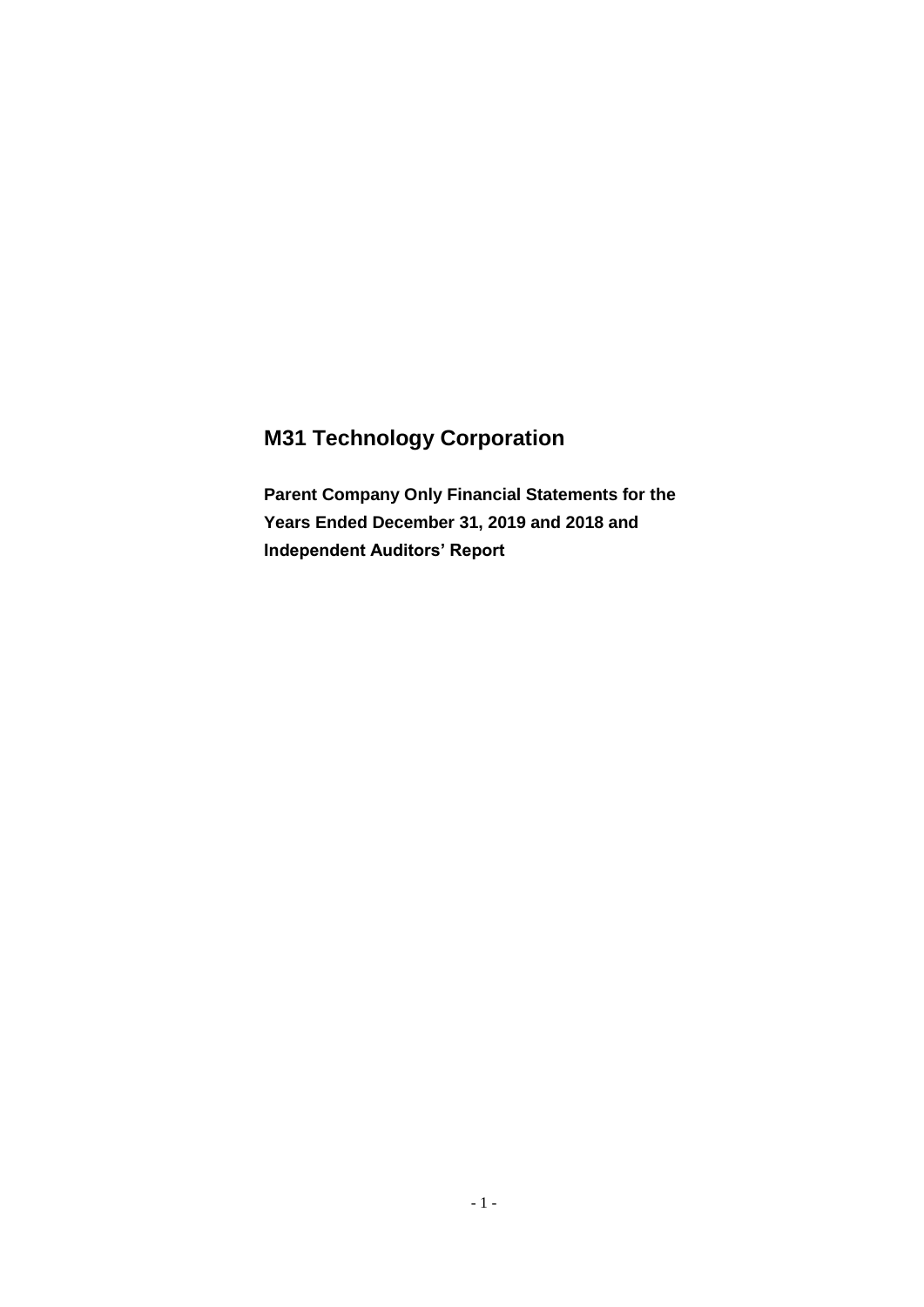### **DELOITTE**

### **INDEPENDENT AUDITORS' REPORT**

The Board of Directors and Shareholders

M31 Technology Corporation

#### **Opinion**

We have audited the accompanying parent company only financial statements of M31 Technology Corporation (the "Company"), which comprise the parent company only balance sheet as of December 31, 2019 and 2018, and the parent company only statements of comprehensive income, changes in equity and cash flows for the years then ended, and the notes to the parent company only financial statement, including a summary of significant accounting policies.

In our opinion, the accompanying parent company only financial statements present fairly, in all material respects, the parent company only financial position of the Company as of December 31, 2019 and 2018, and the parent company only financial performance and the parent company only cash flows for the years then ended in accordance with the Regulations Governing the Preparation of Financial Reports by Securities Issuers.

#### **Basis for Opinion**

We conducted our audits in accordance with the Regulations Governing Auditing and Attestation of Financial Statements by Certified Public Accountants and auditing standards generally accepted in the Republic of China. Our responsibilities under those standards are further described in the Auditors' Responsibilities for the Audit of the Parent Company Only Financial Statements section of our report. We are independent of the Company in accordance with The Norm of Professional Ethics for Certified Public Accountant of the Republic of China,

And we have fulfilled our other ethical responsibilities in accordance with these requirements. We believe that the audit evidence we have obtained is sufficient and appropriate to provide a basis for our opinion.

### **Key Audit Matters**

Key audit matters are those matters that, in our professional judgment, were of most significance in our audit of the parent company only financial statements for the year ended December 31, 2019. These matters were addressed in the context of our audit of the parent company only financial statements as a whole, and in forming our opinion thereon, and we do not provide a separate opinion on these matters.

Key audit matters for the Company's parent company only financial statements for the year ended December 31, 2019 are stated as follows:

Risk of Improper Recognition of Technical Service Revenue

The major revenue source of the Company is technical service revenue resulting from offering silicon intellectual property (SIP) service. The timing of revenue recognition changes between contracts, thereby taking potential risks of improper revenue recognition timing prior to the satisfaction of performance obligations, particularly of technical service revenue in Phase I contracts. Therefore, we list the recognition of technical service revenue as a key audit matter. Please refer to Note 4, point 10, for relevant accounting policies.

We exercise audit processes as below towards the aforementioned risk of improper recognition of technical service revenue:

1. Understand the design and operating effectiveness of the Company's internal control systems relevant to the recognition of technical service revenue from Phase I contracts.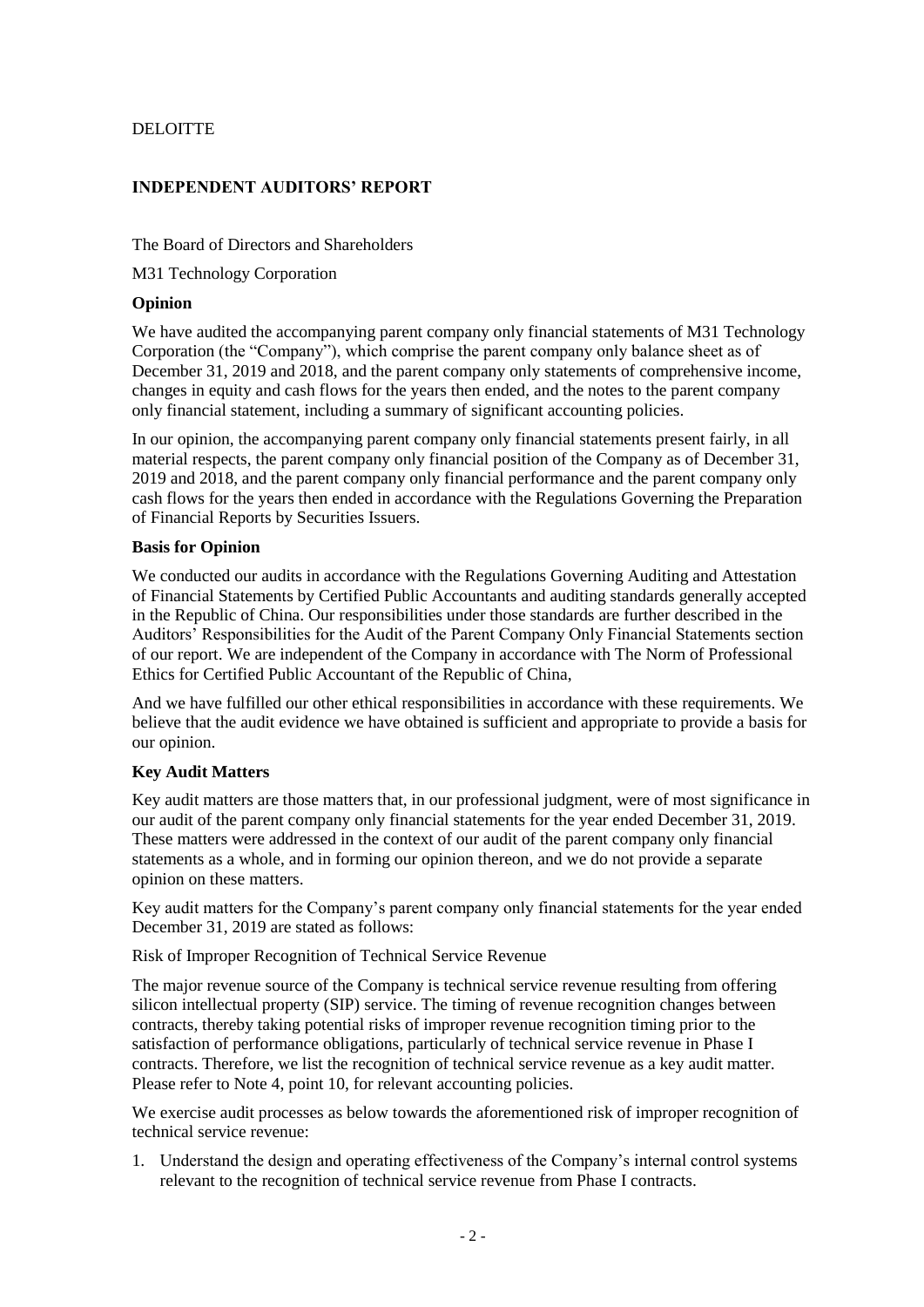- 2. Sample the technical service revenue from Phase I contracts recognized in 2019, checking relevant documents and receivable collections, reviewing critical contract provisions, for the purpose of ensuring the proper timing of revenue recognition.
- 3. Sample the technical service revenue from Phase I contracts recognized in a period before/after the balance sheet dates to perform the cut-off test, for the purpose of ensuring proper satisfaction of performance obligations and revenue recognition prior to the balance sheet dates.

#### **Responsibilities of Management and Those Charged with Governance for the Parent Company Only Financial Statements**

Management is responsible for the preparation and fair presentation of the parent company only financial statements in accordance with the Regulations Governing the Preparation of Financial Reports by Securities Issuers, and for such internal control as management determines is necessary to enable the preparation of parent company only financial statements that are free from material misstatement, whether due to fraud or error.

In preparing the parent company only financial statements, management is responsible for assessing the Company's ability to continue as a going concern, disclosing, as applicable, matters related to going concern and using the going concern basis of accounting unless management either intends to liquidate the Company or to cease operations, or has no realistic alternative but to do so.

Those charged with governance, including the audit committee, are responsible for overseeing the Company's financial reporting process.

### **Auditors' Responsibilities for the Audit of the Parent Company Only Financial Statements**

Our objectives are to obtain reasonable assurance about whether the parent company only financial statements as a whole are free from material misstatement, whether due to fraud or error, and to issue an auditors' report that includes our opinion. Reasonable assurance is a high level of assurance, but is not a guarantee that an audit conducted in accordance with the auditing standards generally accepted in the Republic of China will always detect a material misstatement when it exists. Misstatements can arise from fraud or error and are considered material if, individually or in the aggregate, they could reasonably be expected to influence the economic decisions of users taken on the basis of these parent company only financial statements.

As part of an audit in accordance with the auditing standards generally accepted in the Republic of China, we exercise professional judgment and maintain professional skepticism throughout the audit. We also:

- 1. Identify and assess the risks of material misstatement of the parent company only financial statements, whether due to fraud or error, design and perform audit procedures responsive to those risks, and obtain audit evidence that is sufficient and appropriate to provide a basis for our opinion. The risk of not detecting a material misstatement resulting from fraud is higher than for one resulting from error, as fraud may involve collusion, forgery, intentional omissions, misrepresentations, or the override of internal control.
- 2. Obtain an understanding of internal control relevant to the audit in order to design audit procedures that are appropriate in the circumstances, but not for the purpose of expressing an opinion on the effectiveness of the Company's internal control.
- 3. Evaluate the appropriateness of accounting policies used and the reasonableness of accounting estimates and related disclosures made by management.
- 4. Conclude on the appropriateness of management's use of the going concern basis of accounting and, based on the audit evidence obtained, whether a material uncertainty exists related to events or conditions that may cast significant doubt on the Company's ability to continue as a going concern. If we conclude that a material uncertainty exists, we are required to draw attention in our auditors' report to the related disclosures in the parent company only financial statements or, if such disclosures are inadequate, to modify our opinion. Our conclusions are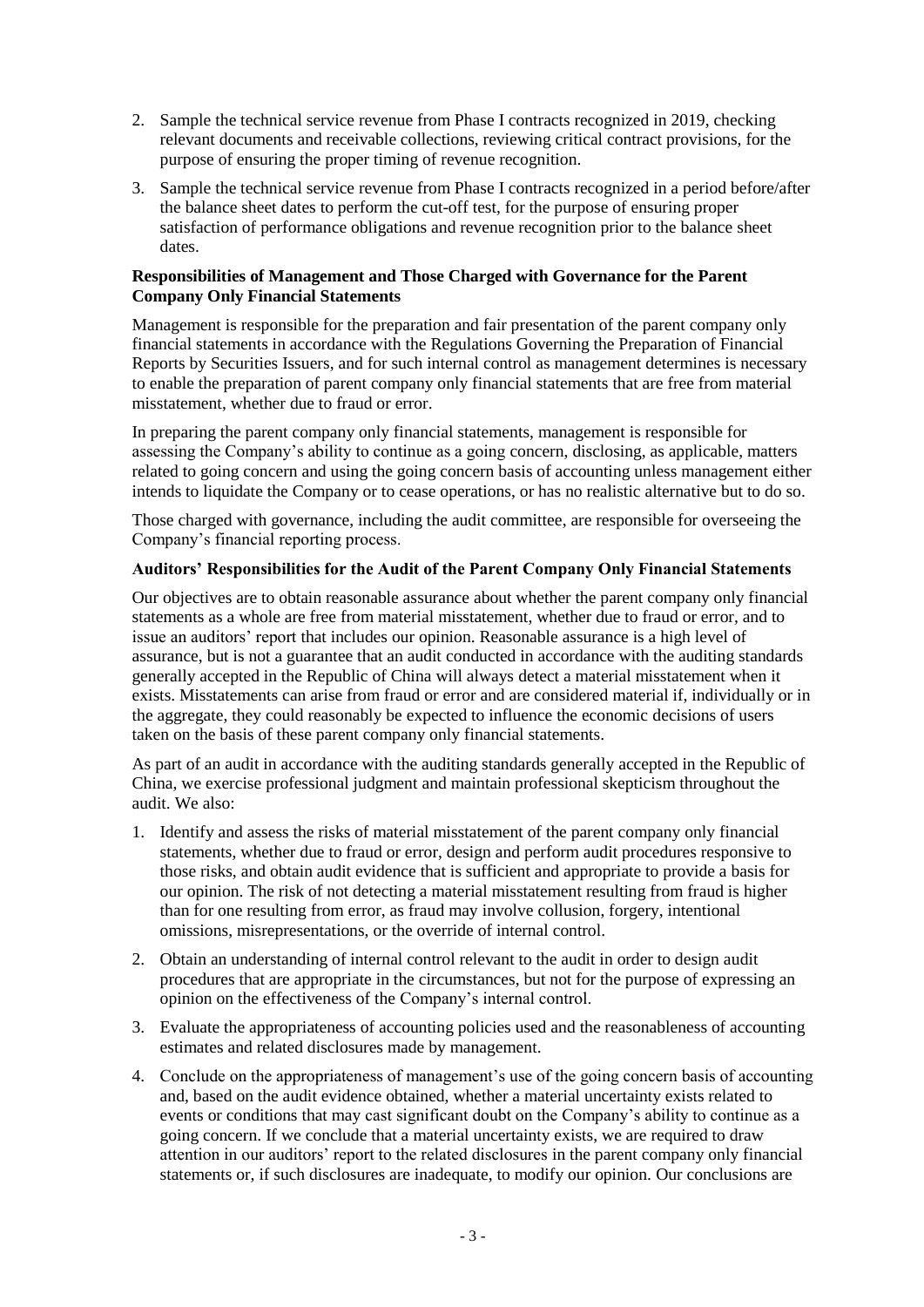based on the audit evidence obtained up to the date of our auditors' report. However, future events or conditions may cause the Company to cease to continue as a going concern.

- 5. Evaluate the overall presentation, structure and content of the parent company only financial statements, including the disclosures, and whether the parent company only financial statements represent the underlying transactions and events in a manner that achieves fair presentation.
- 6. Obtain sufficient and appropriate audit evidence regarding the financial information of entities or business activities within the Company to express an opinion on the parent company only financial statements. We are responsible for the direction, supervision, and performance of the audit. We remain solely responsible for our audit opinion.

We communicate with those charged with governance regarding, among other matters, the planned scope and timing of the audit and significant audit findings, including any significant deficiencies in internal control that we identify during our audit.

We also provide those charged with governance with a statement that we have complied with relevant ethical requirements regarding independence, and to communicate with them all relationships and other matters that may reasonably be thought to bear on our independence, and where applicable, related safeguards.

From the matters communicated with those charged with governance, we determine those matters that were of most significance in the audit of the parent company only financial statements for the year ended December 31, 2019 and are therefore the key audit matters. We describe these matters in our auditors' report unless law or regulation precludes public disclosure about the matter or when, in extremely rare circumstances, we determine that a matter should not be communicated in our report because the adverse consequences of doing so would reasonably be expected to outweigh the public interest benefits of such communication.

The engagement partners on the audit resulting in this independent auditors' report are Chung-Chen Chen and Cheng-Chuan Yu.

Deloitte & Touche Taipei, Taiwan Republic of China

February 26, 2020

#### *Notice to Readers*

*The accompanying parent company only financial statements are intended only to present the parent company only financial position, parent company only financial performance and parent company only cash flows in accordance with accounting principles and practices generally accepted in the Republic of China and not those of any other jurisdictions. The standards, procedures and practices to audit such parent company only financial statements are those generally applied in the Republic of China.*

*For the convenience of readers, the independent auditors' report and the accompanying parent company only financial statements have been translated into English from the original Chinese version prepared and used in the Republic of China. If there is any conflict between the English version and the original Chinese version or any difference in the interpretation of the two versions, the Chinese-language independent auditors' report and parent company only financial statements shall prevail.*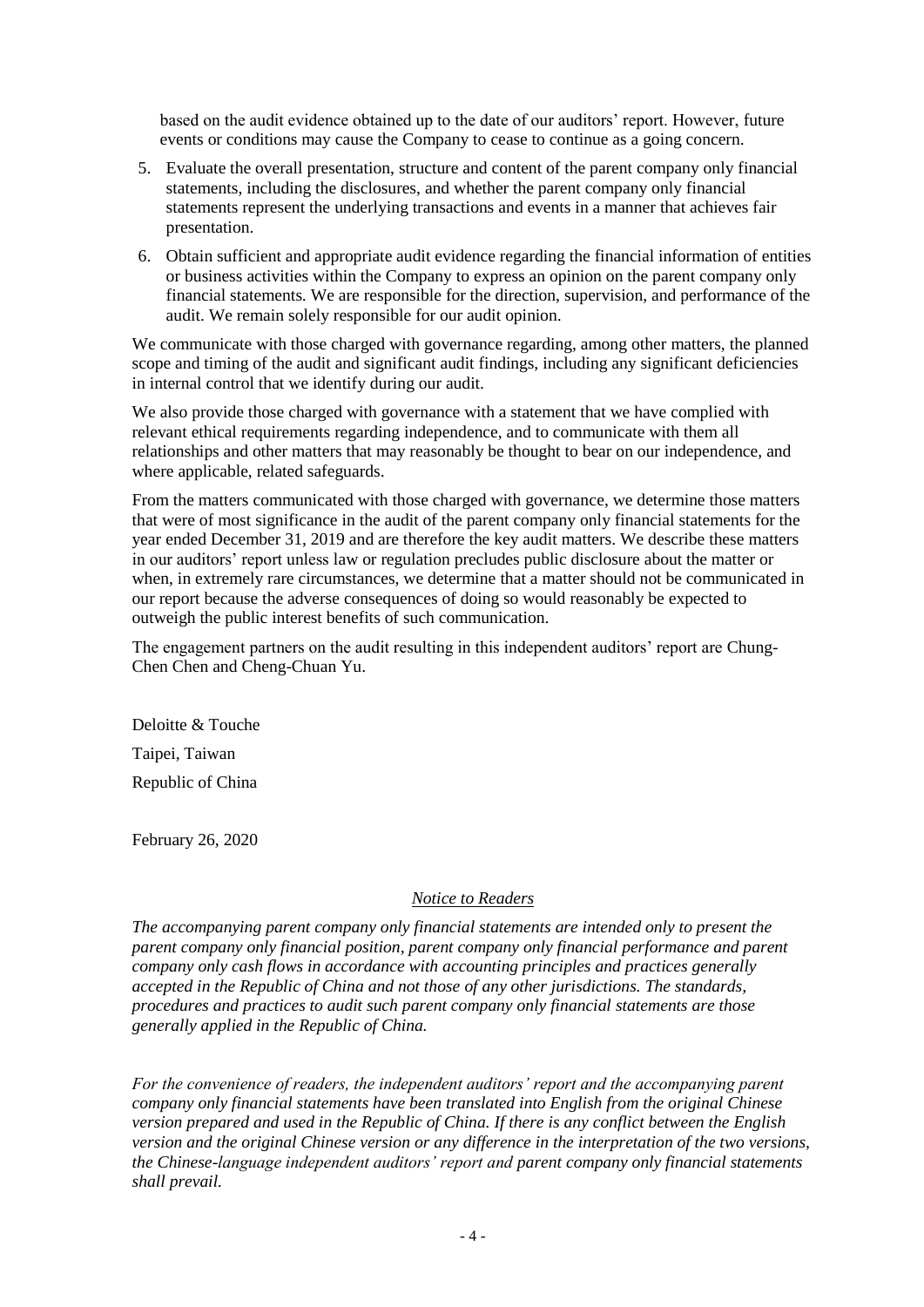# **M31 TECHNOLOGY CORPORATION**

### **PARENT COMPANY ONLY BALANCE SHEETS DECEMBER 31, 2019 AND 2018 (In Thousands of New Taiwan Dollars)**

|                                                                 | 2019          |                | 2018                    |                |
|-----------------------------------------------------------------|---------------|----------------|-------------------------|----------------|
| <b>ASSETS</b>                                                   | Amount        | $\%$           | Amount                  | $\%$           |
| <b>CURRENT ASSETS</b>                                           |               |                |                         |                |
| Cash and cash equivalents (Notes 4 and 6)                       | 571,204<br>\$ | 36             | 342,934<br>$\mathbb{S}$ | 36             |
| Financial assets at fair value through profit or loss - current |               |                |                         |                |
| (Notes 4 and 7)                                                 | 504,867       | 31             | 50,031                  | 5              |
| Financial assets at amortized cost - current (Notes 4 and 9)    | 73,960        | 5              | 61,430                  | 6              |
| Accounts receivable (Notes 4, 5, 10 and 21)                     | 179,282       | 11             | 218,962                 | 23             |
| Accounts receivable - related parties (Notes 4, 21 and 29)      | 4,272         |                | 17,170                  | $\overline{2}$ |
| Other receivables                                               | 482           |                |                         |                |
| Current tax assets (Notes 4 and 23)                             | 28,005        | $\overline{c}$ | 6,818                   | 1              |
| Prepayments (Note 15)                                           | 17,143        |                | 11,173                  |                |
| Other financial assets - current (Notes 15 and 30)              |               |                | 55,287                  | 6              |
| Other current assets (Note 15)                                  | 1,868         |                | 2,746                   |                |
| Total current assets                                            | 1,381,083     | 86             | 766,551                 | 80             |
| NON-CURRENT ASSETS                                              |               |                |                         |                |
| Financial assets at fair value through other comprehensive      |               |                |                         |                |
| income - non-current (Notes 4 and 8)                            | 9,350         | 1              | 8,260                   |                |
| Investments accounted for using the equity method               |               |                |                         |                |
| (Notes 4 and 11)                                                | 16,037        | 1              | 15,296                  | $\overline{2}$ |
| Property, plant and equipment (Notes 4 and 12)                  | 168,841       | 11             | 153,220                 | 16             |
| Right-of-use assets (Notes 3, 4 and 13)                         | 9,509         | 1              |                         |                |
| Intangible assets (Notes 4 and 14)                              | 2,347         |                | 4,565                   |                |
| Deferred tax assets (Notes 4 and 23)                            | 7,841         |                | 6,116                   |                |
| Other non-current assets (Note 15)                              | 5,964         |                | 5,407                   |                |
| Total non-current assets                                        | 219,889       |                | 192,864                 | 20             |
| <b>TOTAL</b>                                                    | \$1,600,972   | <u>100</u>     | 959,415                 | <b>100</b>     |
| <b>LIABILITIES AND EQUITY</b>                                   |               |                |                         |                |
| <b>CURRENT LIABILITIES</b>                                      |               |                |                         |                |
| Short-term borrowings (Notes 16 and 30)                         | \$            |                | \$<br>40,000            | 4              |
| Contract liabilities - current (Notes 21)                       | 27,531        | $\overline{2}$ | 58,015                  | 6              |
| Accounts payable (Notes 17)                                     | 2,079         |                | 1,821                   |                |
| Other payables (Note 18)                                        | 89,651        | 6              | 88,411                  | 9              |
| Other payables - related parties (Note 29)                      | 1,276         |                | 1,259                   |                |
| Current tax liabilities (Notes 3, 4 and 23)                     | 23,607        |                | 19,414                  | $\overline{2}$ |
| Lease liabilities - current (Notes 3, 4 and 13)                 | 7,652         |                |                         |                |
| Other current liabilities (Note 18)                             | 5,614         |                | 5,198                   |                |
| Total current liabilities                                       | 157,410       | - 10           | 214,118                 | 22             |
| NON-CURRENT LIABILITIES                                         |               |                |                         |                |
| Deferred tax liabilities (Notes 4 and 23)                       | 60            |                | 183                     |                |
| Lease liabilities - non-current (Notes 3, 4 and 13)             | 1,933         |                |                         |                |
| Total non-current liabilities                                   | 1,993         |                | 183                     |                |
| <b>Total liabilities</b>                                        | 159,403       | 10             | 214,301                 | 22             |
| EQUITY (Note 20)                                                |               |                |                         |                |
| Share capital                                                   |               |                |                         |                |

| Ordinary shares         | 313,180     | 19              | 286,400 | $\frac{30}{2}$ |
|-------------------------|-------------|-----------------|---------|----------------|
| Capital surplus         | 634,551     | $\overline{40}$ | 53,851  | 6              |
| Retained earnings       |             |                 |         |                |
| Legal reserve           | 61,727      |                 | 33,736  | 4              |
| Unappropriated earnings | 428,928     | $\frac{27}{2}$  | 367,580 | $\frac{38}{1}$ |
| Total retained earnings | 490,655     | 31              | 401,316 | $\frac{42}{ }$ |
| Other equity            | 3,183       |                 | 3,547   |                |
| Total equity            | 1,441,569   | $\frac{90}{90}$ | 745,114 | $\frac{78}{ }$ |
| <b>TOTAL</b>            | \$1,600,972 | <u>100</u>      | 959,415 | <u>100</u>     |

The accompanying notes are an integral part of the parent company only financial statements.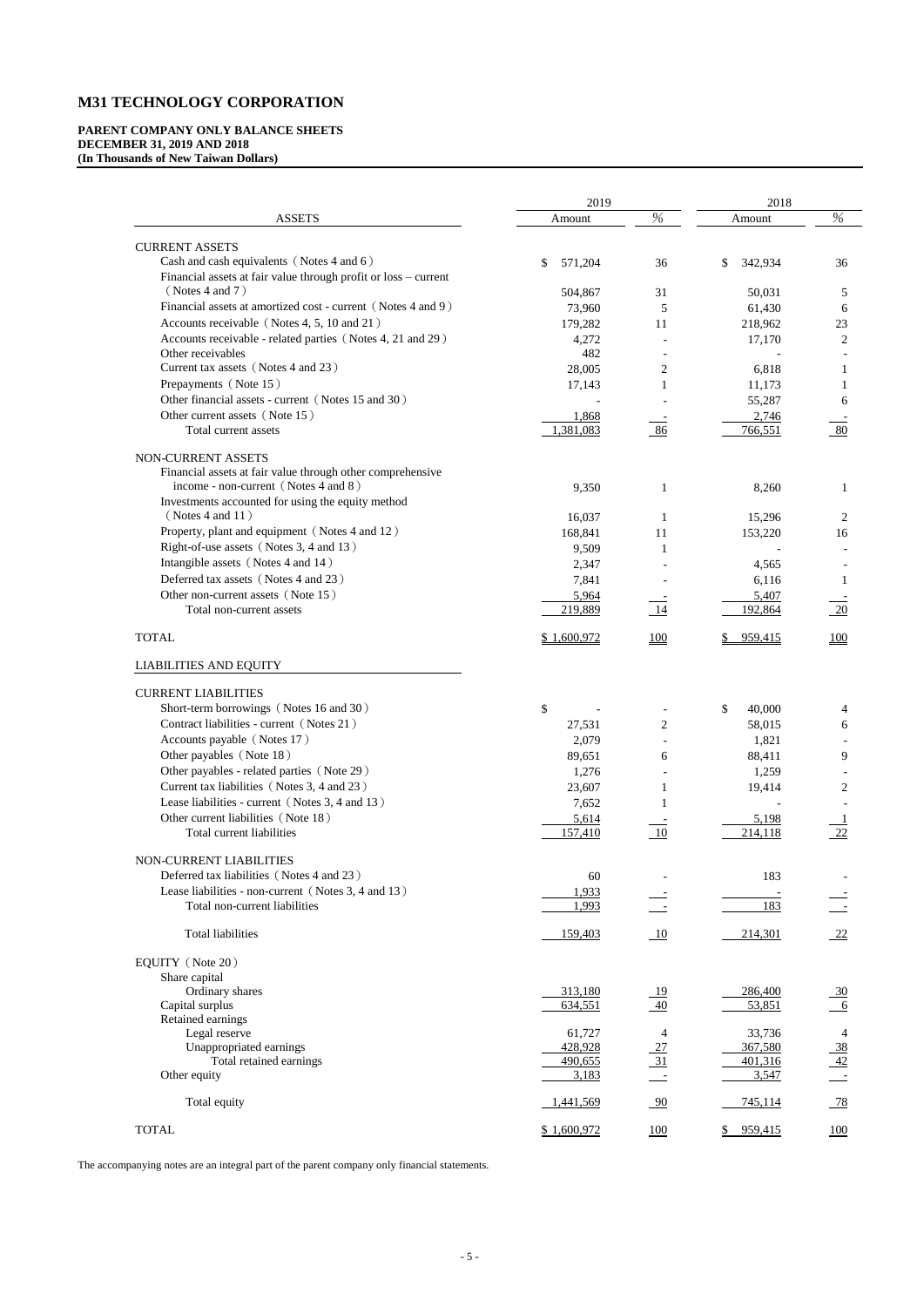# **M31 TECHNOLOGY CORPORATION**

### **PARENT COMPANY ONLY STATEMENTS OF COMPREHENSIVE INCOME FOR THE YEARS ENDED DECEMBER 31, 2019 AND 2018 (In Thousands of New Taiwan Dollars, Except Earnings Per Share)**

|                                                                              | 2019      |                  | 2018      |      |
|------------------------------------------------------------------------------|-----------|------------------|-----------|------|
|                                                                              | Amount    | $\frac{0}{6}$    | Amount    | $\%$ |
| OPERATING REVENUE (Notes 4, 21 and<br>29)                                    | \$867,404 | 100              | \$759,099 | 100  |
| <b>GROSS PROFIT</b>                                                          | 867,404   | 100              | 759,099   | 100  |
| <b>OPERATING EXPENSES</b> (Notes 14, 22 and<br>29)                           |           |                  |           |      |
| Selling and marketing expenses                                               | 47,776)   | 5)               | 47,833)   | 6)   |
| General and administrative expenses                                          | 96,535)   | 11)<br>$\left($  | 76,890)   | 10)  |
| Research and development expenses<br>Expected credit gain(loss) (Notes 4, 5) | 364,892)  | 42)<br>€         | 320,872)  | 42)  |
| and $10)$                                                                    | 10,493    |                  | 11,837)   | 2)   |
| Total operating expenses                                                     | 498,710)  | 57)              | 457,432)  | 60)  |
| <b>OPERATING INCOME</b>                                                      | 368,694   | 43               | 301,667   | 40   |
| NON-OPERATING INCOME AND<br><b>EXPENSES</b>                                  |           |                  |           |      |
| Other income (Notes 4 and 22)                                                | 7,572     | 1                | 4,318     |      |
| Other gains and losses (Notes 4 and 22)                                      | 15,148)   | 2)<br>$\left($   | 20,497    | 3    |
| Finance costs (Note 22)                                                      | 342)      |                  | 1,623)    |      |
| Share of profit of subsidiaries (Notes 4)<br>Total non-operating income and  | 1,183     |                  | 3,932     |      |
| expenses                                                                     | 6,735)    | $\left(1\right)$ | 27,124    | 3    |
| PROFIT BEFORE INCOME TAX                                                     | 361,959   | 42               | 328,791   | 43   |
| INCOME TAX EXPENSE (Notes 4 and 23)                                          | 53,394)   | 6)               | 48,884)   | 6)   |
| NET PROFIT FOR THE YEAR                                                      | 308,565   | 36               | 279,907   | 37   |

(Continued)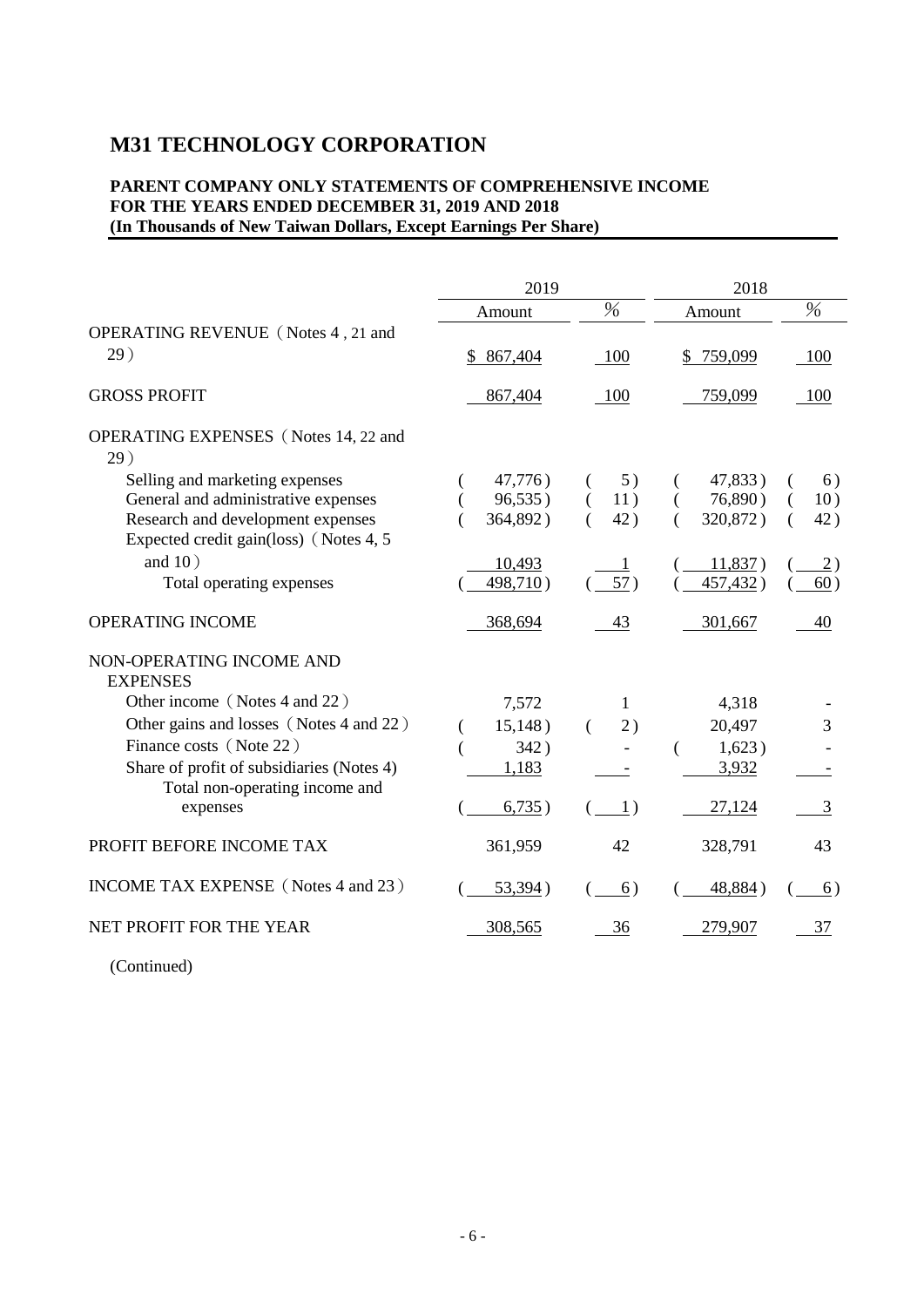|                                                                                                                          | 2019   |         |                | 2018 |         |      |
|--------------------------------------------------------------------------------------------------------------------------|--------|---------|----------------|------|---------|------|
|                                                                                                                          |        | Amount  | $\%$           |      | Amount  | $\%$ |
| OTHER COMPREHENSIVE INCOME<br>Items that will not be reclassified subsequently<br>to profit or loss: :                   |        |         |                |      |         |      |
| Unrealized gain (loss) on investments in<br>equity instruments at fair value through<br>other comprehensive income (Note |        |         |                |      |         |      |
| 20)                                                                                                                      | $($ \$ | 10)     |                | \$   | 2,460   |      |
| Items that may be reclassified subsequently to<br>profit or loss: :                                                      |        |         |                |      |         |      |
| Exchange differences on translating the<br>financial statements of foreign<br>operations (Notes 4 and 20)                |        | 442)    |                |      | 269     |      |
| Income tax relating to items that may be<br>reclassified subsequently to profit or<br>$loss$ (Notes 4, 20 and 23)        |        | 88      |                |      | 57)     |      |
| Other comprehensive income (loss) for<br>the year, net of income tax                                                     |        | 364)    |                |      | 2,672   |      |
| TOTAL COMPREHENSIVE INCOME FOR THE<br><b>YEAR</b>                                                                        |        | 308,201 | $\frac{36}{5}$ |      | 282,579 | 37   |
| EARNINGS PER SHARE (Note 24)                                                                                             |        |         |                |      |         |      |
| <b>Basic</b>                                                                                                             |        | 9.90    |                |      |         |      |
| Diluted                                                                                                                  |        | 9.89    |                |      | 9.77    |      |

The accompanying notes are an integral part of the parent company only financial statements.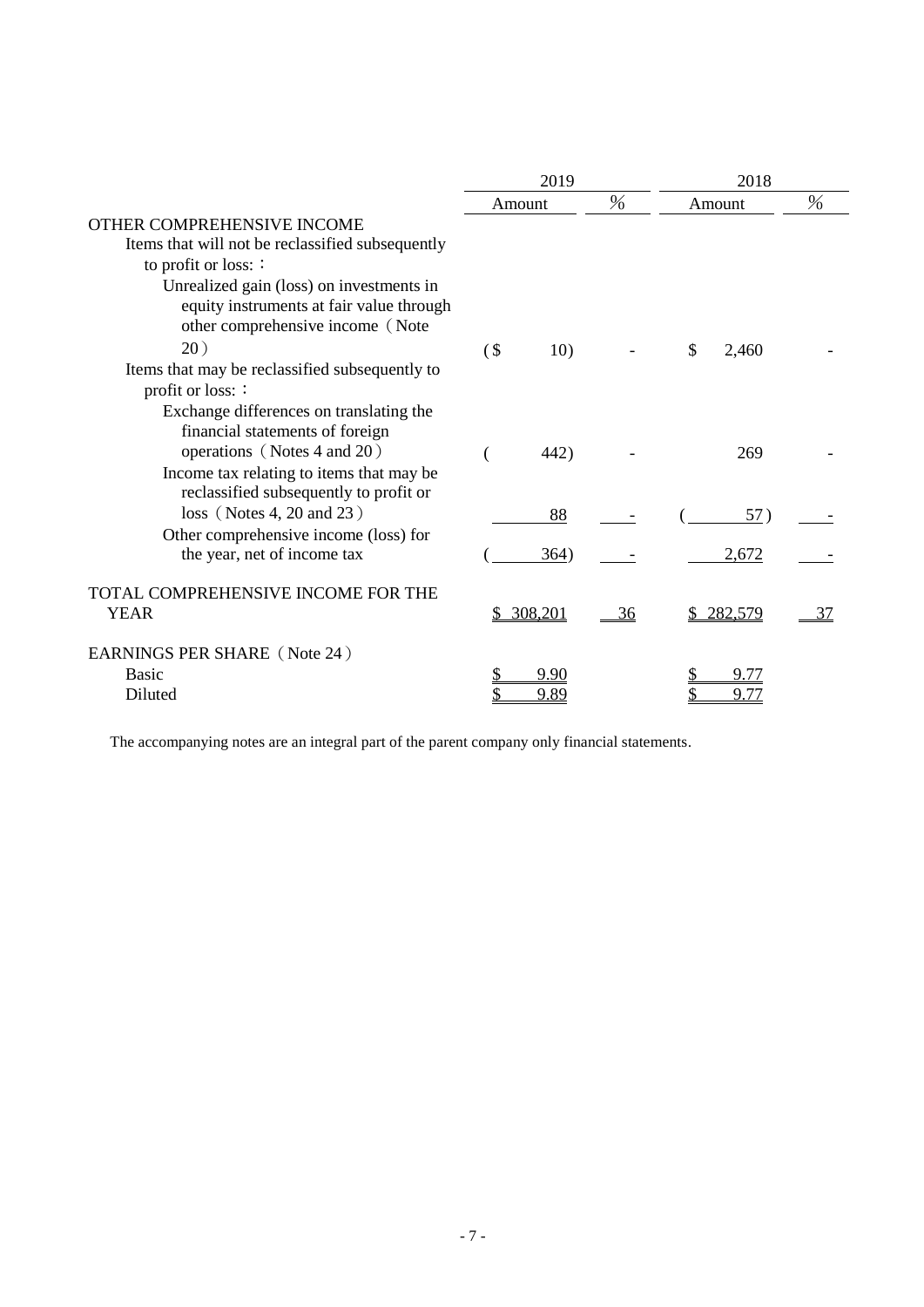# **M31 TECHNOLOGY CORPORATION**

# **PARENT COMPANY ONLY STATEMENTS OF CHANGES IN EQUITY FOR THE YEARS ENDED DECEMBER 31, 2019 AND 2018**

**(In Thousands of New Taiwan Dollars)**

|                                                                                                                                  |                                                   |                                                  |                                      |                                            | <b>Other Equity</b>                                                                        |                                                                                                                                        |                                   |
|----------------------------------------------------------------------------------------------------------------------------------|---------------------------------------------------|--------------------------------------------------|--------------------------------------|--------------------------------------------|--------------------------------------------------------------------------------------------|----------------------------------------------------------------------------------------------------------------------------------------|-----------------------------------|
|                                                                                                                                  |                                                   |                                                  |                                      | <b>Retained Earnings</b><br>Unappropriated | <b>Exchange</b><br><b>Differences</b><br>on Translating the<br><b>Financial Statements</b> | <b>Unrealized Valuation</b><br>Gain (Loss) on<br><b>Financial Assets at</b><br><b>Fair Value Through</b><br><b>Other Comprehensive</b> |                                   |
| <b>BALANCE AT JANUARY 1, 2018</b>                                                                                                | <b>Ordinary Shares</b><br>286,400<br>$\mathbb{S}$ | <b>Capital Surplus</b><br>41,945<br>$\mathbb{S}$ | <b>Legal Reserve</b><br>15,107<br>S. | <b>Earnings</b><br>\$234,182               | of Foreign Operations<br>\$<br>75                                                          | <b>Income</b><br>1,800<br>\$                                                                                                           | <b>Total Equity</b><br>\$ 579,509 |
|                                                                                                                                  |                                                   |                                                  |                                      |                                            |                                                                                            |                                                                                                                                        |                                   |
| Appropriation of 2017 earnings (Notes 20)<br>Legal reserve                                                                       |                                                   |                                                  | 18,629                               | 18,629)                                    |                                                                                            |                                                                                                                                        |                                   |
| Cash dividends distributed by the Company                                                                                        |                                                   |                                                  | $\sim$                               | 128,880)                                   |                                                                                            |                                                                                                                                        | 128,880)                          |
| Net profit for the year ended December 31, 2018                                                                                  |                                                   |                                                  |                                      | 279,907                                    |                                                                                            |                                                                                                                                        | 279,907                           |
| Other comprehensive income (loss) for the year ended December 31,<br>2018, net of income tax (Notes 20)                          |                                                   |                                                  |                                      |                                            |                                                                                            |                                                                                                                                        | 2,672                             |
|                                                                                                                                  |                                                   |                                                  |                                      |                                            | 212                                                                                        | 2,460                                                                                                                                  |                                   |
| Total comprehensive income (loss) for the year ended December 31, 2018                                                           |                                                   |                                                  |                                      | 279,907                                    | 212                                                                                        | 2,460                                                                                                                                  | 282,579                           |
| Disposal of investments in equity instruments designated as at fair value<br>through other comprehensive income (Notes 8 and 20) |                                                   |                                                  |                                      | 1,000                                      |                                                                                            | 1,000)                                                                                                                                 |                                   |
| Other changes in capital surplus (Notes 20)                                                                                      |                                                   | 11,906                                           |                                      |                                            |                                                                                            |                                                                                                                                        | 11,906                            |
| <b>BALANCE AT DECEMBER 31, 2018</b>                                                                                              | 286,400                                           | 53,851                                           | 33,736                               | 367,580                                    | 287                                                                                        | 3,260                                                                                                                                  | 745,114                           |
| Appropriation of 2018 earnings (Notes 20)<br>Legal reserve<br>Cash dividends distributed by the Company                          |                                                   |                                                  | 27,991<br>$\sim$                     | 27,991)<br>219,226)                        |                                                                                            |                                                                                                                                        | 219,226)                          |
| Net profit for the year ended December 31, 2019                                                                                  |                                                   |                                                  |                                      | 308,565                                    |                                                                                            |                                                                                                                                        | 308,565                           |
| Other comprehensive income (loss) for the year ended December 31,<br>2019, net of income tax (Notes 20)                          |                                                   |                                                  |                                      |                                            | 354)                                                                                       | 10)                                                                                                                                    | 364)                              |
| Total comprehensive income (loss) for the year ended December 31, 2019                                                           |                                                   |                                                  |                                      | 308,565                                    | 354)                                                                                       | 10)                                                                                                                                    | 308,201                           |
| Proceeds from issuance of ordinary shares (Notes 20)                                                                             | 26,780                                            | 578,692                                          |                                      |                                            |                                                                                            |                                                                                                                                        | 605,472                           |
| Share-based payment (Notes 20)                                                                                                   | ۰                                                 | 826                                              |                                      | $\overline{\phantom{a}}$                   |                                                                                            |                                                                                                                                        | 826                               |
| Other changes in capital surplus (Notes 20)                                                                                      |                                                   | 1,182                                            |                                      |                                            |                                                                                            |                                                                                                                                        | 1,182                             |
| BALANCE AT DECEMBER 31, 2019                                                                                                     | \$313,180                                         | \$634,551                                        | 61,727<br>$\mathbb{S}$               | \$428,928                                  | 67)<br>(S                                                                                  | 3,250<br>S                                                                                                                             | \$1,441,569                       |

The accompanying notes are an integral part of the parent company only financial statements.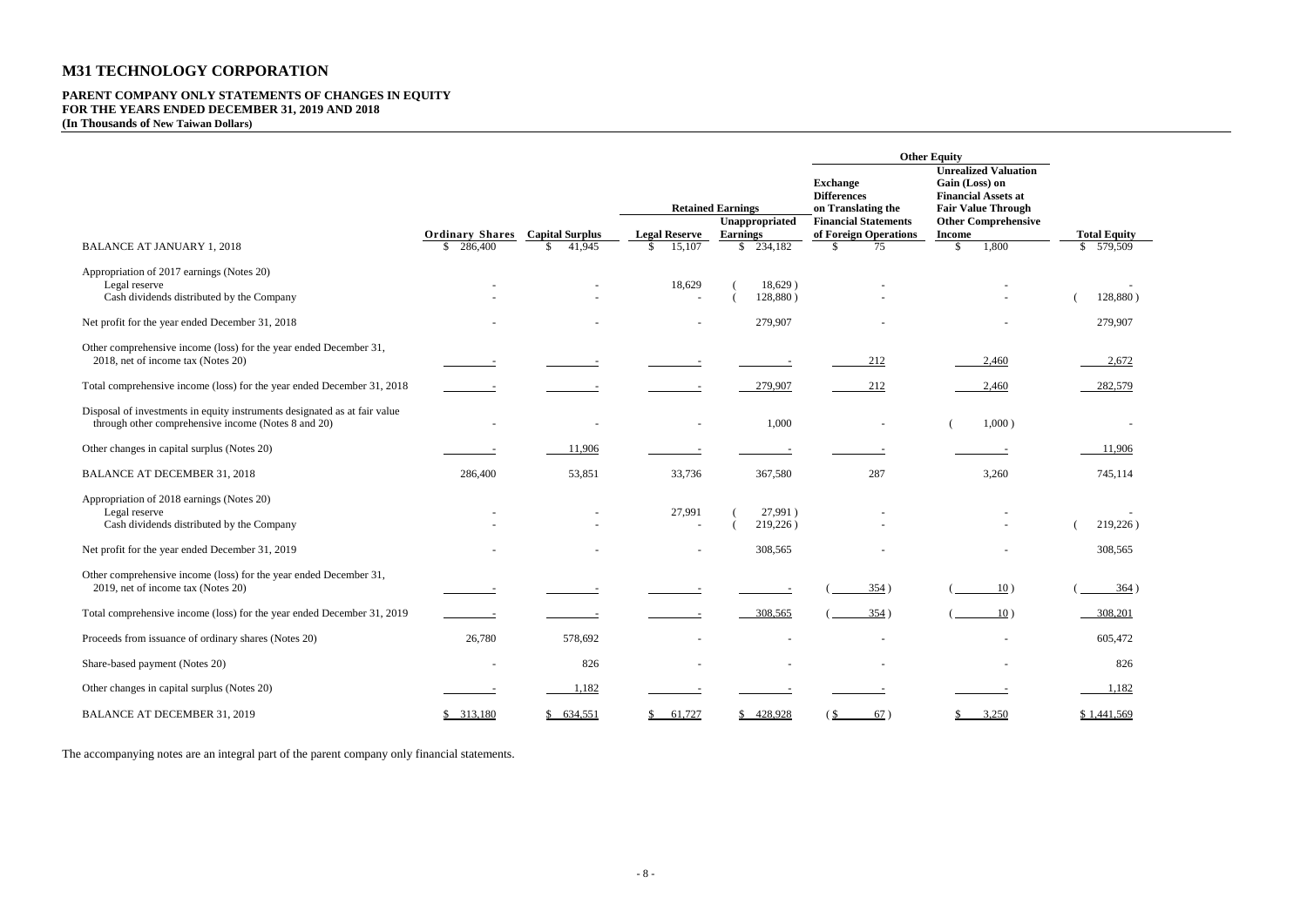# **M31 TECHNOLOGY CORPORATION**

### **PARENT COMPANY ONLY STATEMENTS OF CASH FLOWS FOR THE YEARS ENDED DECEMBER 31, 2019 AND 2018 (In Thousands of New Taiwan Dollars)**

|                                                    |    | 2019    |    | 2018    |
|----------------------------------------------------|----|---------|----|---------|
| CASH FLOWS FROM OPERATING ACTIVITIES               |    |         |    |         |
| Profit before income tax                           | \$ | 361,959 | \$ | 328,791 |
| Adjustments for:                                   |    |         |    |         |
| Expected credit (gain) loss                        | (  | 10,493) |    | 11,837  |
| Depreciation expenses                              |    | 35,100  |    | 21,778  |
| Amortization expenses                              |    | 2,691   |    | 2,583   |
| Net gain on fair value changes of financial assets |    |         |    |         |
| at fair value through profit or loss               | (  | 2,840)  |    | 124)    |
| Finance costs                                      |    | 342     |    | 1,623   |
| Interest income                                    | (  | 6,812)  |    | 4,308)  |
| Share-based payment                                |    | 826     |    |         |
| Share of profit of subsidiaries                    |    | 1,183)  |    | 3,932)  |
| Unrealized loss (gain) on foreign currency         |    |         |    |         |
| exchange                                           |    | 16,584  | (  | 15,333) |
| Changes in operating assets and liabilities        |    |         |    |         |
| Accounts receivable                                |    | 47,820  |    | 52,803) |
| Accounts receivable - related parties              |    | 12,875  |    | 6,146)  |
| Other receivables                                  |    | 482)    |    |         |
| Prepayments                                        |    | 5,970)  |    | 5,569   |
| Other current assets                               |    | 847     |    | 848)    |
| <b>Contract liabilities</b>                        | (  | 30,484) |    | 4,538   |
| Accounts payable                                   |    | 285     |    | 419     |
| Other payables                                     |    | 4,273   |    | 11,695  |
| Other payables - related parties                   |    | 17      |    | 232     |
| Other current liabilities                          |    | 416     |    | 673     |
| Cash generated from operations                     |    | 425,771 |    | 306,244 |
| Interest received                                  |    | 6,812   |    | 4,308   |
| Interest paid                                      |    | 342)    |    | 1,623)  |
| Income tax paid                                    |    | 72,148) |    | 54,056) |
| Net cash generated from operating activities       |    | 360,093 |    | 254,873 |

(Continued)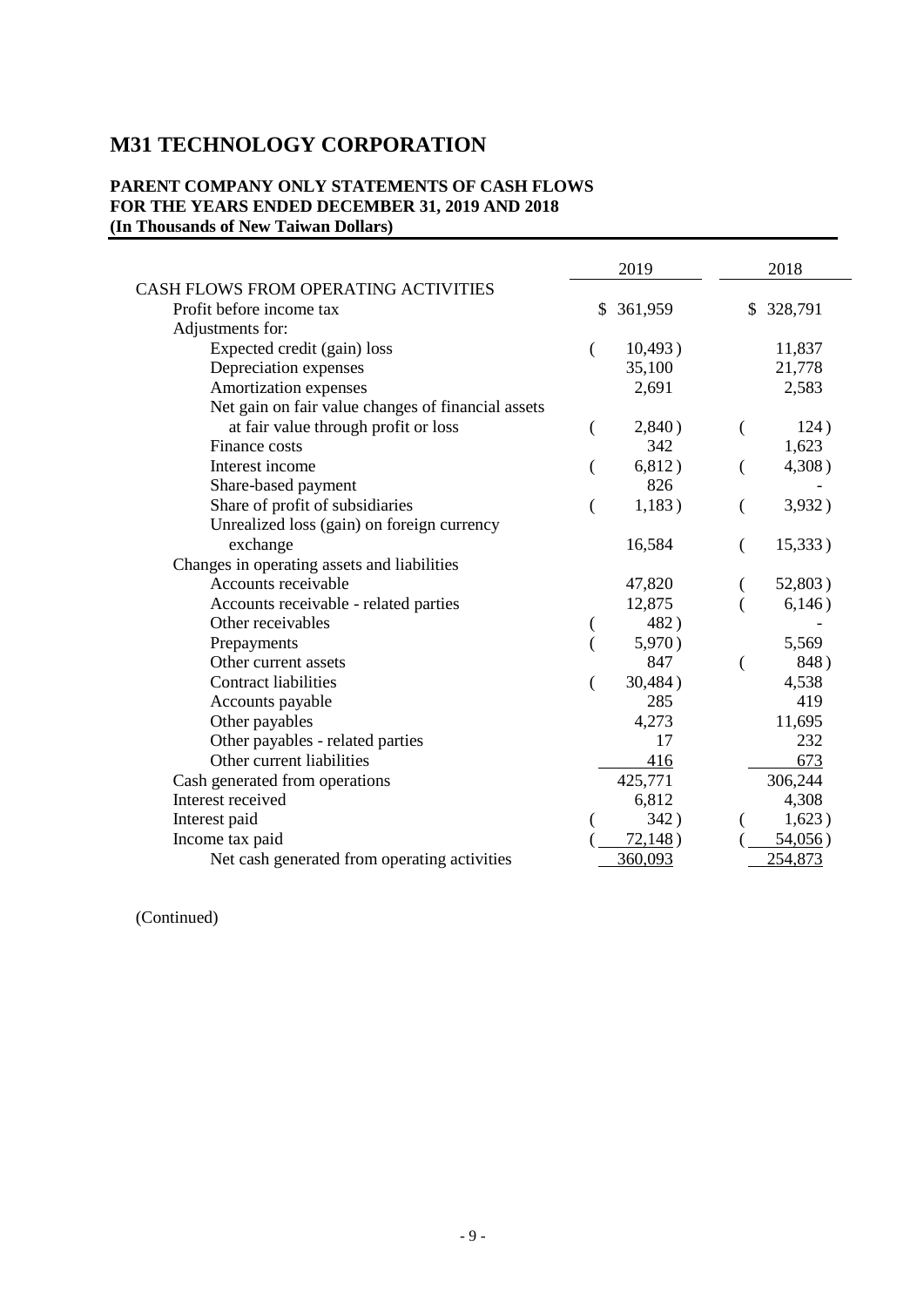|                                                                                                                          | 2019             | 2018             |
|--------------------------------------------------------------------------------------------------------------------------|------------------|------------------|
| CASH FLOWS FROM INVESTING ACTIVITIES<br>Purchase of financial assets at fair value through<br>other comprehensive income | 1,100)<br>$($ \$ | \$               |
| Proceeds from sale of financial assets at fair value<br>through other comprehensive income                               |                  | 2,000            |
| Purchase of financial assets at fair value through                                                                       |                  |                  |
| profit or loss                                                                                                           | 782,000)<br>€    | $219,000$ )<br>€ |
| Proceeds from disposal of financial assets at fair value                                                                 |                  |                  |
| through profit or loss                                                                                                   | 330,004          | 169,093          |
| Purchase of financial assets at amortized cost                                                                           | 13,620)<br>€     | 61,660)          |
| Acquisition of property, plant and equipment                                                                             | 41,348)          | 24,396)          |
| Increase in refundable deposits                                                                                          | 5,313)           | 81)              |
| Acquisition of intangible assets                                                                                         | 473)             | 2,214)           |
| Decrease in other finance assets                                                                                         | 55,494           | 19,606           |
| Increase in prepayments for equipment                                                                                    |                  | 4,787)           |
| Net cash used in investing activities                                                                                    | 458,356)         | 121,439)         |
| CASH FLOWS FROM FINANCING ACTIVITIES                                                                                     |                  |                  |
| Decrease in short-term loans                                                                                             | $40,000$ )       | 20,000)<br>€     |
| Repayment of the principal portion of lease liabilities                                                                  | 7,531)<br>€      |                  |
| Dividends paid                                                                                                           | 219,226)         | 128,880)         |
| Proceeds from issuance of ordinary shares                                                                                | 608,472          |                  |
| Payment of shares issuance costs                                                                                         | 3,000)<br>(      |                  |
| Others                                                                                                                   | 1,182            | 11,906           |
| Net cash generated from/(used in) financing                                                                              |                  |                  |
| activities                                                                                                               | 339,897          | 136,974)         |
| EFFECTS OF EXCHANGE RATE CHANGES ON THE<br><b>BALANCE OF CASH HELD IN FOREIGN</b>                                        |                  |                  |
| <b>CURRENCIES</b>                                                                                                        | 13,364)          | 13,253           |
| NET INCREASE IN CASH AND CASH EQUIVALENTS                                                                                | 228,270          | 9,713            |
| CASH AND CASH EQUIVALENTS AT THE<br><b>BEGINNING OF THE YEAR</b>                                                         | 342,934          | 333,221          |
| CASH AND CASH EQUIVALENTS AT THE END OF<br><b>THE YEAR</b>                                                               | \$571,204        | \$ 342,934       |

The accompanying notes are an integral part of the parent company only financial statements.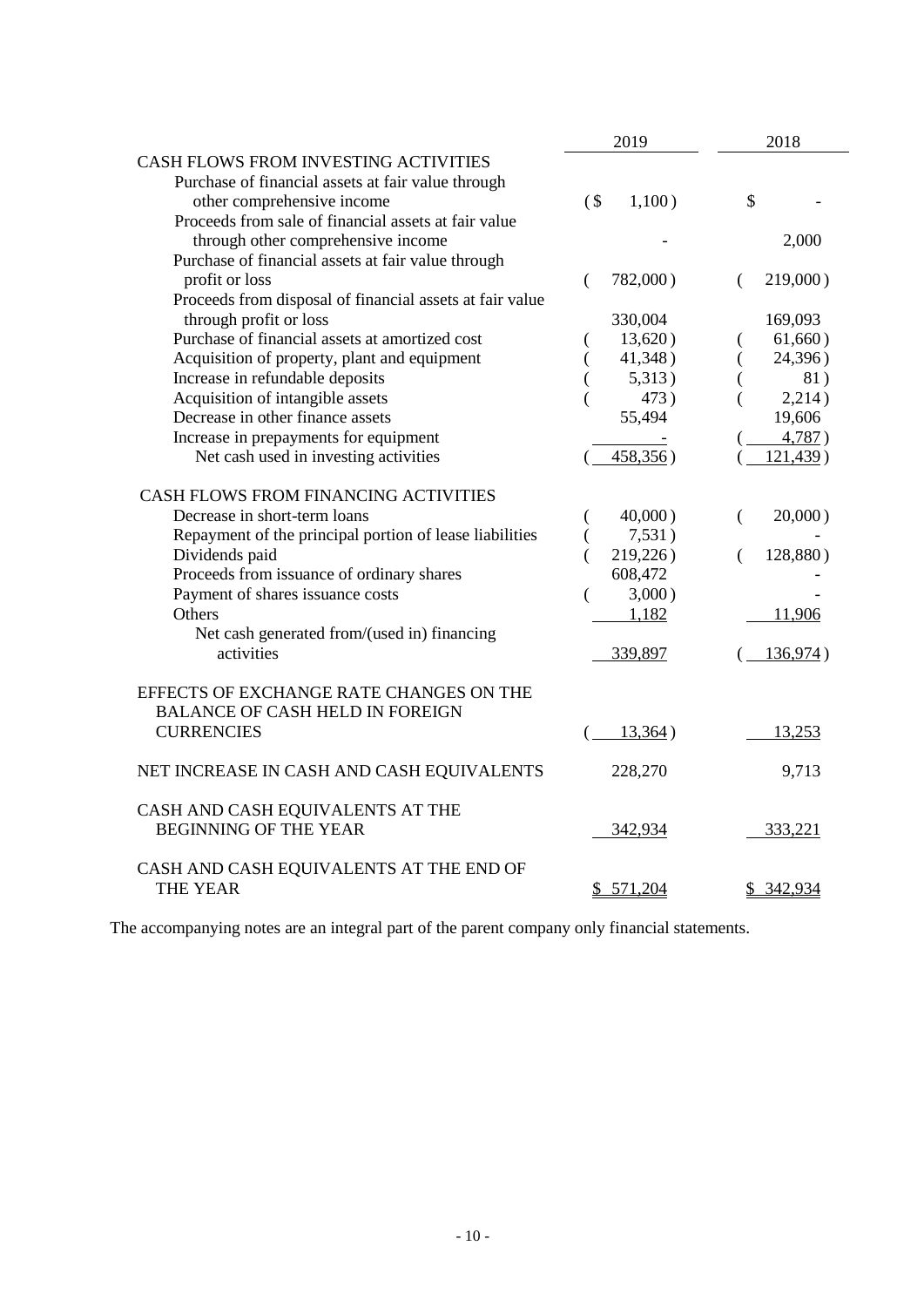# **M31 TECHNOLOGY CORPORATION**

#### **NOTES TO PARENT COMPANY ONLY FINANCIAL STATEMENTS FOR THE YEARS ENDED DECEMBER 31, 2019 AND 2018 (In Thousands of New Taiwan Dollars, Unless Stated Otherwise)**

#### **1. GENERAL INFORMATION**

M31 Technology Corporation (the "Company") was incorporated on October 21th, 2011. The Company mainly offers Silicon IP design services in the integrated circuit industry.

The Company's shares have been listed on the Taipei Exchange (TPEx) since January 2019.

The parent company only financial statements are presented in the Company's functional currency, the New Taiwan dollar.

#### **2. APPROVAL OF FINANCIAL STATEMENTS**

The parent company only financial statements were approved by the Company's board of directors on February 19, 2020.

#### **3. APPLICATION OF NEW, AMENDED AND REVISED STANDARDS AND INTERPRETATIONS**

a. Initial application of the amendments to the Regulations Governing the Preparation of Financial Reports by Securities Issuers and the International Financial Reporting Standards (IFRS), International Accounting Standards (IAS), IFRIC Interpretations (IFRIC), and Interpretations of IAS (SIC) (collectively, "IFRSs") endorsed and issued into effect by the Financial Supervisory Commission (FSC).

Except for the following, whenever applied, the initial application of the amendments to the Regulations Governing the Preparation of Financial Reports by Securities Issuers and the IFRSs endorsed and issued into effect by the FSC would not have any material impact on the Company's accounting policies:

#### IFRS 16 "Leases"

IFRS 16 sets out the accounting standards for leases that will supersede IAS 17 "Leases", IFRIC 4 "Determining Whether an Arrangement Contains a Lease" and a number of related interpretations. Please refer to Note 4 for relevant accounting policies.

#### The definition of lease

The Company elects to apply the guidance of IFRS 16, in determining whether contracts are, or contain, a lease, only to contracts entered into (or changed) on or after January 1, 2019. Contracts identified as containing a lease under IAS 17 and IFRIC 4 are not be reassessed and are accounted for in accordance with the transitional provisions under IFRS 16.

#### The Company as lessee

The Company recognizes right-of-use assets and lease liabilities for all leases on the parent company only balance sheets except for those whose payments under low-value assets and short-term leases are recognized as expenses on a straight-line basis. On the parent company only statements of comprehensive income, the Company presents the depreciation expense charged on right-of-use assets separately from the interest expense accrued on lease liabilities; interest is computed using the effective interest method. On the parent company only statements of cash flows, cash payments for the principal portion of lease liabilities are classified within financing activities; cash payment for the interest portion is classified within operating activities. Currently, payments under operating lease contracts are recognized as expenses on a straight-line basis. Cash flows for operating leases are classified within operating activities on the parent company only statement of cash flows.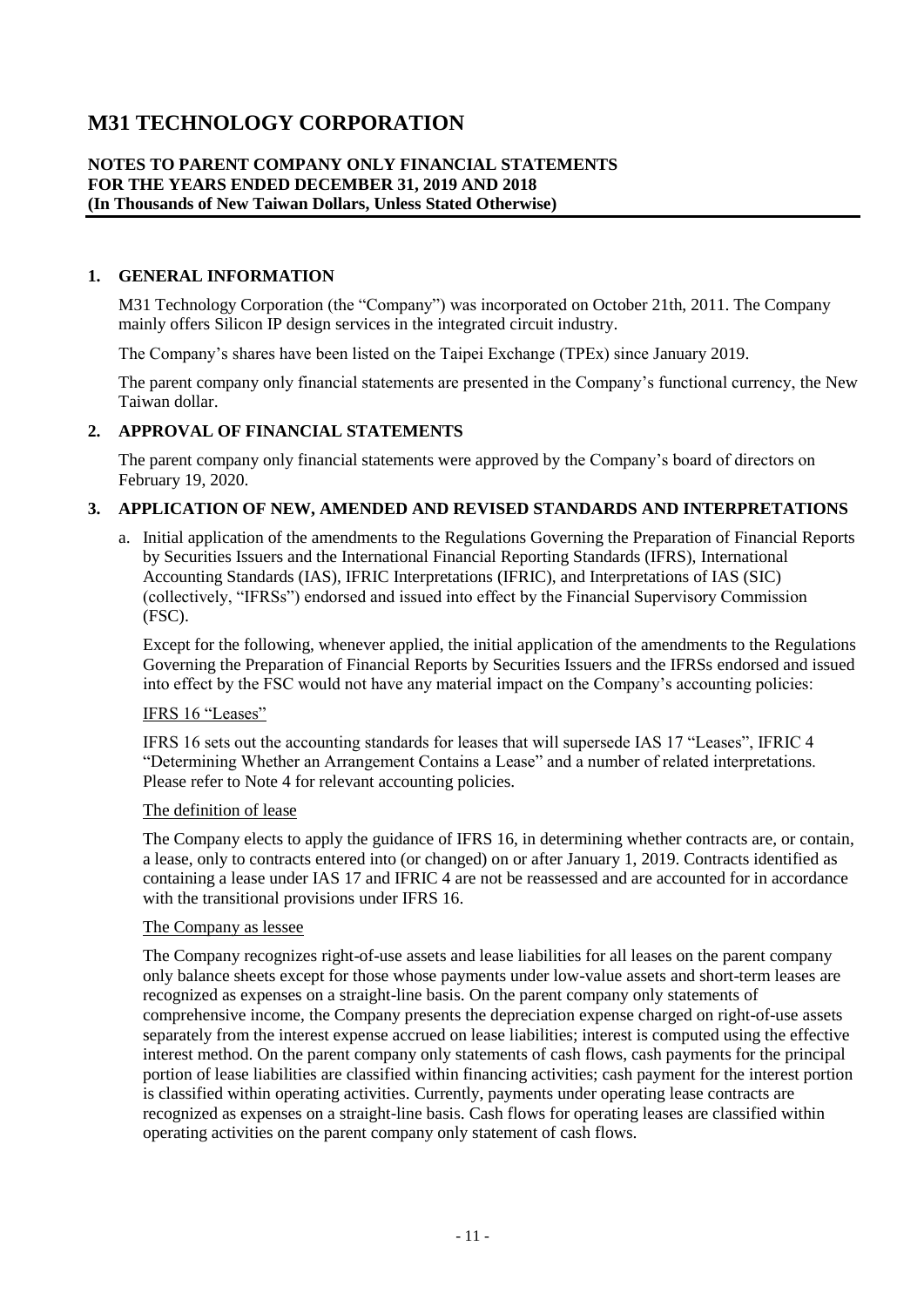Lease liabilities were recognized on January 1, 2019 for leases previously classified as operating leases under IAS 17. Lease liabilities were measured at the present value of the remaining lease payments, discounted using the lessee's incremental borrowing rate on January 1, 2019. Right-of –use assets are measured at an amount equal to the lease liabilities, the Company applies IAS 36 to all right-of-use assets.

The Company also applies the following practical expedients:

- 1) The Company applies a single discount rate to a portfolio of leases with reasonably similar characteristics to measure lease liabilities.
- 2) The Company accounts for those leases for which the lease term ends on or before December 31, 2019 as short-term leases.
- 3) The Company excludes initial direct costs from the measurement of right-of-use assets on January 1, 2019.
- 4) The Company uses hindsight, such as in determining lease terms, to measure lease liabilities.

The weighted average lessee's incremental borrowing rate used by the Company to calculate lease liabilities recognized on January 1, 2019 is 1.60%. The reconciliation between the lease liabilities recognized and the future minimum lease payments of non-cancellable operating lease on December 31, 2018 is presented as follows:

| The future minimum lease payments of non-cancellable operating lease   | \$4,397  |
|------------------------------------------------------------------------|----------|
| on December 31, 2018                                                   |          |
| Add: Adjustments as a result of a different treatment of extension and | 17,591   |
| purchase options                                                       |          |
| Less: Recognition exemption for short-term leases                      | (4,575)  |
| Undiscounted gross amounts on January 1, 2019                          | \$17,413 |
| Discounted using the incremental borrowing rate on January 1, 2019     | \$17,116 |
| Lease liabilities recognized on January 1, 2019                        | \$17,116 |

The impact on assets, liabilities and equity as of January 1, 2019 from the initial application of IFRS 16 is set out as follows:

|                                 |                | As Originally | Adjustments                |                |
|---------------------------------|----------------|---------------|----------------------------|----------------|
|                                 |                | Stated on     | Arising from               | Restated on    |
|                                 | January 1,2019 |               | <b>Initial Application</b> | January 1,2019 |
| Right-of-use assets             |                |               | \$17,116                   | \$17,116       |
| Total effect on assets          |                |               | \$17,116                   | \$17,116       |
| Lease liabilities - current     | \$             |               | \$7,531                    | \$7,531        |
| Lease liabilities - non-current |                |               | 9,585                      | 9,585          |
| Total effect on liabilities     |                |               | \$17,116                   | \$17,116       |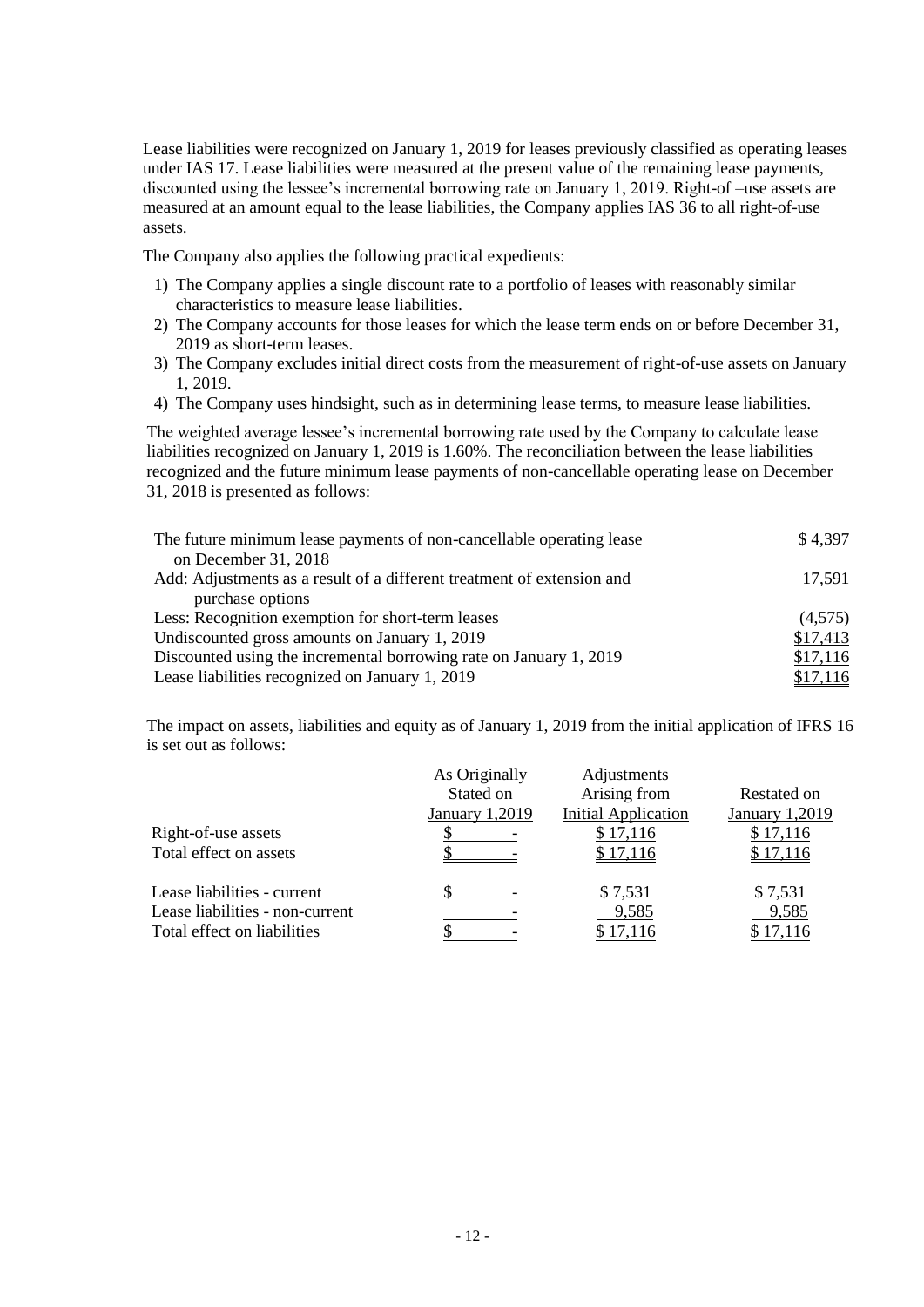The following table shows the amount affected in 2019 by the application of the original IFRSs endorsed and issued into effect by the FSC in 2018:

Impact on Assets, Liabilities and Equity in 2019

|                                             | December 31, 2019 |
|---------------------------------------------|-------------------|
| Decrease in right-of-use assets             | (\$ 9,509)        |
| Decrease in assets                          | <u>(\$9,509)</u>  |
| Decrease in lease liabilities - current     | (\$7,652)         |
| Decrease in lease liabilities - non-current | 1,933)            |
| Increase in current tax liabilities         | 15                |
| Decrease in liabilities                     | (\$ 9.570         |
| Increase in retained earnings               | 61                |
| Increase in equity                          |                   |
|                                             |                   |

Impact on cash flows in 2019

|                                                        | <b>Year Ended</b>        |
|--------------------------------------------------------|--------------------------|
|                                                        | <b>December 31, 2019</b> |
| Net increase in cash outflow from operating activities | (\$7,531)                |
| Net increase in cash inflow from financing activities  | 7,531                    |
| Total effect on cash and cash equivalents              |                          |

b. The IFRSs endorsed by the FSC for application starting from 2020

| <b>New/Revised/Amended Standards and Interpretations</b>                     | <b>Effective Date</b><br><b>Announced by IASB</b> |
|------------------------------------------------------------------------------|---------------------------------------------------|
| Amendments to IFRS 3 "Definition of a Business"                              | January 1, 2020 (Note 1)                          |
| Amendments to IFRS 9, IAS 39 and IFRS 7 "Interest Rate"<br>Benchmark Reform" | January 1, 2020 (Note 2)                          |
| Amendments to IAS 1 and IAS 8 "Definition of Material"                       | January 1, 2020 (Note 3)                          |

- Note 1: The Company shall apply these amendments to business combinations for which the acquisition date is on or after the beginning of the first annual reporting period beginning on or after January 1, 2020 and to asset acquisitions that occur on or after the beginning of that period.
- Note 2: The Company shall apply these amendments retrospectively for annual reporting periods beginning on or after January 1, 2020.
- Note 3: The Company shall apply these amendments prospectively for annual reporting periods beginning on or after January 1, 2020.

Amendments to IAS 1 and IAS 8 "Definition of Material"

The amendments are intended to make the definition of material in IAS 1 easier to understand and are not intended to alter the underlying concept of materiality in IFRSs. The concept of "obscuring" material information with immaterial information has been included as part of the new definition. The threshold for materiality influencing users has been changed from "could influence" to "could reasonably be expected to influence."

Except for the above impact, as of the date the parent company only financial statements were authorized for issue, the Company continues in evaluating the impact on its financial position and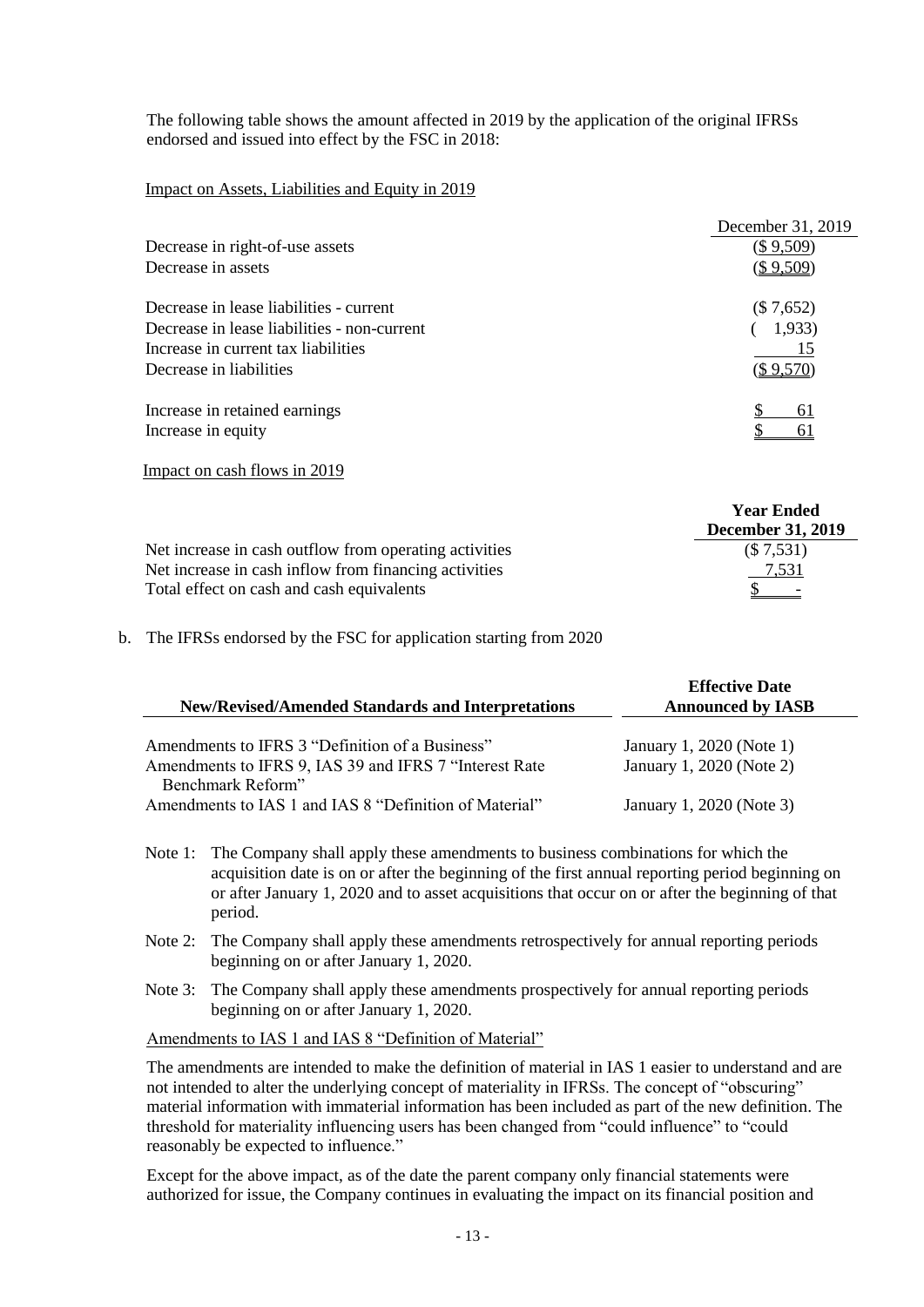financial performance resulting from the application of other standards or interpretations. The related impact will be disclosed when the evaluation is completed.

c. The IFRSs issued by IASB but not yet endorsed and issued into effect by the FSC

| <b>New/Revised/Amended Standards and Interpretations</b>                                                                    | <b>Effective Date</b><br><b>Announced by IASB</b> (Note 1) |
|-----------------------------------------------------------------------------------------------------------------------------|------------------------------------------------------------|
| Amendments to IFRS 10 and IAS 28 "Sale or Contribution of<br>Assets between an Investor and its Associate or Joint Venture" | To be determined by IASB                                   |
| IFRS 17 "Insurance Contracts"                                                                                               | January 1, 2021                                            |
| Amendments to IAS 1 "Classification of Liabilities as Current or                                                            | January 1, 2022                                            |
| Non-current"                                                                                                                |                                                            |

Note 1: Unless stated otherwise, the above New IFRSs are effective for annual periods beginning on or after their respective effective dates.

Except for the above impact, as of the date the parent company only financial statements were authorized for issue, the Company continues in evaluating the impact on its financial position and financial performance resulting from the application of other standards or interpretations. The related impact will be disclosed when the evaluation is completed.

### **4. SUMMARY OF SIGNIFICANT ACCOUNTING POLICIES**

a. Statement of compliance

The parent company only financial statements have been prepared in accordance with the Regulations Governing the Preparation of Financial Reports by Securities Issuers.

b. Basis of preparation

The parent company only financial statements have been prepared on the historical cost basis except for financial instruments that are measured at fair values.

The fair value measurements, which are grouped into Levels 1 to 3 based on the degree to which the fair value measurement inputs are observable and based on the significance of the inputs to the fair value measurement in its entirety, are described as follows:

- 1) Level 1 inputs are quoted prices (unadjusted) in active markets for identical assets or liabilities;
- 2) Level 2 inputs are inputs other than quoted prices included within Level 1 that are observable for an asset or liability, either directly (i.e. as prices) or indirectly (i.e. derived from prices); and
- 3) Level 3 inputs are unobservable inputs for an asset or liability.

When preparing the parent company only financial statements, the Company accounts for subsidiaries by using the equity method. In order to agree with the amount of net profit, other comprehensive income, and equity for the year attributable to the owner of the Company in its consolidated financial statements, adjustments arising from the differences in accounting treatment between parent company only basis and consolidated basis were made to investments accounted for using equity method, share of profit (loss) of subsidiaries accounted for using equity method, and share of other comprehensive income of subsidiaries, as appropriate, in the parent company only financial statements.

c. Classification of current and non-current assets and liabilities

Current assets include:

- 1) Assets held primarily for the purpose of trading;
- 2) Assets expected to be realized within 12 months after the balance sheet dates; and
- 3) Cash and cash equivalents unless the asset is restricted from being exchanged or used to settle a liability for at least 12 months after the balance sheet dates.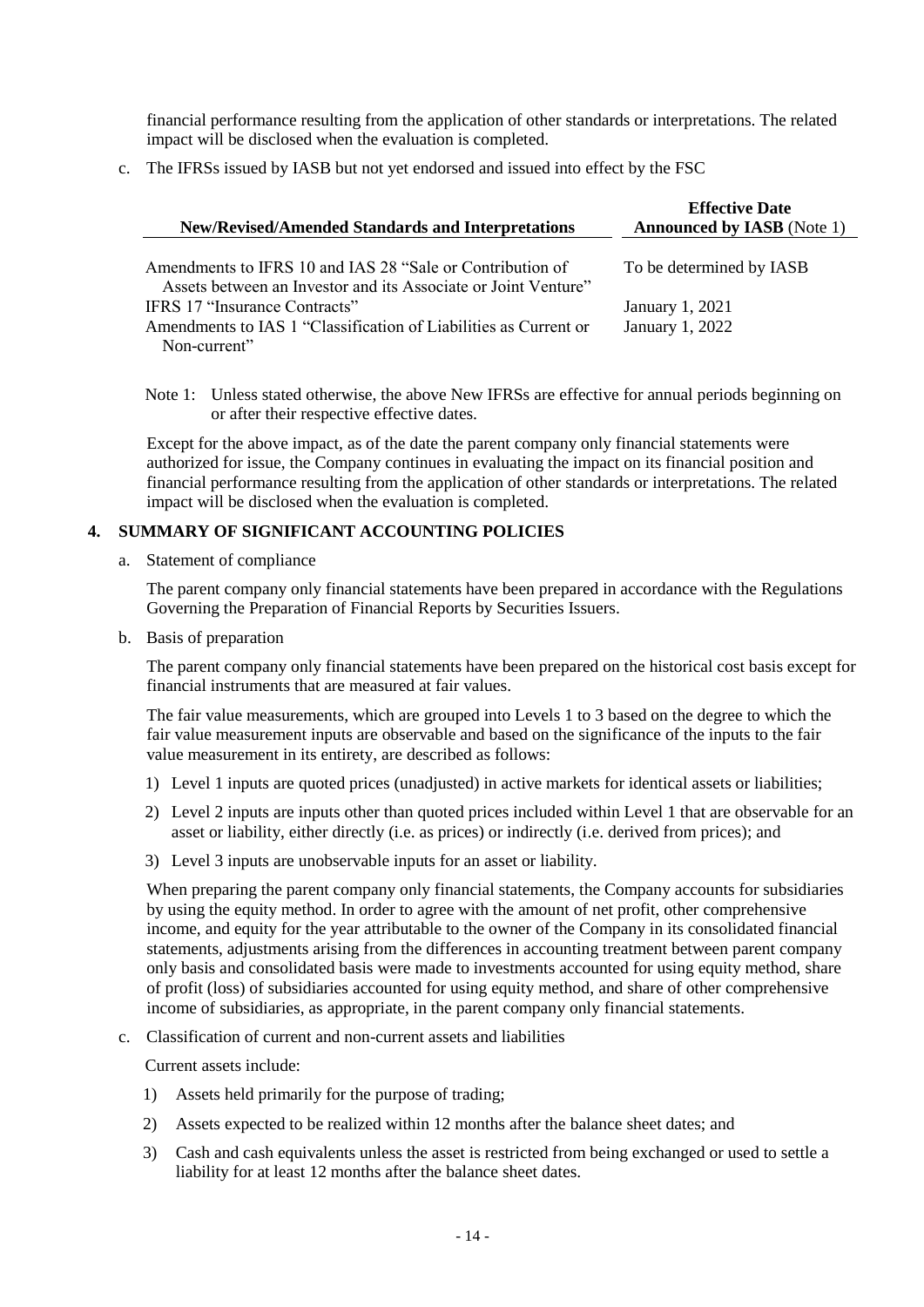Current liabilities include:

- 1) Liabilities held primarily for the purpose of trading;
- 2) Liabilities due to be settled within 12 months after the balance sheet dates; and
- 3) Liabilities for which the Company does not have an unconditional right to defer settlement for at least 12 months after the balance sheet dates.

Assets and liabilities that are not classified as current are classified as non-current.

d. Foreign currencies

In preparing the Company's financial statements, transactions in currencies other than the Company's functional currency (i.e. foreign currencies) are recognized at the rates of exchange prevailing at the dates of the transactions.

At each balance sheet date, monetary items denominated in foreign currencies are retranslated at the rates prevailing at that date. Exchange differences on monetary items arising from settlement or translation are recognized in profit or loss in the period in which they arise.

Non-monetary items measured at fair value that are denominated in foreign currencies are retranslated at the rates prevailing at the date when the fair value was determined. Exchange differences arising from the retranslation of non-monetary items are included in profit or loss for the period except for exchange differences arising from the retranslation of non-monetary items in respect of which gains and losses are recognized directly in other comprehensive income; in which cases, the exchange differences are also recognized directly in other comprehensive income.

Non-monetary items that are measured at historical cost in a foreign currency are not retranslated.

For the purpose of presenting parent company only financial statements, the assets and liabilities of the Company's foreign operations (including subsidiaries locating in other countries or using currencies different from the currency of the Company) are translated into NT\$ using exchange rates prevailing at the balance sheet dates. Income and expense items are translated at the average exchange rates for the period. The resulting currency translation differences are recognized in other comprehensive income.

e. Investments in subsidiaries

The Company uses the equity method to account for its investments in subsidiaries.

A subsidiary is an entity that is controlled by the Company.

Under the equity method, investments in subsidiaries are initially recognized at cost and adjusted thereafter to recognize the Company's share of the profit or loss and other comprehensive income of the subsidiary. The Company also recognizes the changes in the Company's share of equity of subsidiaries.

When the Company's share of loss of a subsidiary equals to or exceeds its interest in that subsidiary (which includes any carrying amount of the investment accounted for using the equity method and long-term interests that, in substance, form part of the Company's net investment in the subsidiary), the Company continues recognizing its share of further loss, if any.

The Company assesses its investment for any impairment by comparing the carrying amount with the estimated recoverable amount as assessed based on the investee's financial statements as a whole. Impairment loss is recognized when the carrying amount exceeds the recoverable amount. If the recoverable amount of the investment subsequently increases, the Company recognizes a reversal of the impairment loss; the adjusted post-reversal carrying amount should not exceed the carrying amount that would have been recognized (net of amortization or depreciation) had no impairment loss been recognized in prior years

When the Company transacts with its subsidiaries, profit and loss resulting from the transactions with the subsidiaries are recognized in the parent company only financial statements and only to the extent of interests in the subsidiaries that are not owned by the Company.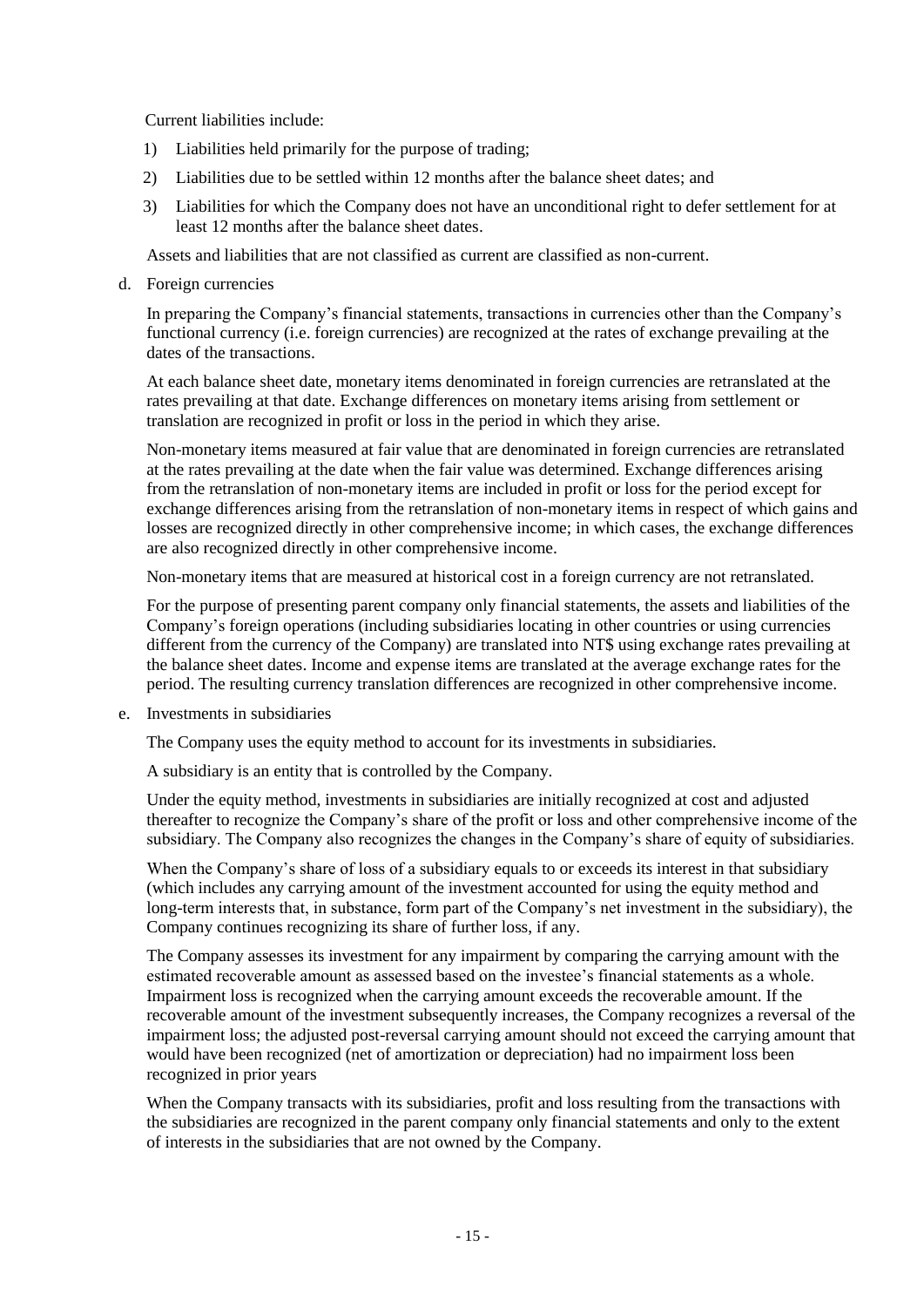f. Property, plant and equipment

Property, plant and equipment are measured at cost less accumulated depreciation and accumulated impairment loss.

Except for freehold land which is not depreciated, the depreciation of property, plant and equipment is recognized using the straight-line method. Each significant part is depreciated separately. The estimated useful lives, residual values and depreciation methods are reviewed at the end of each year, with the effects of any changes in the estimates accounted for on a prospective basis.

On derecognition of an item of property, plant and equipment, the difference between the net disposal proceeds and the carrying amount of the asset is recognized in profit or loss.

- g. Intangible assets
	- 1) Intangible assets acquired separately

Intangible assets with finite useful lives that are acquired separately are initially measured at cost and subsequently measured at cost less accumulated amortization and accumulated impairment loss. Amortization is recognized on a straight-line basis. The estimated useful lives, residual values, and amortization methods are reviewed at the end of each year, with the effect of any changes in the estimates accounted for on a prospective basis.

2) Derecognition of intangible assets

On derecognition of an intangible asset, the difference between the net disposal proceeds and the carrying amount of the asset is recognized in profit or loss.

h. Impairment of tangible and intangible assets

At each balance sheet date, the Company reviews the carrying amounts of its tangible and intangible assets for any indication of impairment loss. If any such indication exists, the recoverable amount of the asset is estimated in order to determine the extent of the impairment loss. When it is not possible to estimate the recoverable amount of a corporate asset, the asset is tested for impairment in the context of the cash-generating unit (CGU) to which the asset belongs.

Intangible assets with indefinite useful lives and intangible assets not yet available for use are tested for impairment at least annually and whenever there is an indication that the assets may be impaired.

The recoverable amount is the higher of fair value less costs to sell and value in use. If the recoverable amount of an asset or cash-generating unit is estimated to be less than its carrying amount, the carrying amount of the asset or cash-generating unit is reduced to its recoverable amount, with the resulting impairment loss recognized in profit or loss.

When an impairment loss is subsequently reversed, the carrying amount of the corresponding asset, cash-generating unit is increased to the revised estimate of its recoverable amount, but only to the extent of the carrying amount that would have been determined had no impairment loss been recognized for the asset, cash-generating unit in prior years. A reversal of an impairment loss is recognized in profit or loss.

i. Financial instruments

Financial assets and financial liabilities are recognized when the Company becomes a party to the contractual provisions of the instruments.

Financial assets and financial liabilities are initially measured at fair value. Transaction costs that are directly attributable to the acquisition or issuance of financial assets and financial liabilities (other than financial assets and financial liabilities at fair value through profit or loss (FVTPL)) are added to or deducted from the fair value of the financial assets or financial liabilities, as appropriate, on initial recognition. Transaction costs directly attributable to the acquisition of financial assets or financial liabilities at FVTPL are recognized immediately in profit or loss.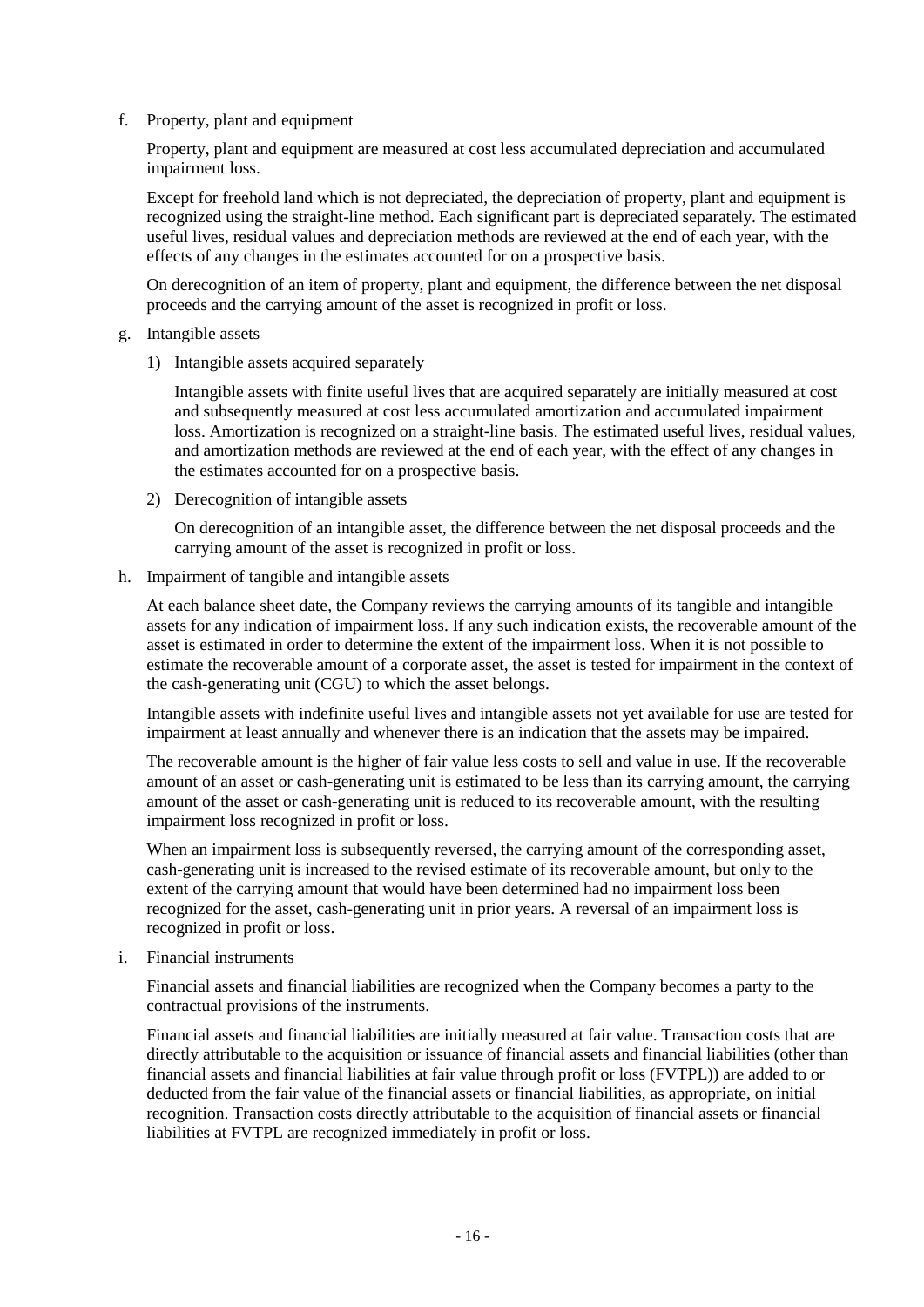#### 1) Financial assets

All regular way purchases or sales of financial assets are recognized and derecognized on a trade date basis.

a) Measurement categories

Financial assets are classified into the following categories: Financial assets at FVTPL, financial assets at amortized cost, and investments in equity instruments at fair value through other comprehensive income (FVTOCI).

i. Financial assets at FVTPL

Financial assets are classified as at FVTPL when such a financial asset is mandatorily classified or designated as at FVTPL. Financial assets mandatorily classified as at FVTPL include investments in equity instruments which are not designated as at FVTOCI and debt instruments that do not meet the amortized cost criteria or the FVTOCI criteria.

Financial assets at FVTPL are subsequently measured at fair value, and any remeasurement gains or losses (not including any dividend or interest) on such financial assets are recognized in other gains or losses. Fair value is determined in the manner described in Note 28.

ii. Financial assets at amortized cost

Financial assets that meet the following conditions are subsequently measured at amortized cost:

- i) The financial asset is held within a business model whose objective is to hold financial assets in order to collect contractual cash flows; and
- ii) The contractual terms of the financial asset give rise on specified dates to cash flows that are solely payments of principal and interest on the principal amount outstanding.

Subsequent to initial recognition, financial assets at amortized cost, including cash and cash equivalents, accounts receivable, accounts receivable-related parties, other receivables, and other financial assets - current and refundable deposits (other listed current assets and noncurrent assets), are measured at amortized cost, which equals the gross carrying amount determined using the effective interest method less any impairment loss. Exchange differences are recognized in profit or loss.

Interest income is calculated by applying the effective interest rate to the gross carrying amount of such a financial asset, except for:

- i) Purchased or originated credit-impaired financial assets, for which interest income is calculated by applying the credit-adjusted effective interest rate to the amortized cost of such financial assets; and
- ii) Financial assets that are not credit-impaired on purchase or origination but have subsequently become credit-impaired, for which interest income is calculated by applying the effective interest rate to the amortized cost of such financial assets in subsequent reporting periods.

A financial asset is credit impaired when one or more of the following events have occurred:

- i) Significant financial difficulty of the issuer or the borrower;
- ii) Breach of contract, such as a default;

iii) It is becoming probable that the borrower will enter bankruptcy or undergo a financial reorganization; or

iv) The disappearance of an active market for that financial asset because of financial difficulties.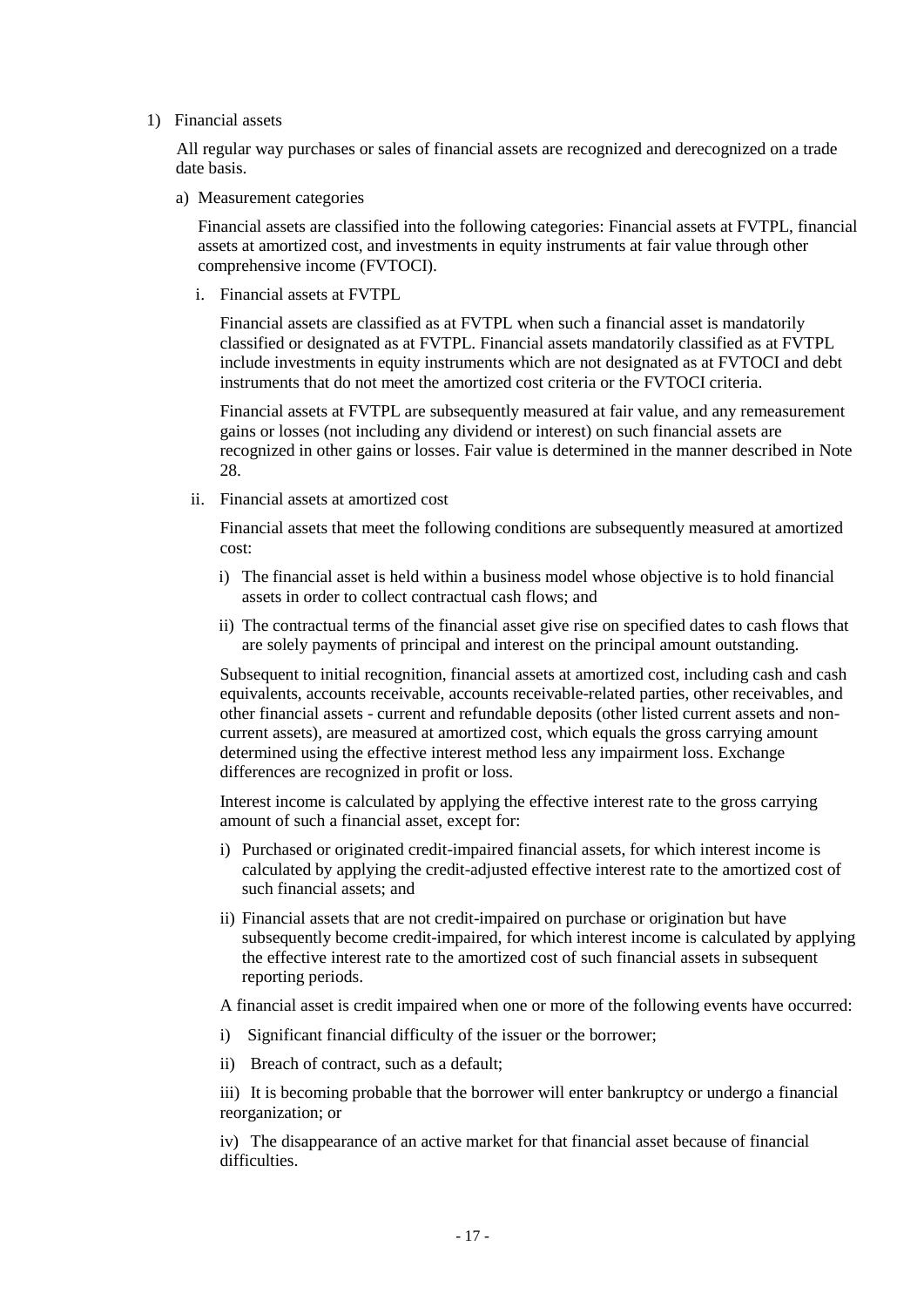Cash equivalents include time deposits with original maturities of less than three months, which are highly liquid, readily convertible to a known amount of cash and are subject to an insignificant risk of changes in value. These cash are held for the purpose of meeting shortterm cash commitments.

iii. Investments in equity instruments at FVTOCI

On initial recognition, the Company may make an irrevocable election to designate investments in equity instruments as at FVTOCI. Designation as at FVTOCI is not permitted if the equity investment is held for trading or if it is contingent consideration recognized by an acquirer in a business combination.

Investments in equity instruments at FVTOCI are subsequently measured at fair value with gains and losses arising from changes in fair value recognized in other comprehensive income and accumulated in other equity. The cumulative gain or loss will not be reclassified to profit or loss on disposal of the equity investments; instead, it will be transferred to retained earnings.

Dividends on these investments in equity instruments are recognized in profit or loss when the Company's right to receive the dividends is established, unless the dividends clearly represent a recovery of part of the cost of the investment.

b) Impairment of financial assets

At each balance sheet date, the Company recognizes a loss allowance for expected credit losses on financial assets at amortized cost (including accounts receivable).

The Company always recognizes lifetime expected credit losses (i.e. ECLs) for accounts receivable. For all other financial instruments, the Company recognizes lifetime ECLs when there has been a significant increase in credit risk since initial recognition. If, on the other hand, the credit risk on a financial instrument has not increased significantly since initial recognition, the Company measures the loss allowance for that financial instrument at an amount equal to 12-month ECL<sub>s</sub>.

Expected credit losses reflect the weighted average of credit losses with the respective risks of default occurring as the weights. Lifetime ECLs represent the expected credit losses that will result from all possible default events over the expected life of a financial instrument. In contrast, 12-month ECLs represent the portion of lifetime ECLs that is expected to result from default events on a financial instrument that are possible within 12 months after the reporting date.

For internal credit risk management purposes, the Company determines that the following situations indicate that a financial asset is in default (without taking into account any collateral held by the Company):

- i. Internal or external information show that the debtor is unlikely to pay its creditors.
- ii. When a financial asset is more than 365 days past due unless the Group has reasonable and corroborative information to support a more lagged default criterion.

The impairment loss of all financial assets is recognized in profit or loss by a reduction in their carrying amounts through a loss allowance account, except for investments in debt instruments that are measured at FVTOCI, for which the loss allowance is recognized in other comprehensive income and the carrying amounts of such financial assets are not reduced.

c) Derecognization of financial assets

The Company derecognizes a financial asset only when the contractual rights to the cash flows from the financial asset expire or when it transfers the financial asset and substantially all the risks and rewards of ownership of the asset to another party.

on derecognition of a financial asset at amortized cost in its entirety, the difference between the asset's carrying amount and the sum of the consideration received and receivable is recognized in profit or loss. On derecognition of an investment in a debt instrument at FVTOCI, the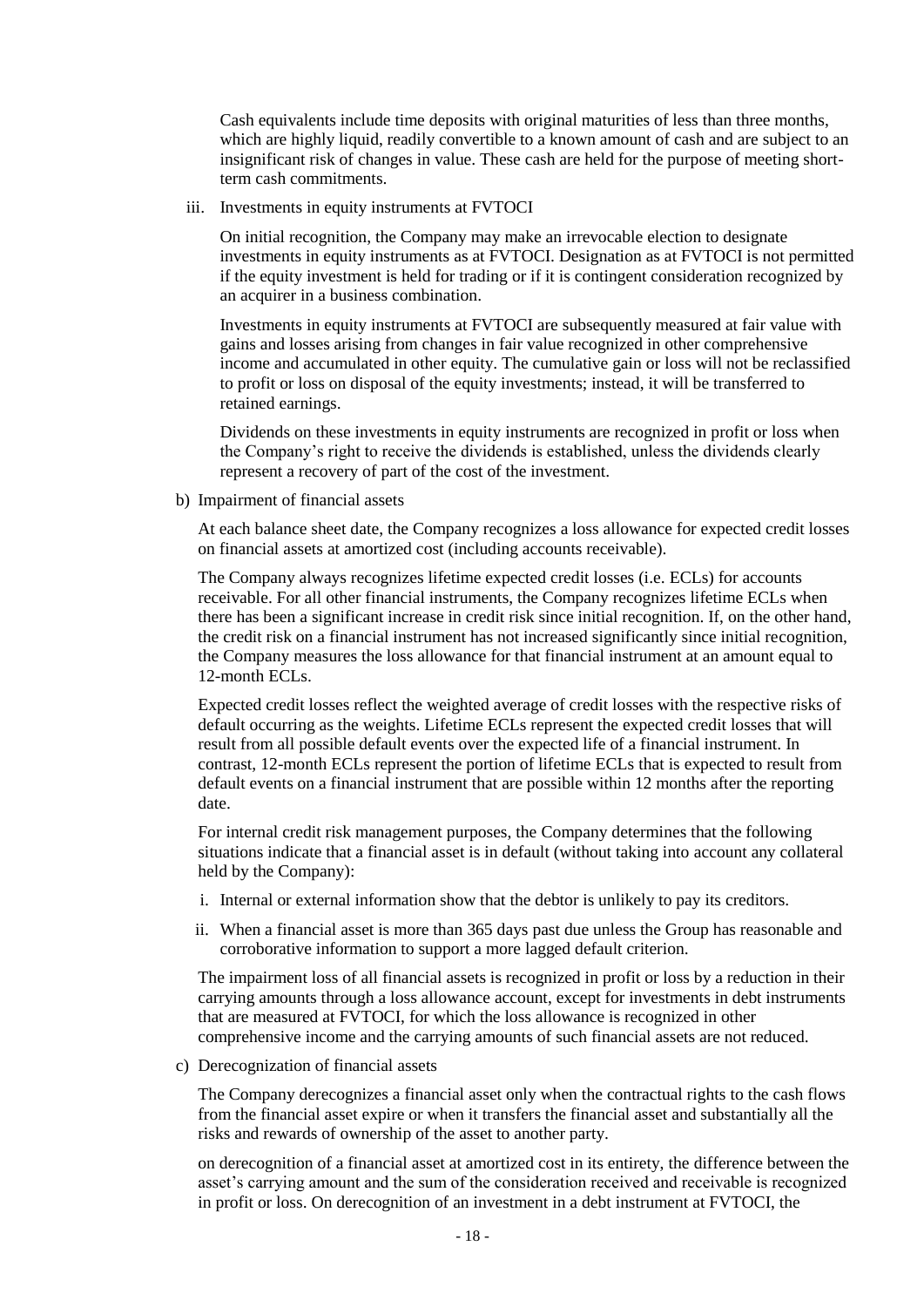difference between the asset's carrying amount and the sum of the consideration received and receivable and the cumulative gain or loss which had been recognized in other comprehensive income is recognized in profit or loss. However, on derecognition of an investment in an equity instrument at FVTOCI, the cumulative gain or loss is transferred directly to retained earnings, without recycling through profit or loss.

2) Equity instruments

Equity instruments issued by the Company entity are classified as equity in accordance with the substance of the contractual arrangements and the definitions of an equity instrument.

Equity instruments issued by the Company entity are recognized at the proceeds received, net of direct issue costs.

The repurchase of the Company's own equity instruments is recognized in and deducted directly from equity. No gain or loss is recognized in profit or loss on the purchase, sale, issuance or cancellation of the Company's own equity instruments.

- 3) Financial liabilities
	- a) Subsequent measurement

All financial liabilities are measured at amortized cost using the effective interest method.

b) Derecognition of financial liabilities

The difference between the carrying amount of a financial liability derecognized and the consideration paid, including any non-cash assets transferred or liabilities assumed, is recognized in profit or loss.

# j. Revenue recognition

The Company identifies contracts with customers, allocates the transaction price to the performance obligations and recognizes revenue when performance obligations are satisfied.

1) Revenue from the rendering of services

The Company identifies performance obligations from contracts with customers and recognizes revenue when performance obligations are satisfied.

2) Licensing revenue

The functionality of the silicon intellectual property (Silicon IP) are not changed in silicon intellectual property (Silicon IP) licensing transactions. Furthermore, such silicon intellectual property (Silicon IP) remains functional without updates and technical support. While customers use the intellectual property in mass production at the foundries, the royalty prices are determined based on production, sales or other measures and the revenue is recognized with reference to the underlying arrangements.

k. Lease

2019

At the inception of a contract, the Company assesses whether the contract is, or contains, a lease.

#### The Company as lessee

The Company recognizes right-of-use assets and lease liabilities for all leases at the commencement date of a lease, except for short-term leases and low-value asset leases accounted for applying a recognition exemption where lease payments are recognized as expenses on a straight-line basis over the lease terms.

Right-of-use assets are initially measured at cost, which comprises the initial measurement of lease liabilities adjusted for lease payments made at or before the commencement date, plus any initial direct costs incurred and an estimate of costs needed to restore the underlying assets, and less any lease incentives received. Right-of-use assets are subsequently measured at cost less accumulated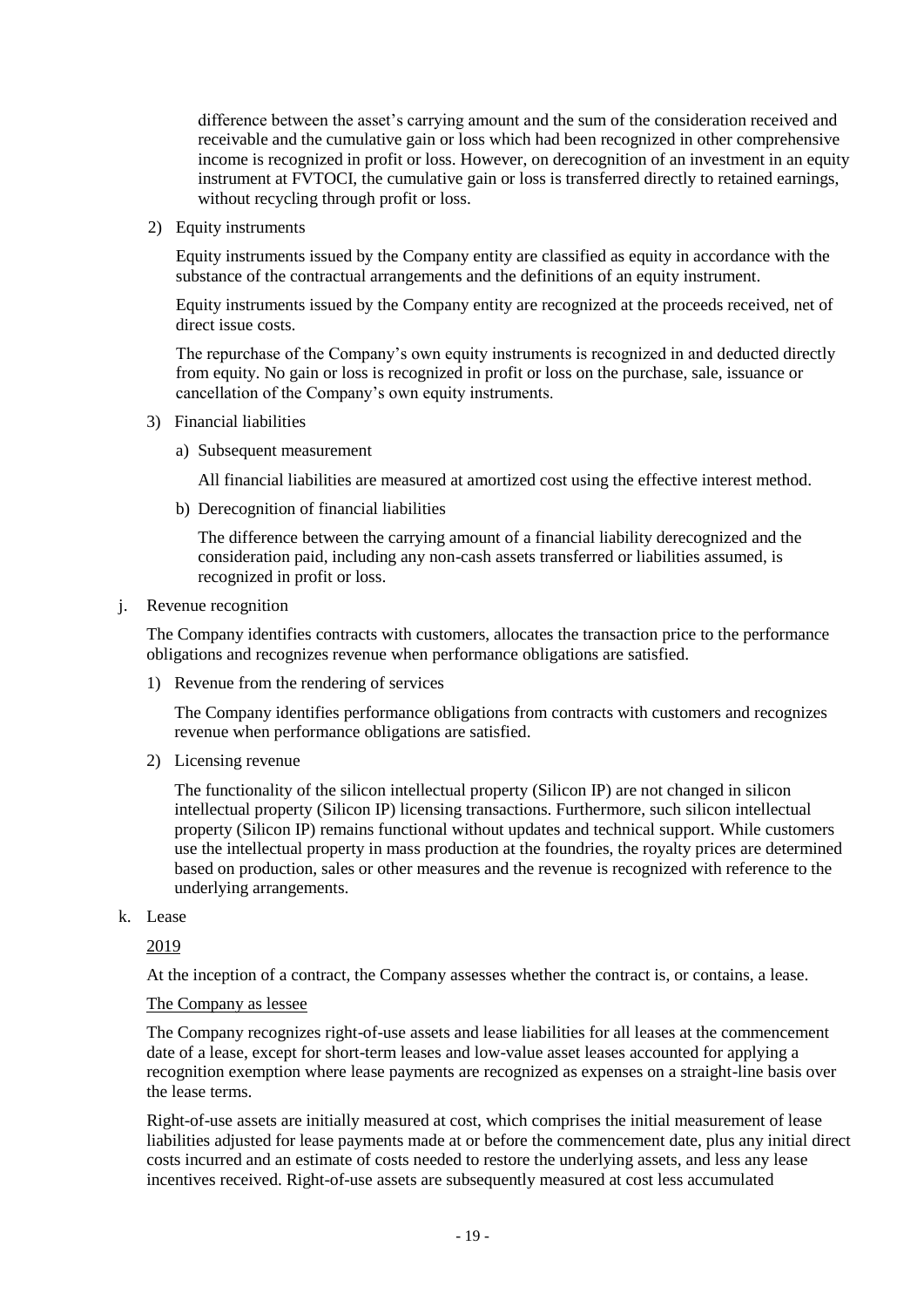depreciation and impairment losses and adjusted for any remeasurement of the lease liabilities. Rightof-use assets are presented on a separate line in the parent company only balance sheets.

Right-of-use assets are depreciated using the straight-line method from the commencement dates to the earlier of the end of the useful lives of the right-of-use assets or the end of the lease terms.

Lease liabilities are initially measured at the present value of the lease payments, which comprise fixed payments and variable lease payments which depend on an index or a rate. The lease payments are discounted using the interest rate implicit in a lease, if that rate can be readily determined. If that rate cannot be readily determined, the Company uses the lessee's incremental borrowing rate.

Subsequently, lease liabilities are measured at amortized cost using the effective interest method, with interest expense recognized over the lease terms. When there is a change in a lease term, or a change in future lease payments resulting from a change in an index or a rate used to determine those payments, the Company remeasures the lease liabilities with a corresponding adjustment to the right-of-use-assets. However, if the carrying amount of the right-of-use assets is reduced to zero, any remaining amount of the remeasurement is recognized in profit or loss. Lease liabilities are presented on a separate line in the consolidated balance sheets.

#### 2018

Leases are classified as finance leases whenever the terms of a lease transfer substantially all the risks and rewards of ownership to the lessee. All other leases are classified as operating leases.

#### The Company as lessee

Operating lease payments are recognized as expenses on a straight-line basis over the lease term.

- l. Employee benefits
	- 1) Short-term employee benefits

Liabilities recognized in respect of short-term employee benefits are measured at the undiscounted amount of the benefits expected to be paid in exchange for the related services.

2) Retirement benefits

Payments to defined contribution retirement benefit plans are recognized as expenses when employees have rendered services entitling them to the contributions.

m. Share-based payment arrangements

Employee share options granted to employees

The fair value at the grant date of the employee share options is expensed on a straight-line basis over the vesting period, based on the Company's best estimates of the number of shares or options that are expected to ultimately vest, with a corresponding increase in capital surplus – employee share options. It is recognized as an expense in full at the grant date if vested immediately. The grant date of issued ordinary shares for cash which are reserved for employees is the date on which the employees are informed.

At each balance sheet date, the Company revises its estimate of the number of employee share options expected to vest. The impact of the revision of the original estimates is recognized in profit or loss such that the cumulative expenses reflect the revised estimate, with a corresponding adjustment to capital surplus - employee share options.

n. Taxation

Income tax expense represents the sum of the tax currently payable and deferred tax.

1) Current tax

According to the Income Tax Law, an additional tax of unappropriated earnings is provided for as income tax in the year the shareholders approve to retain earnings.

Adjustments of prior years' tax liabilities are added to or deducted from the current year's tax provision.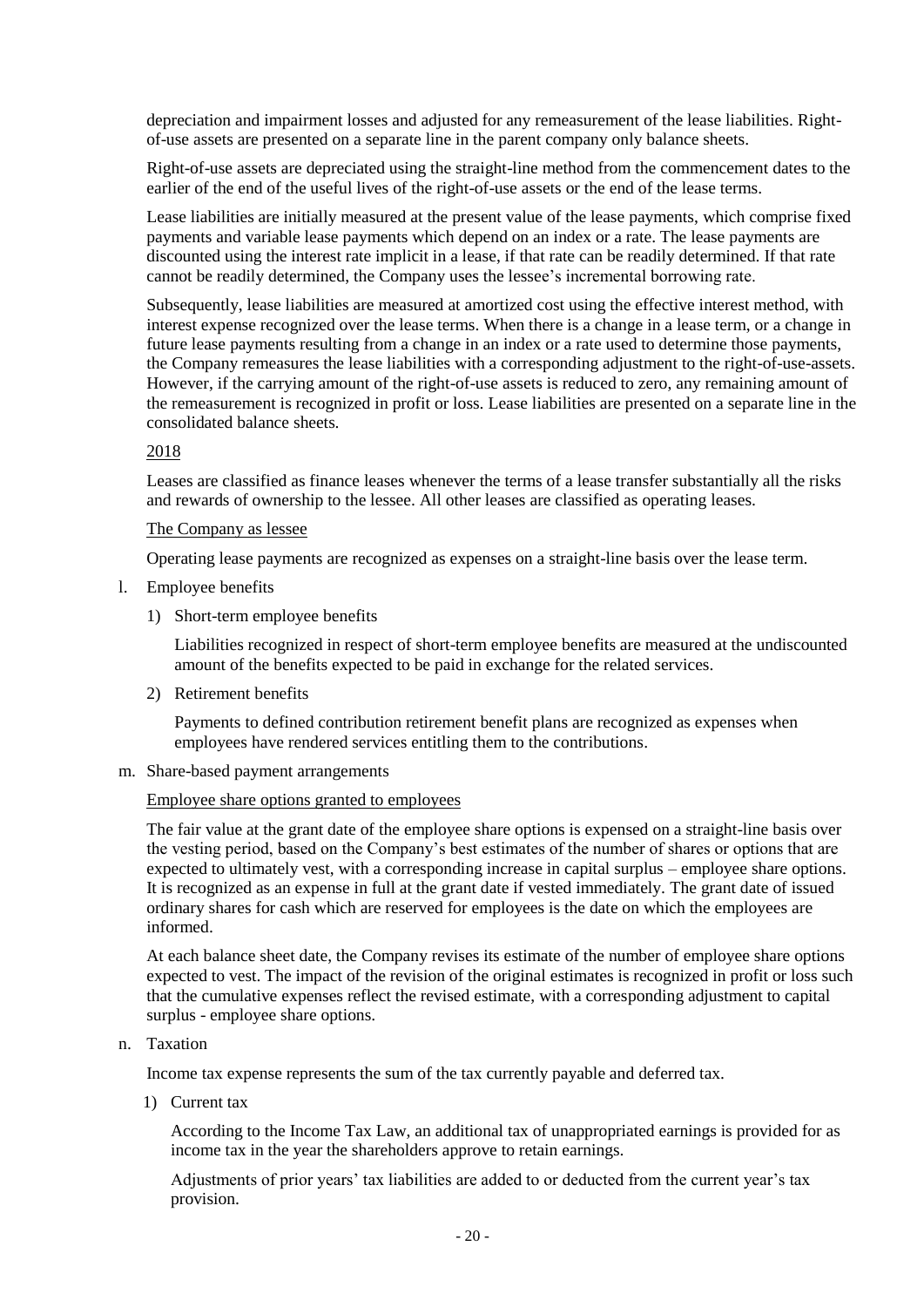#### 2) Deferred tax

Deferred tax is recognized on temporary differences between the carrying amounts of assets and liabilities and the corresponding tax bases used in the computation of taxable profit.

Deferred tax liabilities are generally recognized for all taxable temporary differences. Deferred tax assets are generally recognized for all deductible temporary differences, research and development expenditures, and personnel training expenditures to the extent that it is probable that taxable profits will be available against which those deductible temporary differences can be utilized.

Deferred tax liabilities are recognized for taxable temporary differences associated with investments in subsidiaries, except where the Company is able to control the reversal of the temporary difference and it is probable that the temporary difference will not reverse in the foreseeable future. Deferred tax assets arising from deductible temporary differences associated with such investments and interests are recognized only to the extent that it is probable that there will be sufficient taxable profits against which to utilize the benefits of the temporary differences and they are expected to reverse in the foreseeable future.

The carrying amount of deferred tax assets is reviewed at each balance sheet date and reduced to the extent that it is no longer probable that sufficient taxable profits will be available to allow all or part of the assets to be recovered. A previously unrecognized deferred tax asset is also reviewed at each balance sheet date and recognized to the extent that it has become probable that future taxable profit will allow the deferred tax asset to be recovered.

Deferred tax liabilities and assets are measured at the tax rates that are expected to apply in the period in which the liabilities are settled or the assets are realized, based on tax rates and tax laws that have been enacted or substantively enacted by the balance sheet dates. The measurement of deferred tax liabilities and assets reflects the tax consequences that would follow from the manner in which the Company expects, at the balance sheet dates, to recover or settle the carrying amount of its assets and liabilities.

3) Current and deferred taxes

Current and deferred taxes are recognized in profit or loss, except when they relate to items that are recognized in other comprehensive income or directly in equity; in which case, the current and deferred taxes are also recognized in other comprehensive income or directly in equity, respectively.

# **5. CRITICAL ACCOUNTING JUDGMENTS AND KEY SOURCES OF ESTIMATION UNCERTAINTY**

In the application of the Company's accounting policies, management is required to make judgments, estimates and assumptions about the carrying amounts of assets and liabilities that are not readily apparent from other sources. The estimates and associated assumptions are based on historical experience and other factors that are considered relevant. Actual results may differ from these estimates.

The estimates and underlying assumptions are reviewed on an ongoing basis. Revisions to accounting estimates are recognized in the period in which the estimate is revised if the revision affects only that period or in the period of the revision and future periods if the revision affects both current and future periods.

#### Key Sources of Estimation Uncertainty

#### Estimated impairment of financial assets

The provision for impairment of accounts receivable is based on assumptions about risk of default and expected loss rates. The Company uses judgment in making these assumptions and in selecting the inputs to the impairment calculation, based on the Company's historical experience, existing market conditions as well as forward looking estimates. For details of the key assumptions and inputs used, see Note 10. Where the actual future cash inflows are less than expected, a material impairment loss may arise.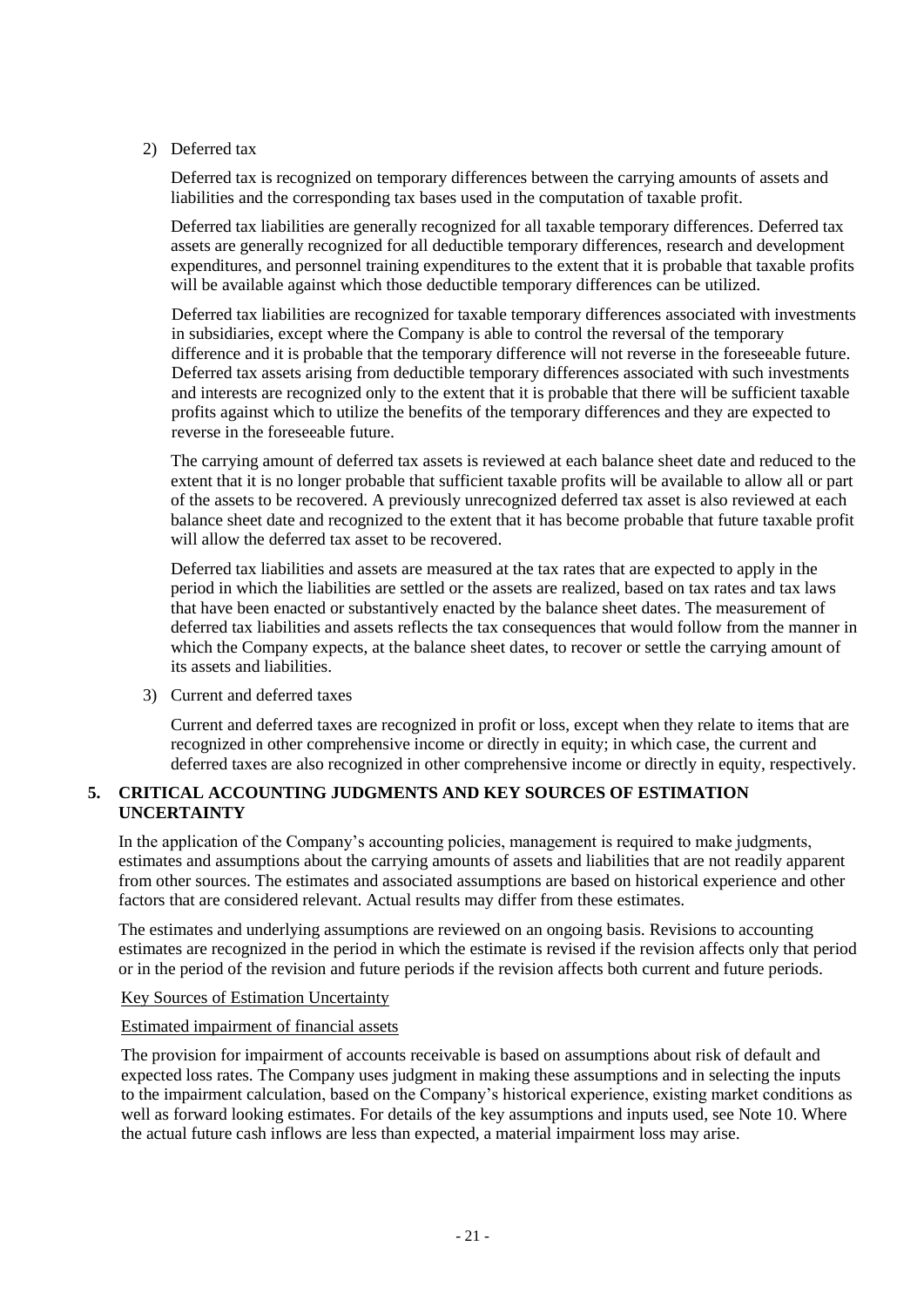### **6. CASH AND CASH EQUIVALENTS**

|                                                                                  | <b>December 31, 2019</b> | <b>December 31, 2018</b> |  |  |
|----------------------------------------------------------------------------------|--------------------------|--------------------------|--|--|
| Cash on hand                                                                     | 70                       | 55                       |  |  |
| Checking accounts and demand deposits                                            | 147.469                  | 222,234                  |  |  |
| Cash equivalents (investments with original<br>maturities of less than 3 months) |                          |                          |  |  |
| Time deposits                                                                    | 423,665                  | 120,645<br>342.934       |  |  |

The market rates of cash in bank at balance sheet dates were as follows:

|               | <b>December 31, 2019</b> | <b>December 31, 2018</b> |  |
|---------------|--------------------------|--------------------------|--|
| Bank deposits | $0.01\% \sim 2.33\%$     | $0.01\% \sim 2.60\%$     |  |

#### **7. FINANCIAL ASSETS AT FAIR VALUE THROUGH PROFIT OR LOSS**

|                                 | <b>December 31, 2019</b> | <b>December 31, 2018</b> |
|---------------------------------|--------------------------|--------------------------|
| Mandatorily measured at FVTPL   |                          |                          |
| Non-derivative financial assets |                          |                          |
| -fund beneficiary certificate   | \$ 504,867               | 50.031                   |

#### **8. FINANCIAL ASSETS AT FAIR VALUE THROUGH OTHER COMPREHENSIVE INCOME**

|                                                            | <b>December 31, 2019</b> | <b>December 31, 2018</b> |  |  |
|------------------------------------------------------------|--------------------------|--------------------------|--|--|
| Non-current<br>Investments in equity instruments at FVTOCI | 9,350                    | 8,260                    |  |  |
| Non-current<br>Domestic investments<br>Unlisted shares     |                          |                          |  |  |
| Ordinary shares -<br>iSTART-TEK Inc. (Note)                | 9.350                    | 8.260                    |  |  |

Note: Hoy technologies has changed its registered name to iSTART-TEK Inc. in January, 2019.

These investments in equity instruments are not held for trading. Instead, they are held for medium to longterm strategic purposes. Accordingly, the management elected to designate these investments in equity instruments as at FVTOCI as they believe that recognizing short-term fluctuations in these investments' fair value in profit or loss would not be consistent with the Company's strategy of holding these investments for long-term purposes.

In March, 2018, the Company sold its ordinary shares in iSTART-TEK Inc. in order to manage credit concentration risk. The shares sold had a fair value of \$2,000 thousand and its related FVTOCI unrealized valuation gain of \$1,000 thousand was transferred from other equity to retained earnings.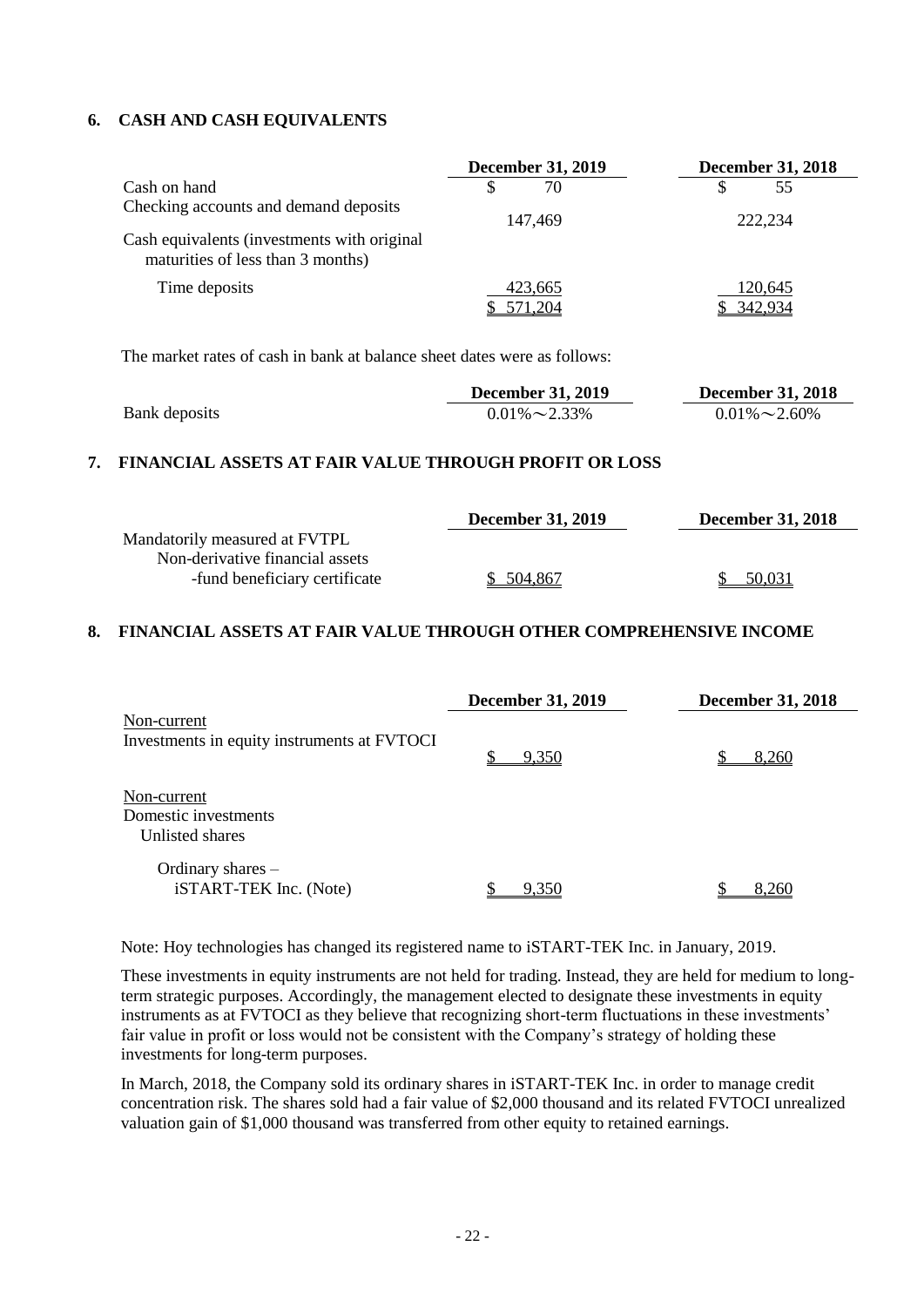### **9. FINANCIAL ASSETS AT AMORTIZED COST**

|                                           | <b>December 31, 2019</b> | <b>December 31, 2018</b> |
|-------------------------------------------|--------------------------|--------------------------|
| Current                                   |                          |                          |
| Domestic investments                      |                          |                          |
| Time deposits with original maturities of |                          |                          |
| more than 3 months                        | 73.960.                  | 61.430                   |

The ranges of interest rates for time deposits with original maturities of more than 3 months were 1.04%- 2.30% and 2.75% per annum as of December 31, 2019 and 2018, respectively.

#### **10. ACCOUNTS RECEIVABLE**

|                                     | <b>December 31, 2019</b> | <b>December 31, 2018</b> |  |
|-------------------------------------|--------------------------|--------------------------|--|
| <b>Accounts receivable</b>          |                          |                          |  |
| At amortized cost                   |                          |                          |  |
| Gross carrying amount               | 182,102<br>S.            | \$228,623                |  |
| Less: Allowance for impairment loss | 2,820)<br>79.282         | 9,661)<br>218.962        |  |

#### Accounts receivable

As provided by contracts, payments shall be received 30 to 90 days after the service has been rendered by the Company. In determining the recoverability of accounts receivables, the Company considers any change in the credit quality of the accounts receivables since the date the credit was initially granted to the balance sheet dates.

The Company adopted a policy of only dealing with creditworthy counterparties, where appropriate, as a means of mitigating the risk of financial loss from defaults. The Company's exposure and the credit ratings of its counterparties are continuously monitored and the aggregate value of transactions concluded is spread amongst approved counterparties. Credit exposure is controlled by counterparty limits that are reviewed and approved by the risk management committee annually.

In order to minimize credit risk, the management of the Company has delegated a team responsible for determining credit limits, credit approvals and other monitoring procedures to ensure that follow-up action is taken to recover overdue debts. In addition, the Company reviews the recoverable amount of each individual account receivable at the balance sheet dates to ensure that adequate allowance for impairment loss is made for possible irrecoverable amounts. In this regard, the management believes the Company's credit risk was significantly reduced.

The Company measures the loss allowance for account receivables at an amount equal to lifetime ECLs. The expected credit losses on account receivables are estimated using a provision matrix by reference to the past default experience of the debtor and an analysis of the debtor's current financial position, adjusted for general economic conditions of the industry in which the debtors operate and an assessment of both the current as well as the forecasted direction of economic conditions at the balance sheet date. As the Company's historical credit loss experience does not show significantly different loss patterns for different customer segments, the provision for loss allowance based on past due status is not further distinguished according to the Company's different customer base.

The Company writes off an account receivable when there is information indicating that the debtor is in severe financial difficulty, and there is no realistic prospect of recovery. For accounts receivable that have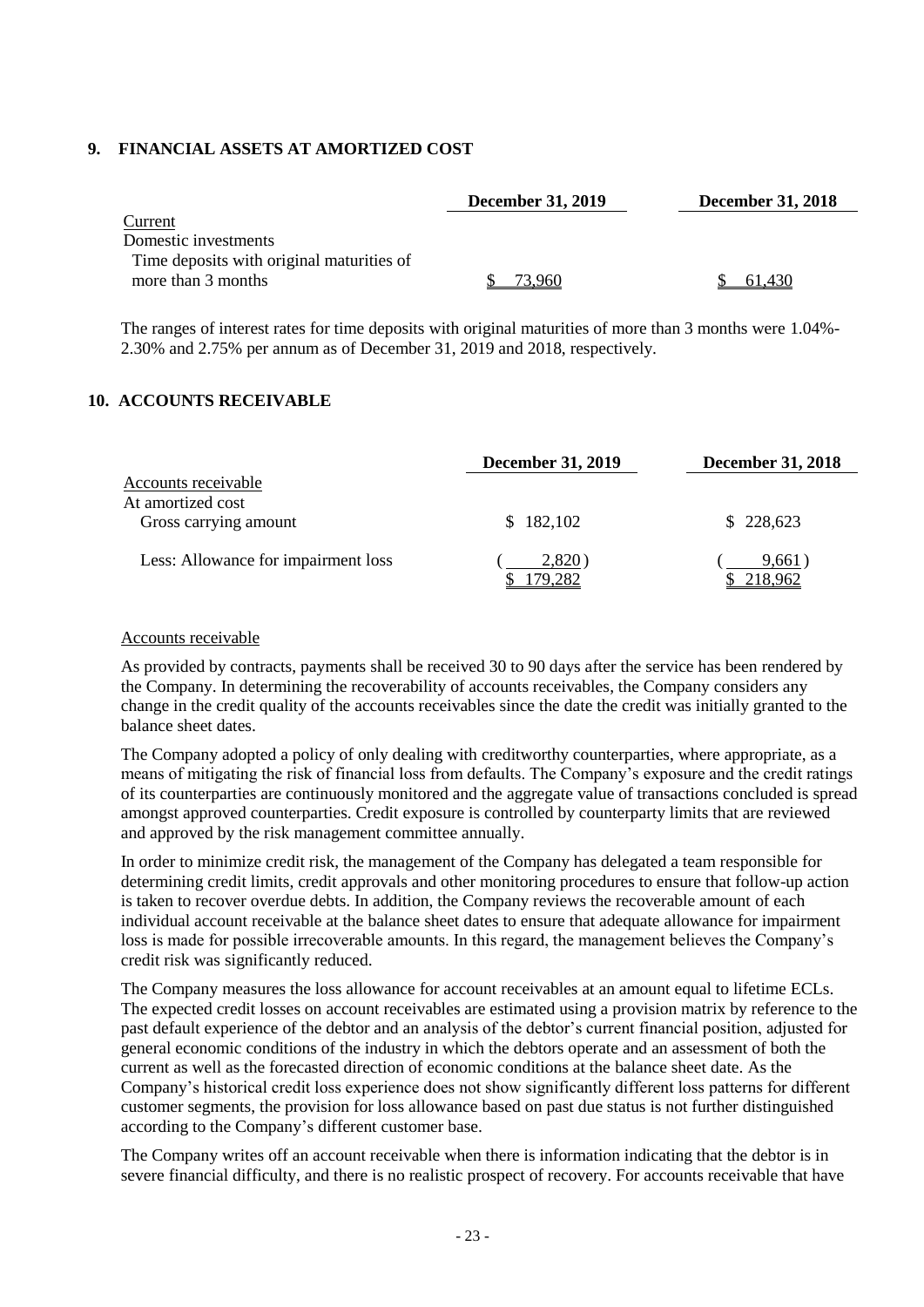been written off, the Company continues to engage in enforcement activity to attempt to recover the receivables due. Where recoveries are made, these are recognized in profit or loss.

The following table details the loss allowance of account receivables based on the Company's provision matrix.

|                                       | <b>Not Past</b><br>Due          | 1 to 60<br>Days         | 61 to 120<br>Days         | 121 to 180<br>Days         | <b>181 to</b><br>365 Days  | <b>Over 365</b><br><b>Days</b>  | <b>Total</b> |
|---------------------------------------|---------------------------------|-------------------------|---------------------------|----------------------------|----------------------------|---------------------------------|--------------|
| <b>Expected Credit</b><br>Losses rate | 0.25%                           | 1.58%                   | 6.02%                     | 10.84%                     | 14.92%                     | 100%                            |              |
| Gross carrying<br>amount              | \$118,745                       | \$43,071                | \$11,706                  | \$3,468                    | \$5,112                    | \$<br>$\overline{\phantom{0}}$  | \$182,102    |
| Loss allowance<br>(lifetime ECL)      | 294)                            | 682)                    | 705)                      | 376)                       | 763)                       |                                 | 2,820)       |
| Amortized cost                        | \$118,451                       | \$42,389                | \$11,001                  | \$3,092                    | \$4,349                    |                                 | \$179,282    |
| December 31, 2018                     |                                 |                         |                           |                            |                            |                                 |              |
|                                       | <b>Not Past</b><br>$\mathbf{D}$ | 1 to 60<br>$\mathbf{D}$ | 61 to 120<br>$\mathbf{D}$ | 121 to 180<br>$\mathbf{D}$ | 181 to 365<br>$\mathbf{D}$ | <b>Over 365</b><br>$\mathbf{D}$ | $T = 1$      |

#### December 31, 2019

**Due Days Days Days Days Days Total** Expected Credit Losses rate 0.47% 2.69% 4.41% 7.27% 12.36% 100% Gross carrying amount \$134,089 \$57,148 \$13,822 \$16,616 \$1,456 \$5,492 \$228,623 Loss allowance (lifetime ECL)  $(634)$   $(1,537)$   $(610)$   $(1,208)$   $(180)$   $(5,492)$   $(9,661)$ Amortized cost  $\frac{$133,455}{133,455}$   $\frac{$55,611}{13,212}$   $\frac{$15,408}{15,408}$   $\frac{$1,276}{15,216}$   $\frac{$218,962}{15,218}$ 

The movements of the loss allowance of accounts receivable are set out as follows:

|                                           | <b>Year Ended</b>        | <b>Year Ended</b>        |  |
|-------------------------------------------|--------------------------|--------------------------|--|
|                                           | <b>December 31, 2019</b> | <b>December 31, 2018</b> |  |
| Balance at January 1                      | 9.661                    | 4,803<br>\$              |  |
| Add: Amounts recovered                    | 3,583                    |                          |  |
| Add: Net remeasurement of loss allowance  |                          | 11,837                   |  |
| Less: Amounts written off                 |                          | 6,979)                   |  |
| Less: Net remeasurement of loss allowance | 10,493)                  |                          |  |
| Foreign exchange gains and losses         | 69                       |                          |  |
| Balance at December 31                    | 2,820                    | 9,661                    |  |

#### **11. INVESTMENTS ACCOUNTED FOR USING THE EQUITY METHOD**

|                             | <b>December 31, 2019</b> | <b>December 31, 2018</b> |  |
|-----------------------------|--------------------------|--------------------------|--|
| Investments in subsidiaries |                          |                          |  |
| $-M31$ Technology USA, INC. | 12,976<br>SS.            | $\frac{\$}{11,963}$      |  |
| -Sirius Venture Ltd.        | 3,061                    | 3,333                    |  |
|                             |                          |                          |  |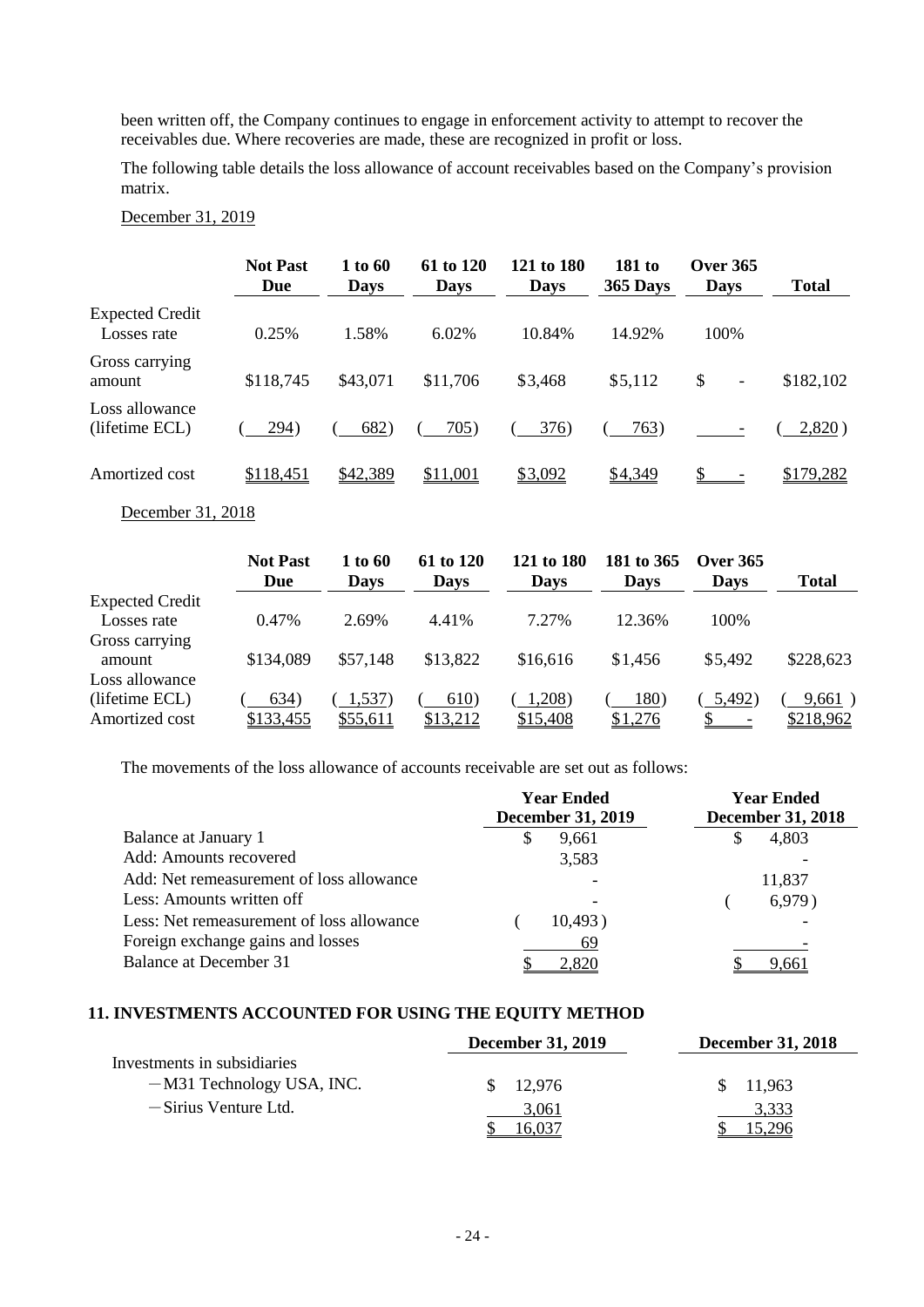At the balance sheet dates, the proportions of ownership and voting rights in subsidiaries held by the Corporation are set out as follows:

### **Proportion of Ownership and Voting Rights**

|                             | <b>Proportion of Ownership and Voting Rights</b> |                          |  |  |
|-----------------------------|--------------------------------------------------|--------------------------|--|--|
| <b>Name of Subsidiaries</b> | <b>December 31, 2019</b>                         | <b>December 31, 2018</b> |  |  |
| M31 Technology USA, INC.    | 100%                                             | 100%                     |  |  |
| Sirius Venture Ltd.         | 100%                                             | 100%                     |  |  |

The investments in subsidiaries (M31 Technology USA, INC. and Sirius Venture Ltd.) accounted for using the equity method, the share of net profit or loss and other comprehensive (loss) income from investments were calculated based on the audited financial statements.

Refer to Note 33 for Indirect Subsidiaries of the Company.

### **12. PROPERTY, PLANT AND EQUIPMENT**

a. Assets used by the Company – 2019

|                              | Land                     | <b>Office</b><br>Equipment | Leasehold<br><b>Improvements</b> | <b>Other Facilities</b> | <b>Total</b> |
|------------------------------|--------------------------|----------------------------|----------------------------------|-------------------------|--------------|
| Cost                         |                          |                            |                                  |                         |              |
| Balance at January 1, 2019   | 98,853<br>$\mathbb{S}^-$ | \$<br>51,398               | 22,285<br>\$                     | \$<br>56,553            | \$229,089    |
| <b>Additions</b>             |                          | 14,867                     | 1,148                            | 22,312                  | 38,327       |
| Disposals                    |                          | 543)                       |                                  |                         | 543)         |
| Reclassified (Note)          |                          | 4,787                      |                                  |                         | 4,787        |
| Balance at December 31, 2019 | \$98,853                 | 70,509                     | \$23,433                         | 78,865                  | \$271,660    |
| Accumulated depreciation     |                          |                            |                                  |                         |              |
| Balance at January 1, 2019   | \$                       | \$<br>40,191               | \$<br>9,752                      | 25,926<br>S.            | 75,869<br>\$ |
| Disposals                    |                          | 543)                       |                                  |                         | 543)         |
| Depreciation expense         |                          | 6,660                      | 4,852                            | 15,981                  | 27,493       |
| Balance at December 31, 2019 |                          | 46,308<br>\$               | 14,604                           | 41,907<br>S.            | \$102,819    |
| Carrying amounts at          |                          |                            |                                  |                         |              |
| December 31, 2019            | 98,853                   | 24,201                     | 8,829                            | 36.958                  | \$168.841    |

Note: Transferred from Prepayments for equipment.

No impairment assessment was performed for the year ended December 31, 2019 as there was no indication of impairment.

The Company's property, plant and equipment were depreciated on a straight-line basis over the following estimated useful life:

| Office Equipment        | 3-5 years |
|-------------------------|-----------|
| Leasehold Improvements  | 3 years   |
| <b>Other Facilities</b> | 3 years   |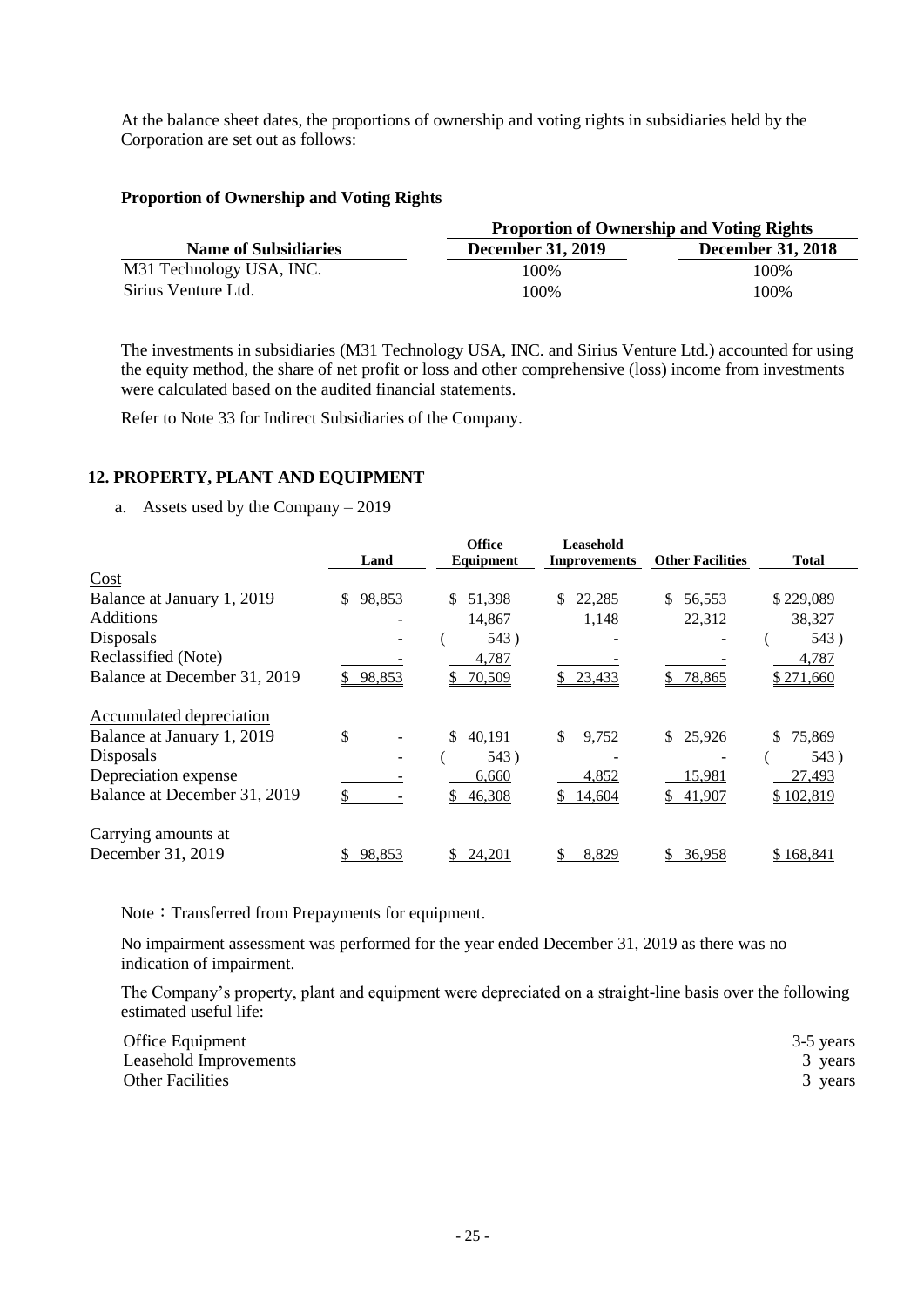#### b. Assets used by the Company – 2018

|                              |        | <b>Office</b> | Leasehold           |                         |                 |
|------------------------------|--------|---------------|---------------------|-------------------------|-----------------|
|                              | Land   | Equipment     | <b>Improvements</b> | <b>Other Facilities</b> | <b>Total</b>    |
| Cost                         |        |               |                     |                         |                 |
| Balance at January 1, 2018   | 98,853 | \$<br>43.914  | \$<br>12,966        | \$<br>57,700            | \$213,433       |
| <b>Additions</b>             |        | 7,484         | 9,319               | 14,314                  | 31,117          |
| Disposals                    |        |               |                     | <u>15,461</u> )         | <u>15,461</u> ) |
| Balance at December 31, 2018 | 98,853 | 51,398        | 22,285              | \$<br>56,553            | \$229,089       |
| Accumulated depreciation     |        |               |                     |                         |                 |
| Balance at January 1, 2018   | \$     | \$<br>34.299  | \$<br>6,357         | \$<br>28,896            | \$<br>69,552    |
| Depreciation expense         |        | 5,892         | 3,395               | 12.491                  | 21,778          |
| Disposals                    |        |               |                     | <u>15,461</u> )         | <u>15,461</u> ) |
| Balance at December 31, 2018 |        | 40,191        | 9,752               | 25,926<br>\$            | 75,869<br>S.    |
| Carrying amounts at          |        |               |                     |                         |                 |
| December 31, 2018            | 98,853 | 1,207         | 12,533              | 30,627                  | \$153.220       |

No impairment assessment was performed for the year ended December 31, 2018 as there was no indication of impairment.

The Company's property, plant and equipment were depreciated on a straight-line basis over the following estimated useful life:

| Office Equipment        | 3 years |
|-------------------------|---------|
| Leasehold Improvements  | 3 years |
| <b>Other Facilities</b> | 3 years |

### **13. LEASE ARRANGEMENTS**

|  | a. Right-of-use assets - 2019 |  |  |
|--|-------------------------------|--|--|
|--|-------------------------------|--|--|

|                                      | <b>December 31, 2019</b>                      |
|--------------------------------------|-----------------------------------------------|
| Carrying amounts<br><b>Buildings</b> | 9.509                                         |
|                                      | <b>Year Ended</b><br><b>December 31, 2019</b> |
| Depreciation of right-of-use assets  |                                               |
| <b>Buildings</b>                     | 7,607                                         |
| b. Lease liabilities - 2019          |                                               |

|                  | <b>December 31, 2019</b> |
|------------------|--------------------------|
| Carrying amounts |                          |
| Current          | 7.652                    |
| Non-current      | .933                     |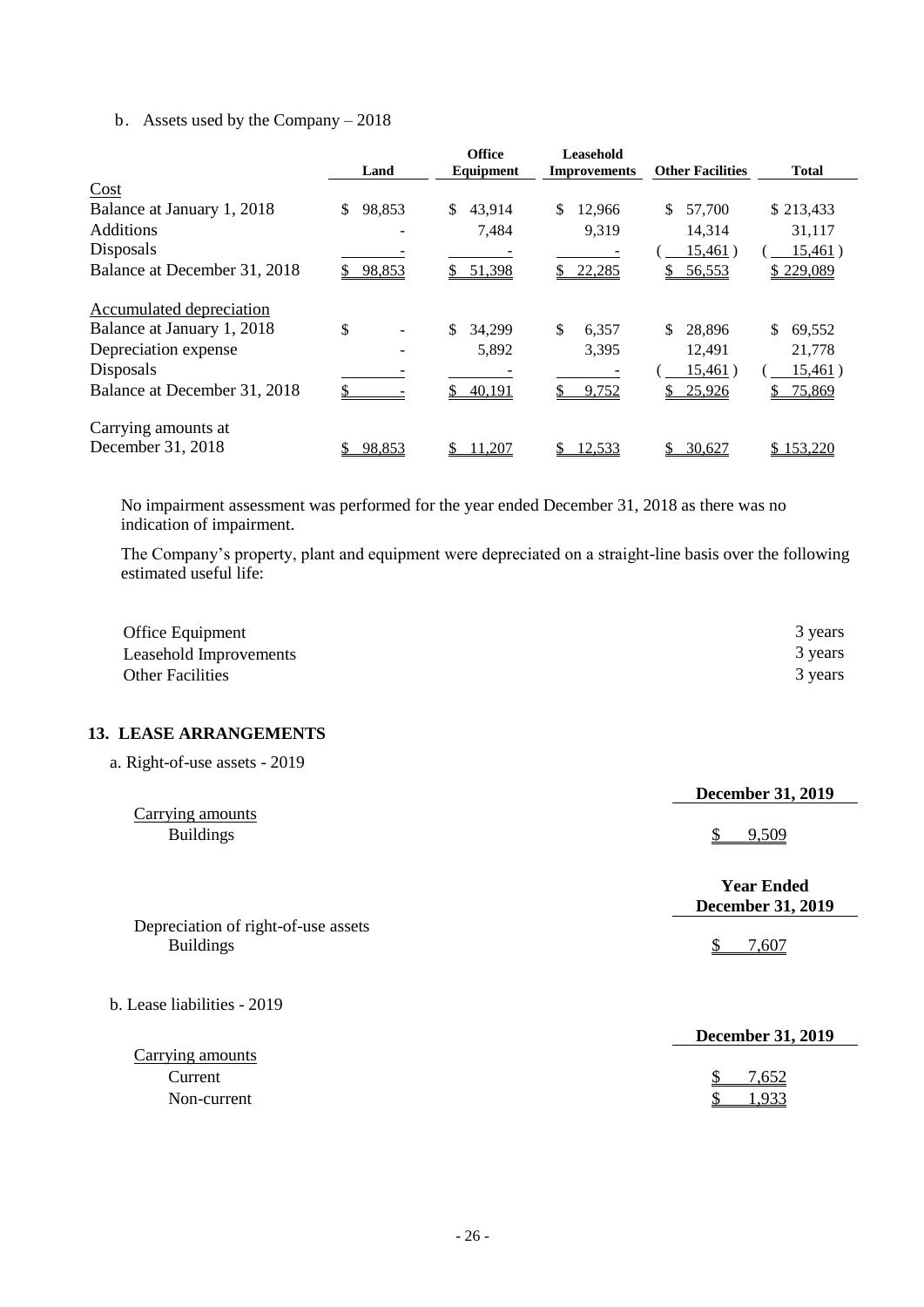Discount rate for lease liabilities is set out as follows:

**December 31, 2019** Buildings 1.60%

c. Other lease information

2019

|                                        | <b>Year Ended</b><br><b>December 31, 2019</b> |
|----------------------------------------|-----------------------------------------------|
| Expenses relating to short-term leases | 950                                           |
| Total cash outflow for leases          | 8,689)                                        |

The Company has elected to apply the recognition exemption to buildings qualified as short-term leases and thus, did not recognize right-of-use assets and lease liabilities for these leases.

Expenses relating to short-term leases also include expenses relating to leases for which the lease terms end on or before December 31, 2019 and for which the recognition exemption is applied. The amount of lease commitments for short-term leases for which the recognition exemption is applied (including lease commitments for short-term leases with lease terms commencing after the balance sheet dates) was \$416 thousand as of December 31, 2019.

All lease commitments with lease terms commencing after the balance sheet dates are set out as follows:

|                   | <b>December 31, 2019</b> |
|-------------------|--------------------------|
| Lease commitments | 20 774<br>u              |

#### 2018

Future minimum lease payments under non-cancellable operating leases are set out as follows:

|                                              | <b>December 31, 2018</b> |
|----------------------------------------------|--------------------------|
| Not later than 1 year                        | 3.910                    |
| Later than 1 year and not later than 5 years |                          |
|                                              | 487                      |
|                                              | 4.397                    |

The lease payments recognized in profit or loss are set out as follows:

|                        | <b>Year Ended</b>        |
|------------------------|--------------------------|
|                        | <b>December 31, 2019</b> |
| Minimum lease payments | 950                      |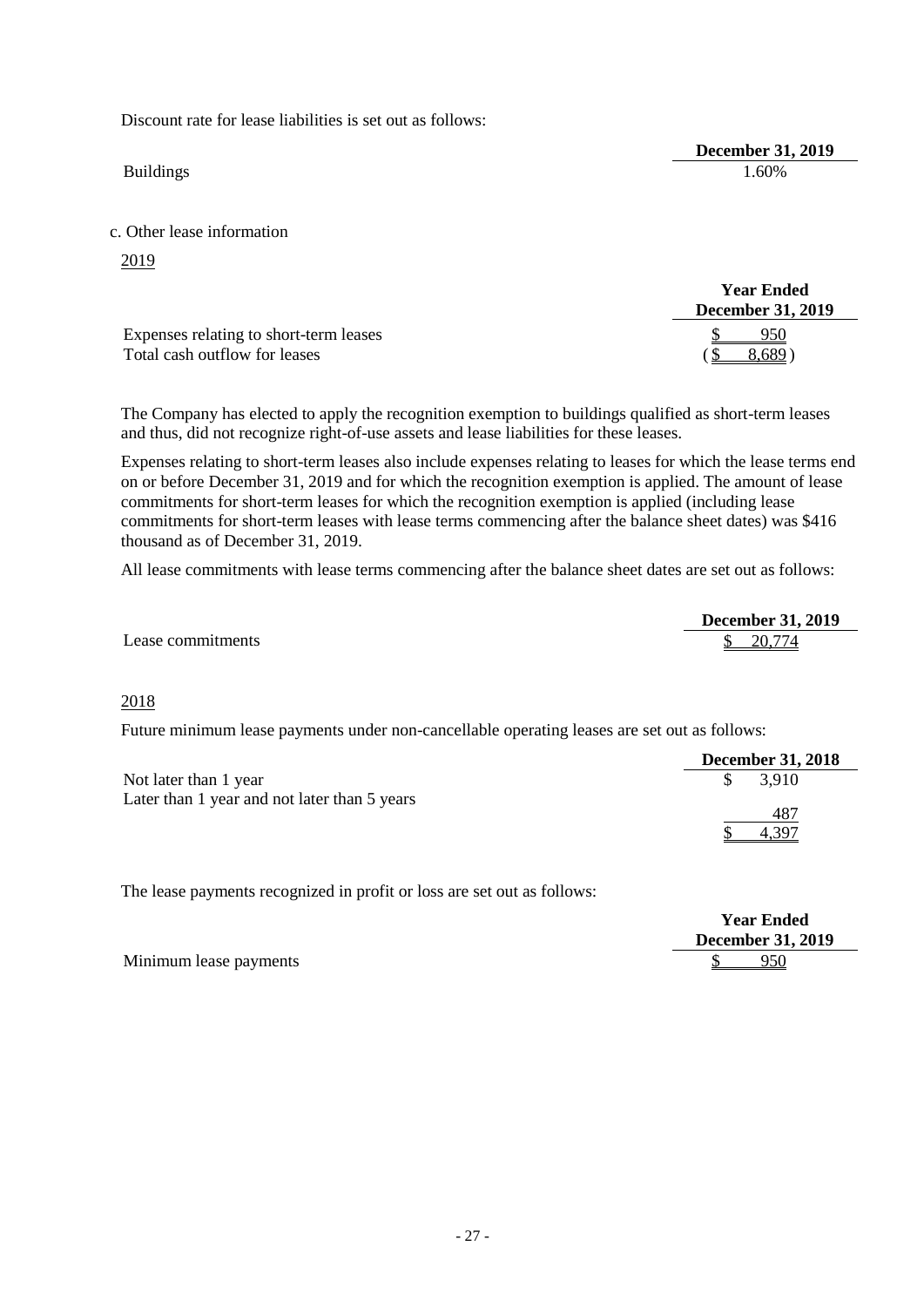# **14. INTANGIBLE ASSETS**

|                                            | <b>Patents</b> | <b>Software</b> | <b>Total</b> |
|--------------------------------------------|----------------|-----------------|--------------|
| Cost                                       |                |                 |              |
| Balance at January 1, 2019                 | \$<br>11,041   | \$<br>24,821    | \$<br>35,862 |
| Separately acquired                        |                | 473             | 473          |
| Disposals                                  | 11,041)        | 16,828)         | 27,869)      |
| Balance at December 31, 2019               | \$             | 8,466           | 8,466        |
| Accumulated amortization and<br>impairment |                |                 |              |
| Balance at January 1, 2019                 | \$<br>11,041   | \$<br>20,256    | \$<br>31,297 |
| Amortization expense                       |                | 2,691           | 2,691        |
| Disposals                                  | 11,041)        | 16,828)         | 27,869)      |
| Balance at December 31, 2019               | \$             | 6,119           | 6,119        |
| Carrying amounts at December 31,<br>2019   | $\frac{1}{2}$  | \$<br>2,347     | 2,347        |
| Cost                                       |                |                 |              |
| Balance at January 1, 2018                 | \$<br>11,041   | \$<br>22,607    | \$<br>33,648 |
| Separately acquired                        |                | 2,214           | 2,214        |
| Balance at December 31, 2018               | \$<br>11,041   | 24,821          | 35,862       |
| Accumulated amortization and<br>impairment |                |                 |              |
| Balance at January 1, 2018                 | 11,041<br>\$   | \$<br>17,673    | \$<br>28,714 |
| Amortization expense                       |                | 2,583           | 2,583        |
| Balance at December 31, 2018               | 11,041<br>\$   | \$<br>20,256    | 31,297<br>\$ |
| Carrying amounts at December 31,<br>2018   | \$             | \$<br>4,565     | 4,565        |

Intangible assets are amortized on a straight-line basis over estimated useful lives of 3 years.

An analysis of amortization expense by function:

|                                     | <b>Year Ended</b>        | <b>Year Ended</b>        |
|-------------------------------------|--------------------------|--------------------------|
|                                     | <b>December 31, 2019</b> | <b>December 31, 2018</b> |
| General and administrative expenses | 376                      |                          |
| Research and development expenses   | 2,315                    | 2,351                    |
|                                     |                          |                          |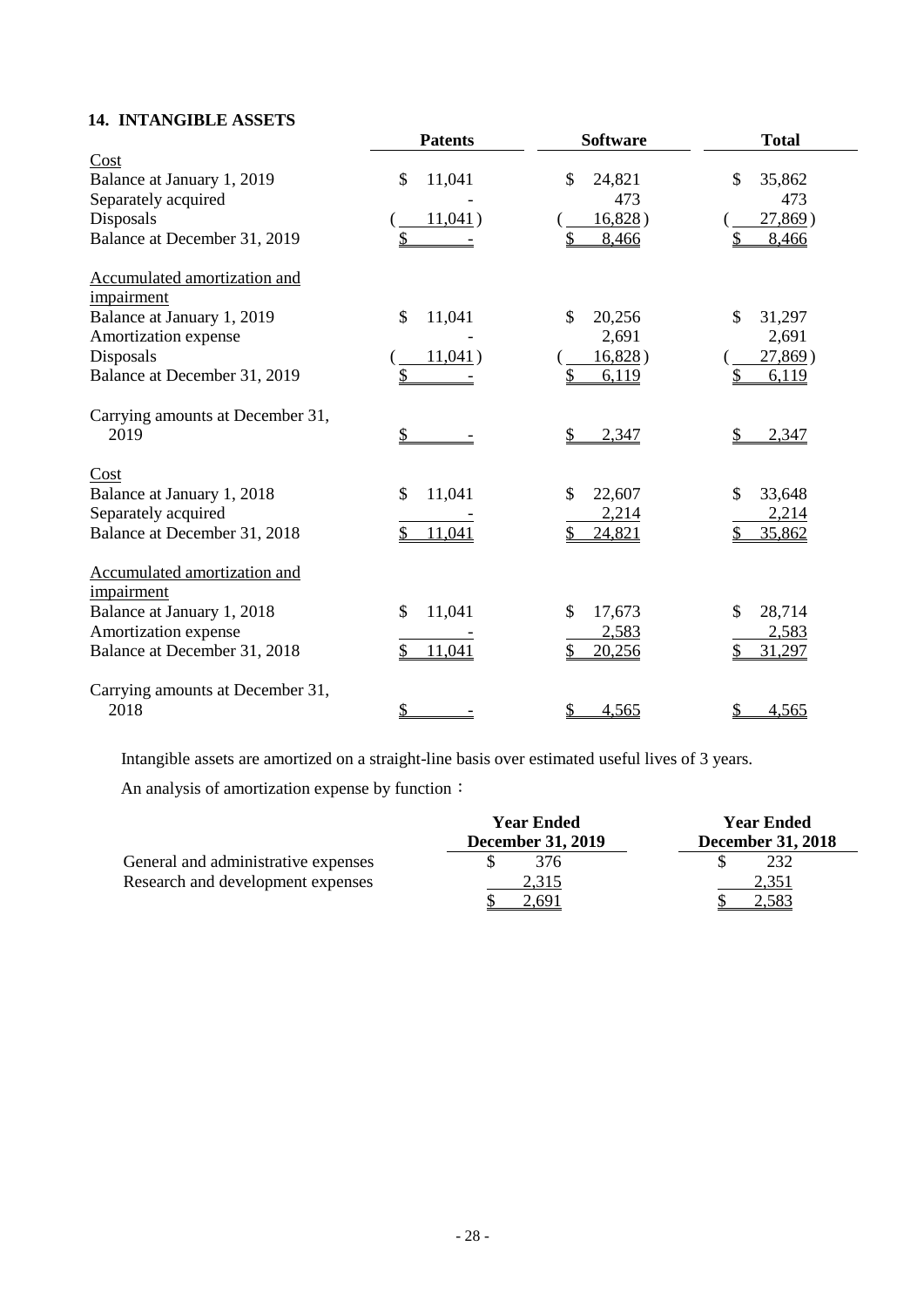### **15. OTHER ASSETS**

|                             | <b>December 31, 2019</b> |              |
|-----------------------------|--------------------------|--------------|
| Current                     |                          |              |
| Prepayments                 | \$<br>17,143             | 11,173<br>\$ |
| Refundable deposit          | 1,867                    | 1,898        |
| Other financial assets -    |                          |              |
| restricted assets (Note 30) |                          | 55,287       |
| Other                       |                          | 848          |
|                             | 19,011                   | 69,206       |
| Non-current                 |                          |              |
| Prepayments for equipment   | \$                       | \$<br>4,787  |
| Refundable deposit          | 5,964                    | 620          |
|                             | 5,964                    | 5,407        |

Ranges of market interest rates on balance sheet dates are set out as follows:

|                            | <b>December 31, 2019</b> | <b>December 31, 2018</b> |
|----------------------------|--------------------------|--------------------------|
| Other financial assets $-$ |                          |                          |
| restricted assets          | -                        | 2.53%                    |

#### **16. BORROWING**

| Short-term borrowings |
|-----------------------|
|                       |
|                       |

|                         | <b>December 31, 2019</b> | <b>December 31, 2018</b> |
|-------------------------|--------------------------|--------------------------|
| Bank loans (Note 30)    | $\overline{\phantom{0}}$ | 40,000                   |
| Ranges of interest rate | $\overline{\phantom{0}}$ | $1.60\%$                 |

#### **17. ACCOUNTS PAYABLE**

|                               | <b>December 31, 2019</b> | <b>December 31, 2018</b> |  |
|-------------------------------|--------------------------|--------------------------|--|
| Accounts payable<br>Operating |                          | 1,821                    |  |
| <b>18. OTHER LIABILITIES</b>  |                          |                          |  |

# **December 31, 2019 December 31, 2018** Current Other payables Payables for salaries or bonuses  $$ 69,339$   $$ 65,284$ Payables for annual leave 4,593 4,010 Payables for professional service fee 4,229 4,069 Payables for purchases of equipment 3,700 6,721 Payables for retirement benefit 2,766 2,447 Payables for insurance 2,632 2,246 Payables for tax expense 183 250<br>Others 2.209 3.384 Others 2,209 3,384  $$89,651$   $$88,411$ Other liabilities Receipt under custody  $\frac{\$}{5,614}$   $\frac{\$}{5,198}$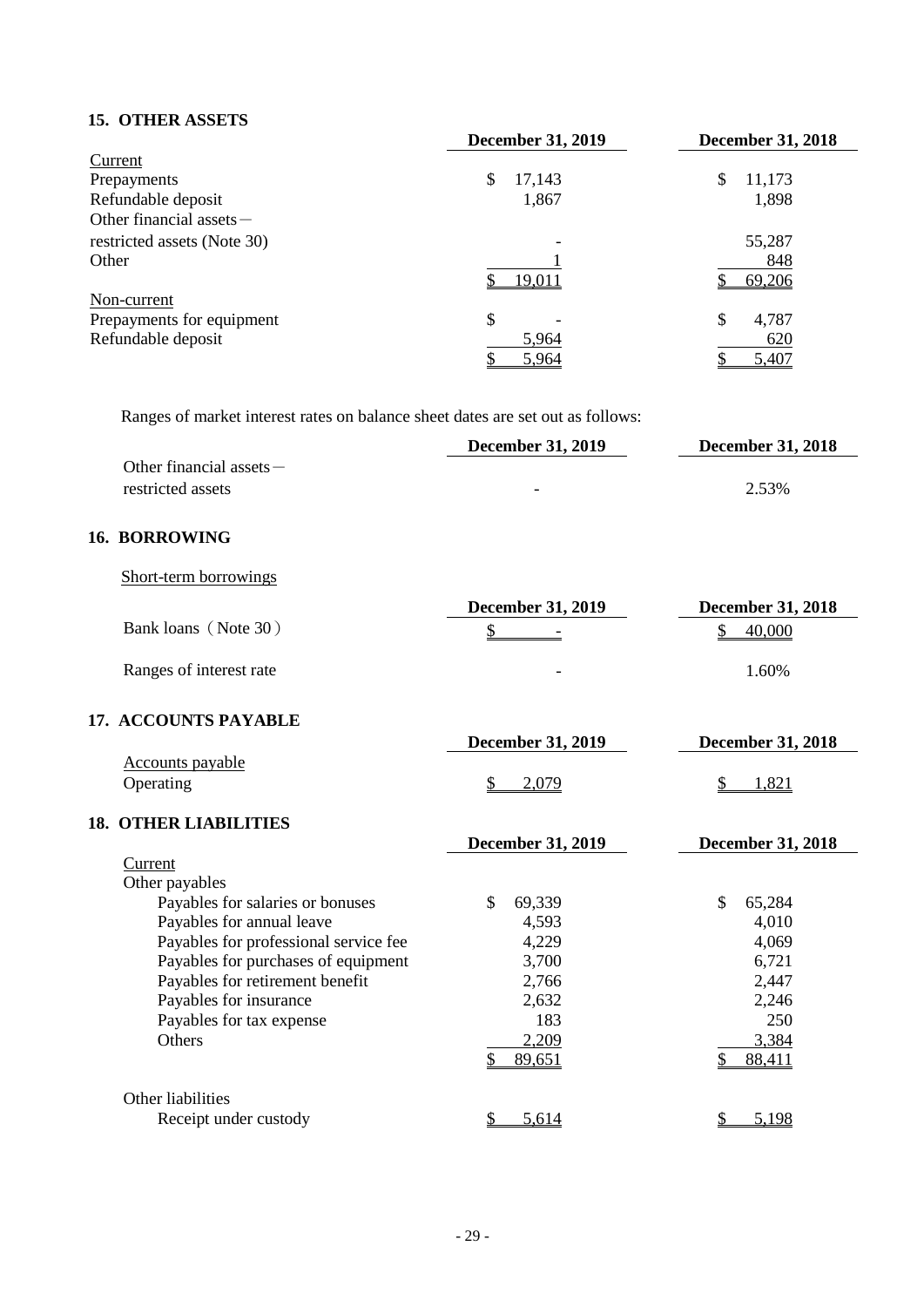#### **19. RETIREMENT BENEFIT PLANS**

The Company adopted a pension plan under the Labor Pension Act (the "LPA"), which is a state-managed defined contribution plan. Under the LPA, an entity makes monthly contributions to employees' individual pension accounts at 6% of monthly salaries and wages.

#### **20. EQUITY**

a. Ordinary shares

|                                             | <b>December 31, 2019</b> | <b>December 31, 2018</b> |
|---------------------------------------------|--------------------------|--------------------------|
| Numbers of shares authorized (in thousands) | <u>50,000</u>            | <u>50,000</u>            |
| Shares authorized                           | 500,000                  | 500,000                  |
| Number of shares issued and fully paid      |                          |                          |
| (in thousands)                              | 31,318                   | 28,640                   |
| Shares issued                               | 313,180                  | 286,400                  |

On September 25, 2018, the Company's board of directors resolved to issue 2,678 thousand ordinary shares for capital increase for Initial Public Offering, with a par value of \$10 each. The aforementioned capital increase includes Weighted Average Price NTD 238.57 from bidding auctions, 1,928 thousand ordinary shares from bidding, and a fixed underwriting price of NTD 198 per share, 611 thousand underwriting shares to be offered, and 139 thousand ordinary shares of employee stock, amounting to NTD 605,472 thousand in total (3,000 thousand are deducted for stock issuance cost). The difference between the par value and the issuing price is \$578,692 thousand, which is recognized at capital surplus – ordinary share premiums, increasing the share capital issued and fully paid to \$313,180 thousand.

On October 12, 2018, the above transaction was approved by the TPEx, and the subscription base date was determined by the board of directors to be January 21, 2019.

#### b. Capital surplus

|                                                 | <b>December 31, 2019</b> | <b>December 31, 2018</b> |
|-------------------------------------------------|--------------------------|--------------------------|
| May be used to offset a deficit, distributed as |                          |                          |
| cash dividends, or transferred to share         |                          |                          |
| capital (Note 1)                                |                          |                          |
| Arising from issuance of ordinary shares        | 630,511                  | 50.637                   |
| May be used to offset a deficit only (Note 2)   |                          |                          |
| Arising from employee share options             | 4,040                    | 3,214                    |
|                                                 | 634,551                  | 53,851                   |

Note1: Such capital surplus may be used to offset a deficit; in addition, when the Company has no deficit, such capital surplus may be distributed as cash dividends or transferred to share capital (limited to a certain percentage of the Company's capital surplus and to once a year).

Note 2: Such capital surplus refers to the amount transferred from Capital surplus - employee share options during the execution of employee share options.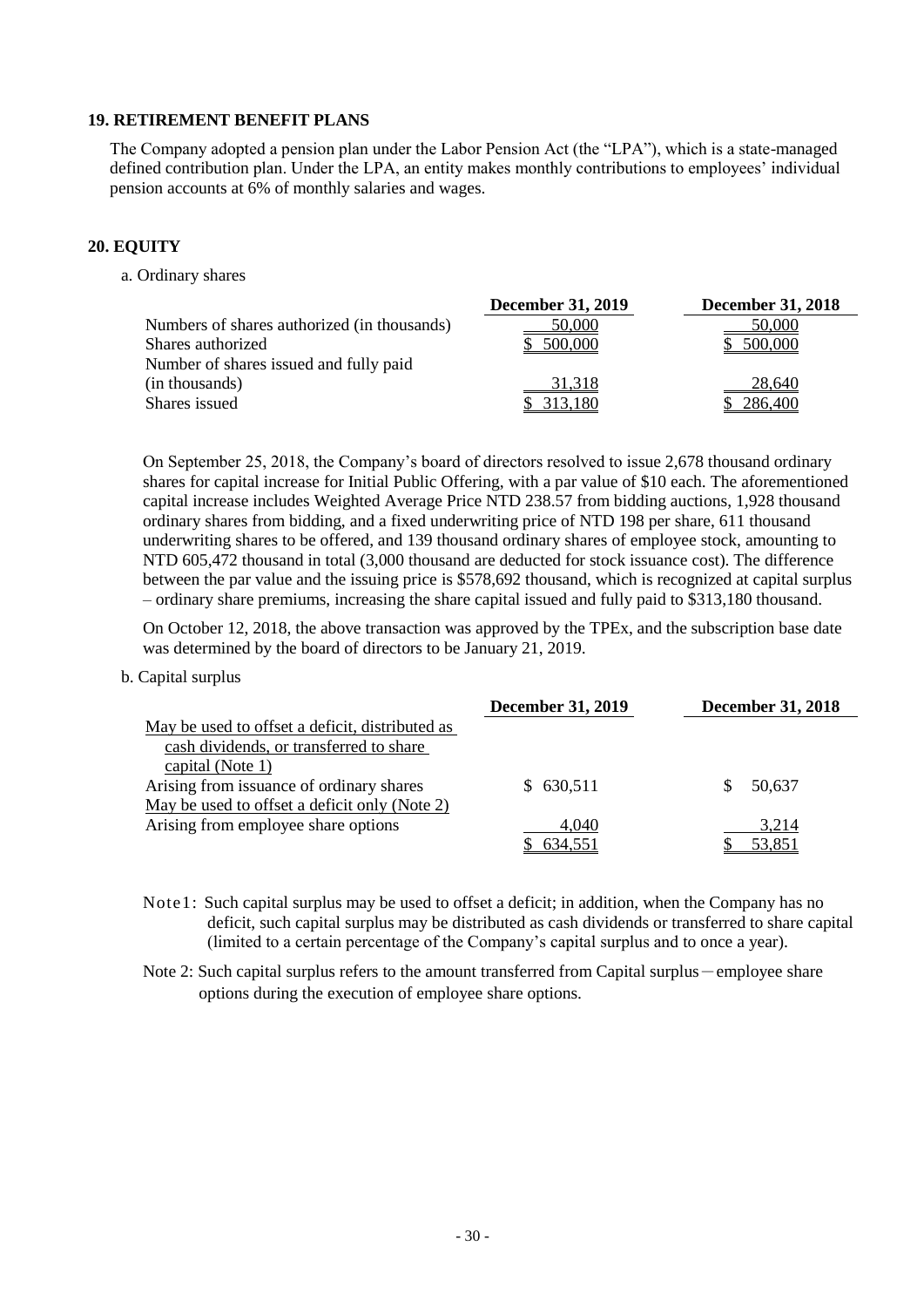|                                           | <b>Arising from</b><br>issuance of<br>ordinary shares | <b>Arising from</b><br>employee share<br>options | <b>Employee share</b><br>options | <b>Total</b>  |
|-------------------------------------------|-------------------------------------------------------|--------------------------------------------------|----------------------------------|---------------|
| Balance at January 1, 2018                | \$<br>38,731                                          | \$<br>3,214                                      | \$                               | 41,945<br>\$. |
| Other (Note)<br>Balance at December 31,   | 11,906                                                |                                                  |                                  | 11,906        |
| 2018                                      | 50,637                                                | 3,214                                            |                                  | 53,851        |
| Balance at January 1, 2019                | \$.<br>50,637                                         | \$<br>3,214                                      | \$                               | \$<br>53,851  |
| Recognized as stock-based<br>compensation |                                                       |                                                  | 826                              | 826           |
| <b>Cash Capital Increase</b>              | 578,692                                               | 826                                              | 826)                             | 578,692       |
| Other (Note)<br>Balance at December 31,   | 1,182                                                 |                                                  |                                  | 1,182         |
| 2019                                      | 630,511                                               | 4,040                                            |                                  | \$634,551     |
|                                           |                                                       |                                                  |                                  |               |

The Balance adjustment in capital surplus in 2019 and 2018 are set out as follows:

- Note: When the Company employees resign during the stock trust period, the Employee Stock Trust Management Committee will sold the trust holding shares of resigned employees to the third parties based on the trust deed. After deducting the amount of money that should be returned to the employee, the remaining amount remitted back to the company was \$1,182 thousand and \$11,906 thousand in 2019 and 2018, respectively, both of which were regarded as the Company's issuance of stocks after repurchase, being credited under the equity account "capital surplus share premium."
- c. Retained earnings and dividend policy

The Company's Articles of Incorporation state that, where the Company made profit in a fiscal year, the profit shall be first utilized in the following order:

- 1) Paying taxes.
- 2) Offsetting losses of previous years.
- 3) Setting aside as legal reserve 10% of the remaining profit until the amount of the accumulated legal reserve equals the amount of the Company's capital.
- 4) Setting aside or reversing a special reserve in accordance with the laws and regulations.
- 5) Any remaining profit together with any undistributed retained earnings shall be used by the Company's board of directors as the basis for proposing a distribution plan, which should be resolved in the shareholders' meeting for the distribution of dividends and bonuses to shareholders.

For the policies on the distribution of employees' compensation and remuneration of directors, refer to "Employees' compensation and remuneration of directors" in Note 22 (f).

The Company's Articles of Incorporation also provide that the ratio of cash dividend shall not be less than 10% of the total distribution of earnings.

The legal reserve may be used to offset deficits. If the Company has no deficit and the legal reserve has exceeded 25% of the Company's paid-in capital, the excess may be transferred to capital or distributed in cash.

The appropriations of earnings for 2018 and 2017 which had been approved in the shareholders' meetings on May 30, 2019 and May 24, 2018, respectively, are set out as follows: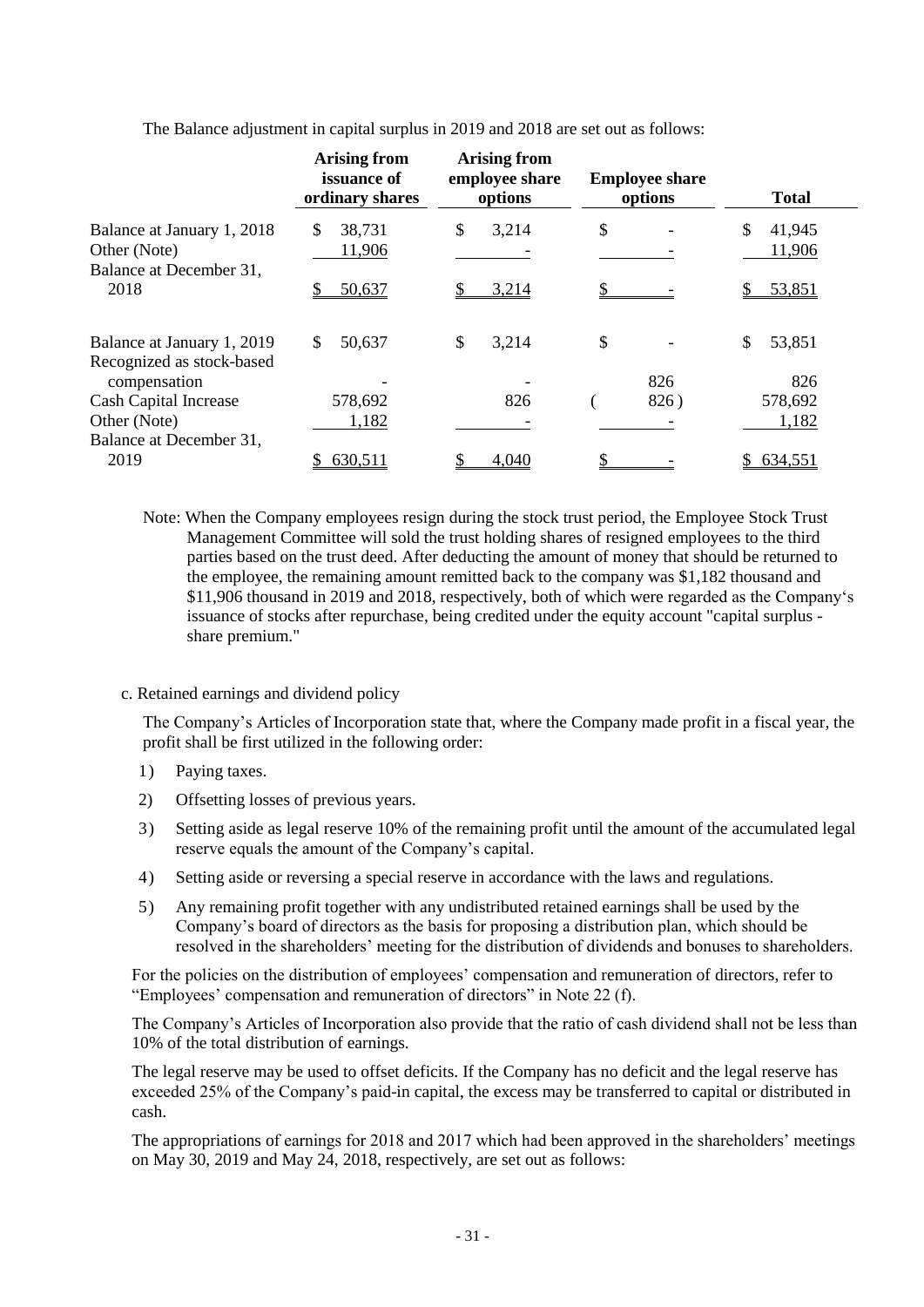|                | <b>Appropriation of Earnings</b> |                   | <b>Dividends Per Share (NT\$)</b> |                          |  |
|----------------|----------------------------------|-------------------|-----------------------------------|--------------------------|--|
|                | <b>Year Ended</b>                | <b>Year Ended</b> | <b>Year Ended</b>                 | <b>Year Ended</b>        |  |
|                | December 31,                     | December 31,      | December 31,                      | December 31,             |  |
|                | 2018                             | 2017              | 2018                              | 2017                     |  |
| Legal reserve  | 27,991                           | 18,629            | $\overline{\phantom{0}}$          | $\overline{\phantom{a}}$ |  |
| Cash dividends | 219,226                          | 128,880           |                                   | 4.5                      |  |

The appropriations of earnings for 2019 had been proposed by the Company's board of directors on February 19, 2020. The appropriations and dividends per share are set out as follows:

|                | <b>Appropriation of</b><br><b>Earnings</b> | <b>Dividends Per Share</b><br>(NT\$) |
|----------------|--------------------------------------------|--------------------------------------|
| Legal reserve  | 30,856                                     | $\overline{\phantom{0}}$             |
| Cash dividends | 234,885                                    | 7.5                                  |

The appropriations of earnings for 2019 are subject to the resolution of the shareholders' meeting to be held on May 29, 2020.

#### d. Other equity items

1) Exchange differences on translating the financial statements of foreign operations

|                                                                                       | <b>Year Ended</b><br><b>December 31, 2019</b> |      | <b>Year Ended</b><br><b>December 31, 2018</b> |     |
|---------------------------------------------------------------------------------------|-----------------------------------------------|------|-----------------------------------------------|-----|
| Balance at January 1                                                                  | S                                             | 287  | S                                             | 75  |
| Effect of change in tax rate                                                          |                                               |      |                                               | 3)  |
| Recognized for the year                                                               |                                               |      |                                               |     |
| Exchange differences on translating the<br>financial statements of foreign operations |                                               | 442) |                                               | 269 |
| Interest income tax on translating the<br>financial statements of foreign operations  |                                               | 88   |                                               | 54) |
| Balance at December 31                                                                |                                               |      |                                               | 287 |

2) Unrealized gain(loss) on financial assets at FVTOCI

|                                      | <b>Year Ended</b><br><b>December 31, 2019</b> | <b>Year Ended</b><br><b>December 31, 2018</b> |
|--------------------------------------|-----------------------------------------------|-----------------------------------------------|
| Balance at January 1                 | 3,260<br>\$                                   | 1,800<br>S                                    |
| Recognized for the year              |                                               |                                               |
| Unrealized (loss) gain               |                                               |                                               |
| Equity instruments                   | 10)                                           | 2,460                                         |
| Cumulative unrealized (loss) gain of |                                               |                                               |
| equity instruments transferred to    |                                               |                                               |
| retained earnings due to disposal    |                                               | 1,000)                                        |
| Balance at December 31               | 3,250                                         | 3,260                                         |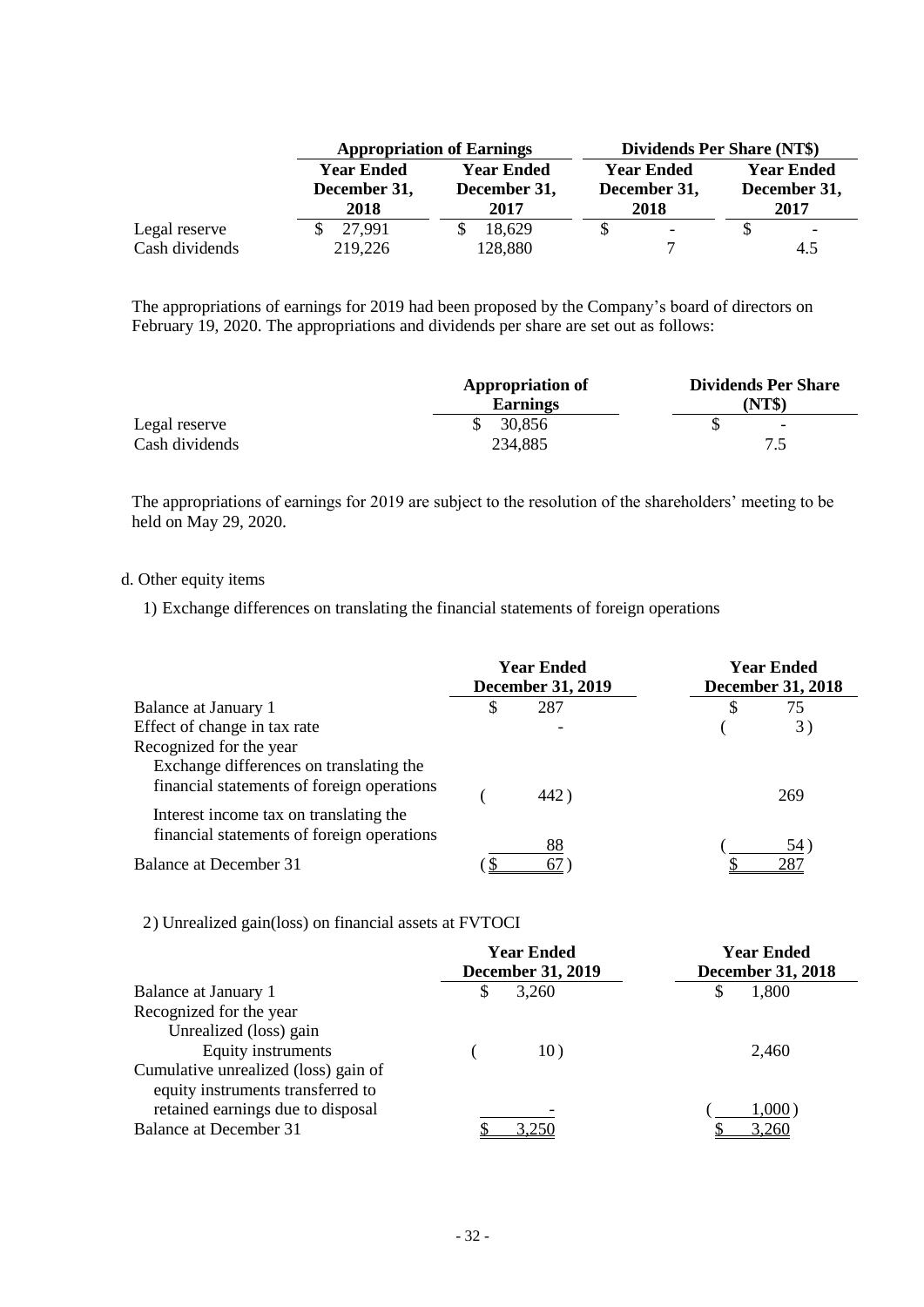#### **21. REVENUE**

|                           | <b>Year Ended</b>        | <b>Year Ended</b>        |
|---------------------------|--------------------------|--------------------------|
|                           | <b>December 31, 2019</b> | <b>December 31, 2018</b> |
| Technical service revenue | \$785,968                | \$681,816                |
| Royalty revenue           | 81.436                   | 77,283                   |
|                           |                          | ۔999,ر                   |

- a. Contract information
	- 1) Technical service revenue

The department of Silicon IP design service signs contracts based on which the Company offers Silicon IP design service, and the customers shall pay the transaction price when the Company satisfies the performance obligation.

2) Royalty revenue

Royalty revenue refers to the contract-based royalties received by the Company through licensing standardized Silicon IP to customers for mass production.

#### b. Contract balances

|                                                             | <b>December 31, 2019</b> | <b>December 31, 2018</b> | <b>January 1, 2018</b> |
|-------------------------------------------------------------|--------------------------|--------------------------|------------------------|
| Accounts receivables (Note 10)                              | 79.282                   | 218.962                  |                        |
| Accounts receivables – related<br>parties (Note 29)         |                          |                          | 10.962                 |
| Contract liabilities - current<br>Technical service revenue | 27.531                   | 58,015                   | 53.477                 |

The changes in the contract liability balances primarily result from the timing difference between the satisfaction of performance obligation and the customer's payment.

Revenue of the reporting period recognized from the beginning contract liabilities in the previous periods is set out as follows:

|                                         | <b>Year Ended</b><br><b>December 31, 2019</b> | <b>Year Ended</b><br><b>December 31, 2018</b> |  |  |
|-----------------------------------------|-----------------------------------------------|-----------------------------------------------|--|--|
| From the beginning contract liabilities |                                               |                                               |  |  |
| Technical service revenue               | 58.015                                        | 53.477                                        |  |  |

As provided by each contract, the revenue from unsatisfied performance obligations are expected to be recognized within 1 year.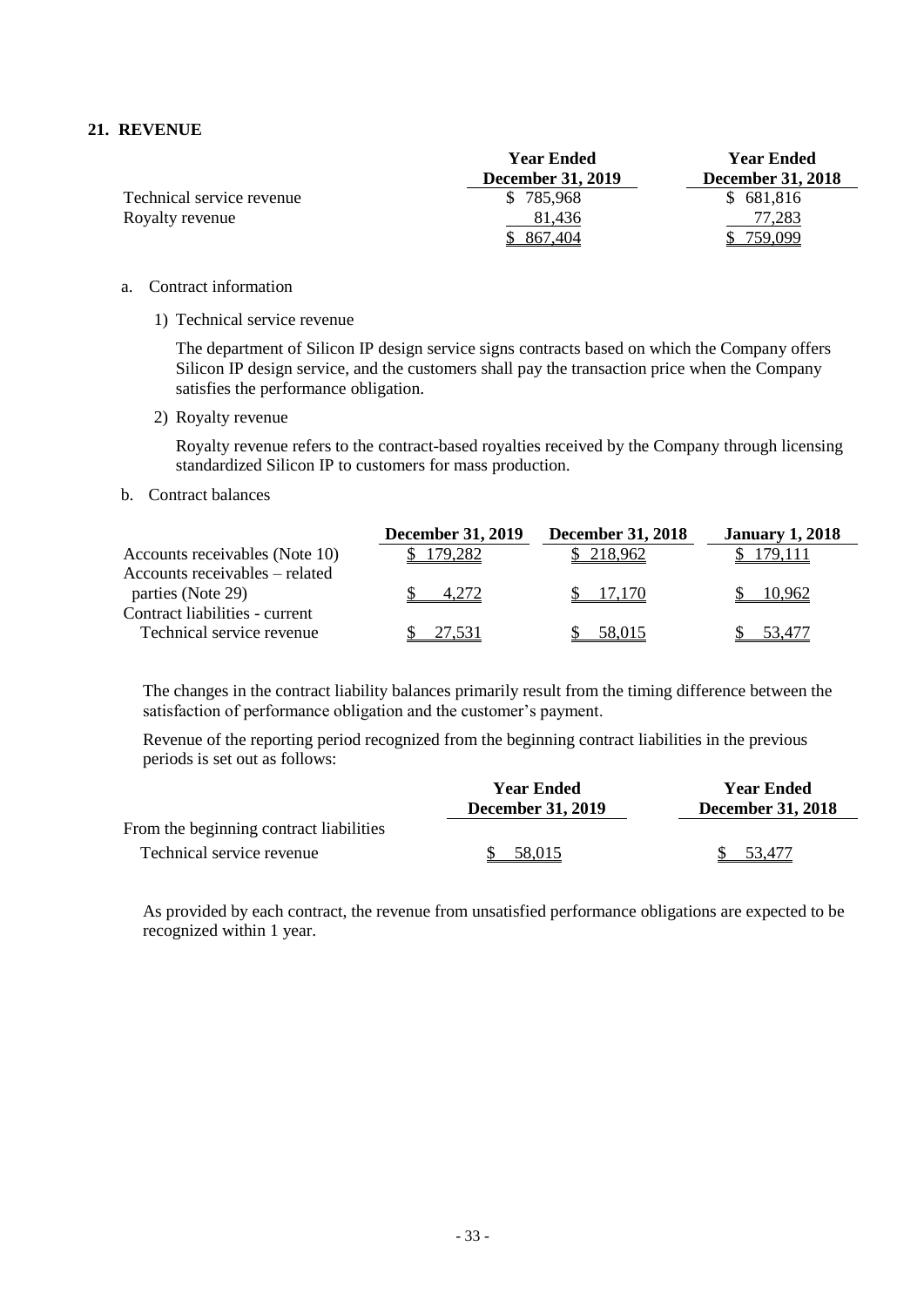# **22. NET PROFIT FROM CONTINUING OPERATIONS**

a. Other income

| Interest income                                                                                                   | <b>Year Ended</b><br>December 31, 2019             | <b>Year Ended</b><br><b>December 31, 2018</b> |
|-------------------------------------------------------------------------------------------------------------------|----------------------------------------------------|-----------------------------------------------|
| Bank deposits                                                                                                     | \$<br>6,755                                        | \$<br>4,285                                   |
| Imputed interest on deposit<br>Others                                                                             | 57<br>760<br>7,572                                 | 23<br>10<br>4,318                             |
| Other gains and losses<br>b.                                                                                      |                                                    |                                               |
|                                                                                                                   | <b>Year Ended</b><br><b>December 31, 2019</b>      | <b>Year Ended</b><br><b>December 31, 2018</b> |
| Gain of financial asset                                                                                           |                                                    |                                               |
| Financial assets mandatorily measured<br>at fair value through profit or loss<br>Net foreign exchange (loss) gain | 2,840<br>\$<br>17,988)<br>15,148)<br>$\mathcal{S}$ | \$<br>124<br>20,373<br>20,497                 |
| Finance costs<br>C <sub>1</sub>                                                                                   |                                                    |                                               |
|                                                                                                                   | <b>Year Ended</b><br><b>December 31, 2019</b>      | <b>Year Ended</b><br><b>December 31, 2018</b> |
| <b>Bank loans interest</b>                                                                                        | \$<br>134                                          | \$<br>1,623                                   |
| Lease liabilities interest                                                                                        | 208<br>342                                         | 1,623                                         |
| Depreciation and amortization<br>d.                                                                               |                                                    |                                               |
|                                                                                                                   | <b>Year Ended</b><br><b>December 31, 2019</b>      | <b>Year Ended</b><br><b>December 31, 2018</b> |
| An analysis of depreciation by function<br>Operating expenses                                                     | 35,100                                             | 21,778                                        |

An analysis of amortization by function

Operating expenses  $\frac{\$ \quad 2,691}{}$   $\frac{\$ \quad 2,583}{}$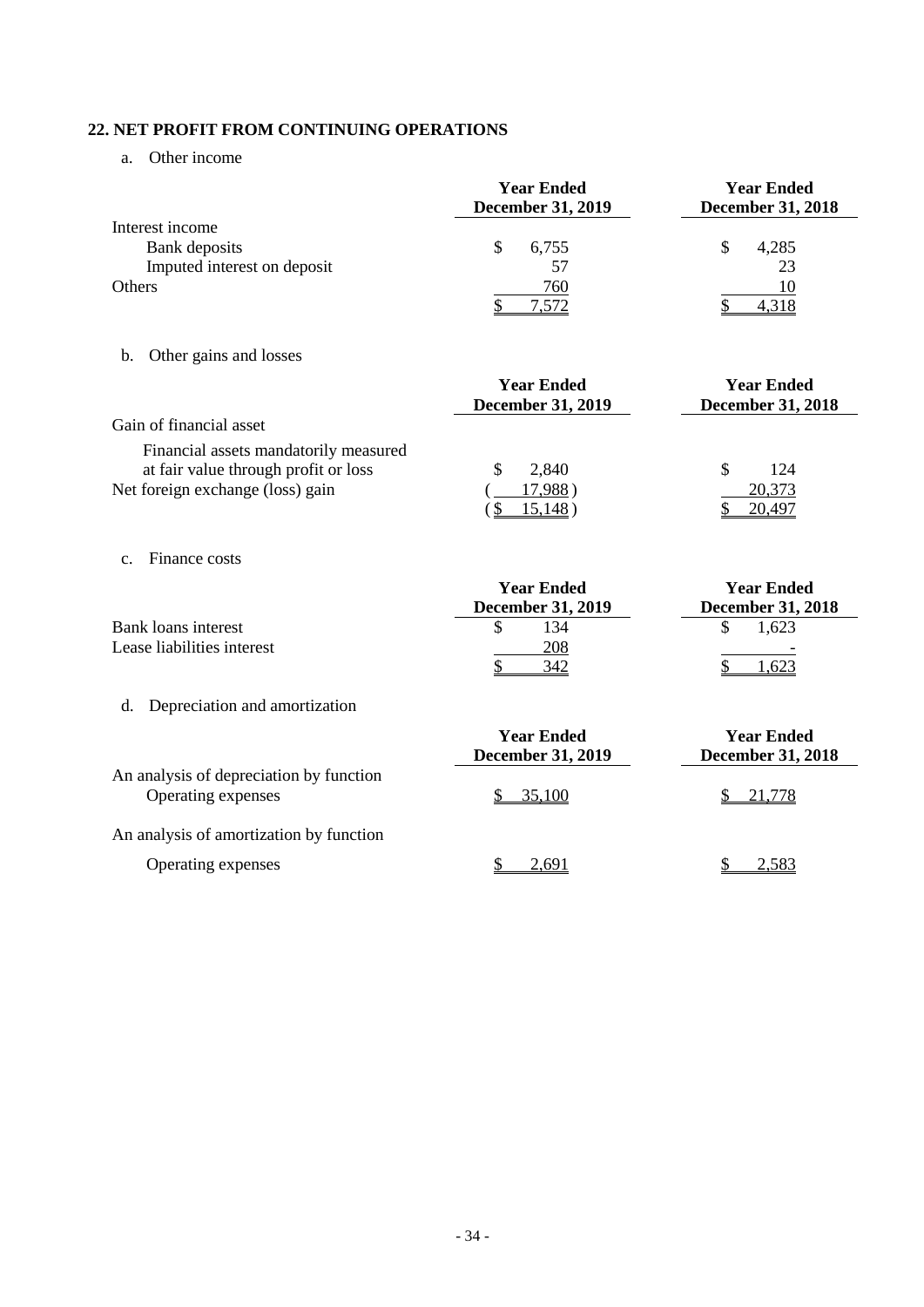### e. Employee benefits expense

|                                                         | <b>Year Ended</b><br><b>December 31, 2019</b> | <b>Year Ended</b><br><b>December 31, 2018</b> |  |  |  |
|---------------------------------------------------------|-----------------------------------------------|-----------------------------------------------|--|--|--|
| Short-term employee benefits                            | \$285,264                                     | \$249,432                                     |  |  |  |
| Post-employment benefits                                |                                               |                                               |  |  |  |
| Defined contribution plans                              | 10,475                                        | 9,380                                         |  |  |  |
| Share-based payments                                    | 826                                           |                                               |  |  |  |
| Other employee benefits                                 |                                               |                                               |  |  |  |
| Labor and health insurance                              | 16,541                                        | 14,385                                        |  |  |  |
| Other employee benefits                                 | 5,964                                         | 5,414                                         |  |  |  |
| Total                                                   | \$319,070                                     | \$278,611                                     |  |  |  |
| An analysis of employee benefits expense by<br>function |                                               |                                               |  |  |  |
| Operating expenses                                      | 319,070                                       | 278,611                                       |  |  |  |

#### f. Employees' compensation and remuneration of directors

According to the Articles of Incorporation of the Company, the Company accrued employees' compensation and remuneration of directors at rates of no less than 1% and no higher than 1.5%, respectively, of net profit before income tax, employees' compensation, and remuneration of directors. The employees' compensation and the remuneration of directors for the years ended December 31, 2019 and 2018, which were approved by the Company's board of directors on February 19, 2020 and March 4, 2019, respectively, are set out as follows:

#### Accrual rate

|                           | <b>Year Ended</b><br><b>December 31, 2019</b> | <b>Year Ended</b><br><b>December 31, 2018</b> |  |  |
|---------------------------|-----------------------------------------------|-----------------------------------------------|--|--|
| Employees' compensation   | 1.11%                                         | 1.30%                                         |  |  |
| Remuneration of directors | 1 1 1 %                                       | 1.20%                                         |  |  |

#### Amount

|                           | <b>Year Ended</b><br><b>December 31, 2019</b> | <b>Year Ended</b><br>December 31, 2018 |
|---------------------------|-----------------------------------------------|----------------------------------------|
|                           | Cash                                          | Cash                                   |
| Employees' compensation   | 4.100                                         | 4,381                                  |
| Remuneration of directors | 4.100                                         | 4,050                                  |

If there is a change in the amounts after the parent company only financial statements are authorized for issue, the differences are recorded as a change in the accounting estimate.

There is no difference between the actual amounts of employees' compensation and remuneration of directors paid and the amounts recognized in the parent company only financial statements for the years ended December 31, 2018 and 2017.

Information on the employees' compensation and remuneration of directors resolved by the Company's board of directors in 2020 and 2019 is available at the Market Observation Post System website of the Taiwan Stock Exchange.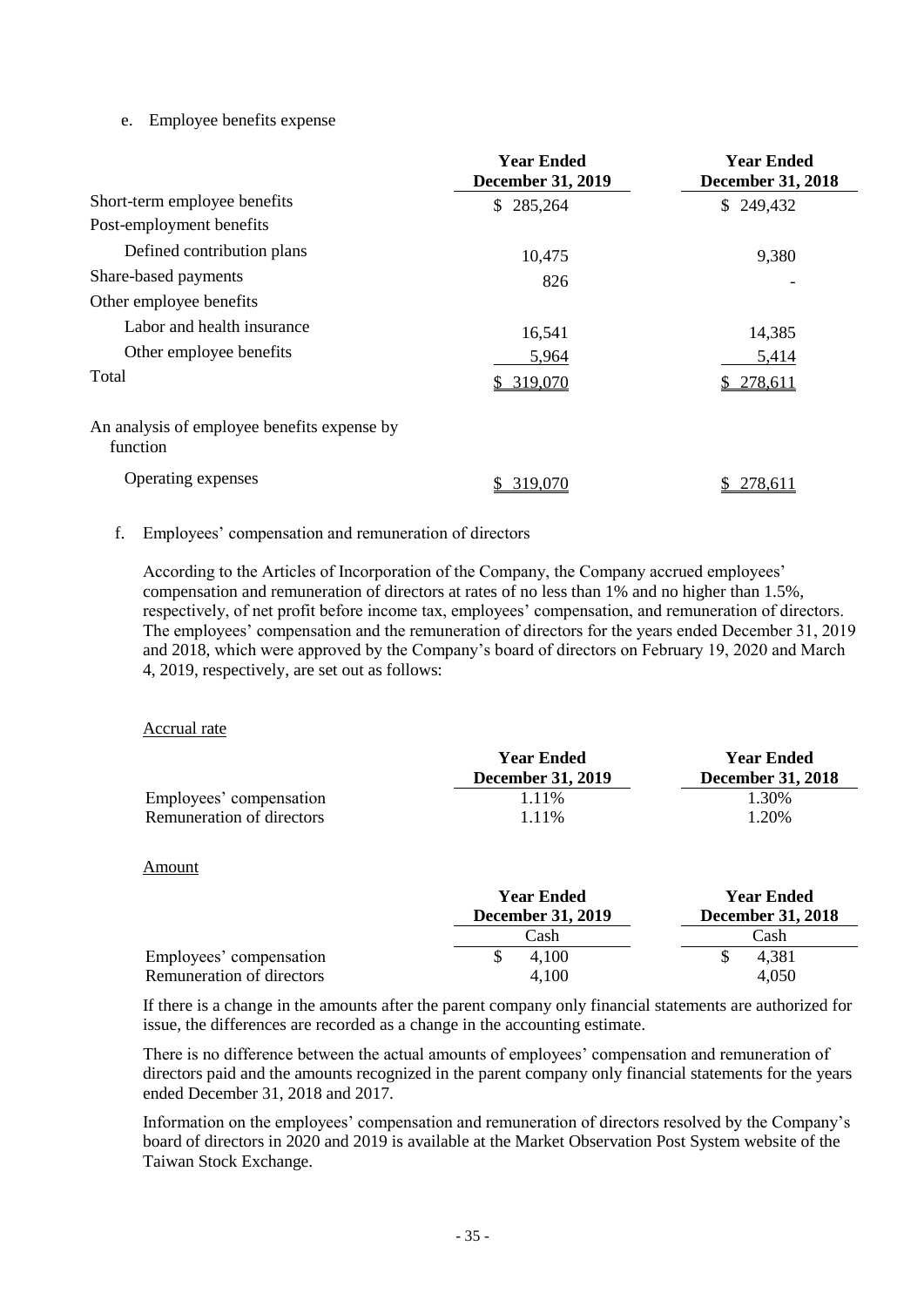g. Gains or losses on foreign currency exchange

|                         | <b>Year Ended</b>        | <b>Year Ended</b>        |  |  |  |
|-------------------------|--------------------------|--------------------------|--|--|--|
|                         | <b>December 31, 2019</b> | <b>December 31, 2018</b> |  |  |  |
| Foreign exchange gains  | 5.362                    | 39,643                   |  |  |  |
| Foreign exchange losses | 23,350                   | 19.270                   |  |  |  |
| Net profit (losses)     | .988                     |                          |  |  |  |

#### **23. INCOME TAXES RELATING TO CONTINUING OPERATIONS**

a. Income tax expense recognized in profit or loss

Major components of income tax expense are as follows:

|                                                 | <b>Year Ended</b><br><b>December 31, 2019</b> | <b>Year Ended</b><br><b>December 31, 2018</b> |  |  |
|-------------------------------------------------|-----------------------------------------------|-----------------------------------------------|--|--|
| Current tax                                     |                                               |                                               |  |  |
| In respect of the current year                  | \$<br>51,191                                  | \$<br>43,606                                  |  |  |
| Additional income tax on unappropriated         |                                               |                                               |  |  |
| earnings                                        | 1,685                                         | 3,878                                         |  |  |
| Non-deductible foreign income tax               | 622                                           | 2,286                                         |  |  |
| Adjustments for prior years                     | 1,656                                         | 1,668)                                        |  |  |
|                                                 | 55,154                                        | 48,102                                        |  |  |
| Deferred tax                                    |                                               |                                               |  |  |
| In respect of the current year                  | 1,760)                                        | 1,980                                         |  |  |
| Adjustments to deferred tax attributable to     |                                               |                                               |  |  |
| changes in tax rates and laws                   |                                               | 1,198)                                        |  |  |
|                                                 | 1,760)                                        | 782                                           |  |  |
| Income tax expense recognized in profit or loss | 53,394                                        | 48,884                                        |  |  |

A reconciliation of accounting profit and income tax expense is as follows:

|                                                     | <b>Year Ended</b><br><b>December 31, 2019</b> | <b>Year Ended</b><br><b>December 31, 2018</b> |  |  |  |
|-----------------------------------------------------|-----------------------------------------------|-----------------------------------------------|--|--|--|
| Profit before tax from continuing operations        | 361,959                                       | 328,791                                       |  |  |  |
| Income tax expense calculated at the statutory rate | 72,392                                        | 65,758<br>S                                   |  |  |  |
| Tax-exempt income                                   | 332)                                          | 175                                           |  |  |  |
| Non-deductible foreign income tax                   | 622                                           | 2,286                                         |  |  |  |
| Additional income tax on unappropriated earnings    | 1,685                                         | 3,878                                         |  |  |  |
| Unrecognized deductible temporary differences       | 32                                            |                                               |  |  |  |
| Current research and development tax credit         | 22,661)                                       | 20,350)                                       |  |  |  |
| Adjustments to deferred tax attributable to changes |                                               |                                               |  |  |  |
| in tax rates and laws                               |                                               | 1,198)                                        |  |  |  |
| Adjustments for prior years' tax                    | 1,656                                         | 1,668)                                        |  |  |  |
| Income tax expense recognized in profit or loss     | 53,394                                        | 48,884                                        |  |  |  |

The Income Tax Act in the ROC was amended in 2018, and the corporate income tax rate was adjusted from 17% to 20%. In addition, the rate of the corporate surtax applicable to the 2018 unappropriated earnings was reduced from 10% to 5%.

As the status of 2020 appropriations of earnings is uncertain, the potential income tax consequences of 2019 unappropriated earnings are not reliably determinable.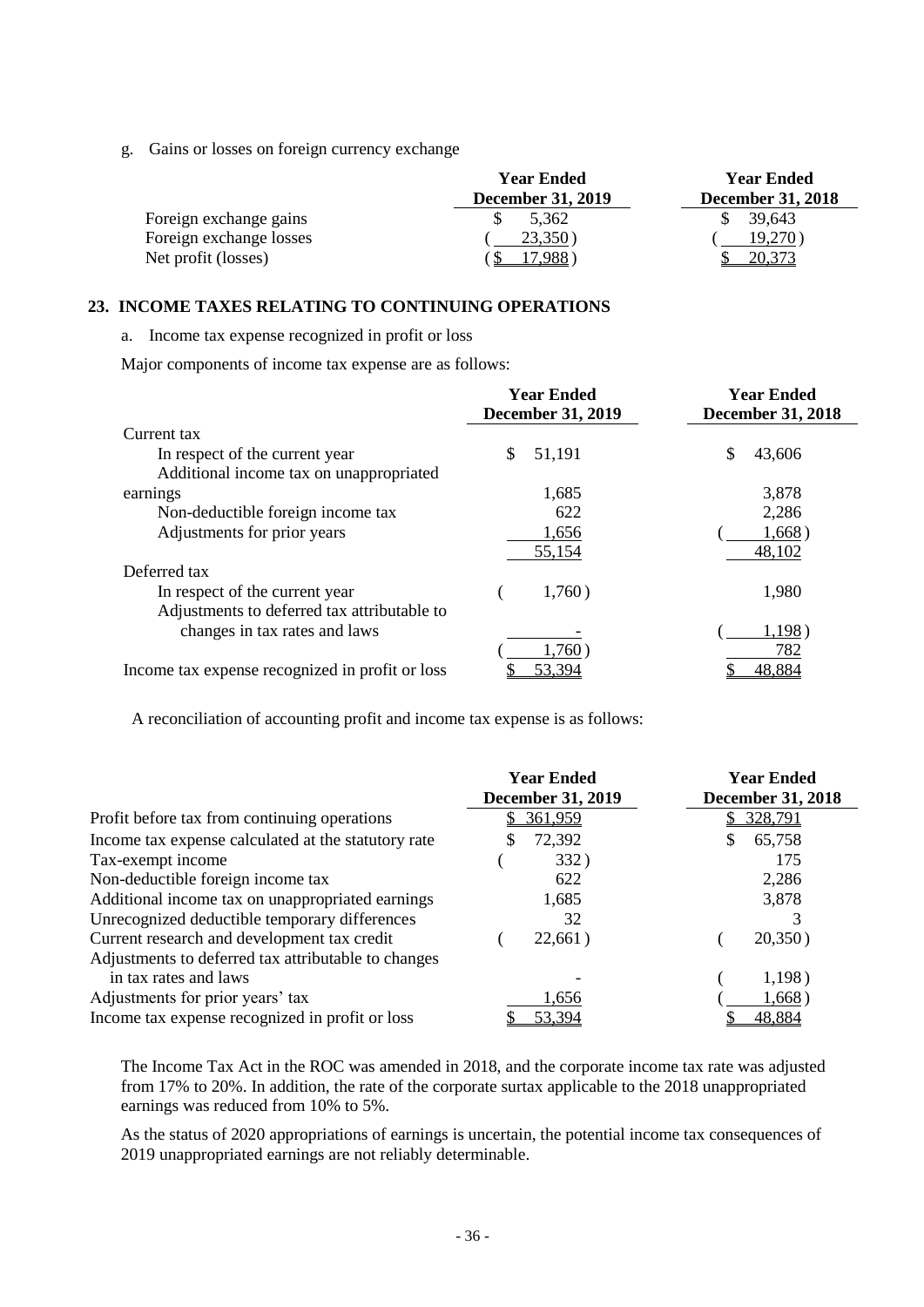b. Income tax recognized in other comprehensive income

|                                          | <b>Year Ended</b><br><b>December 31, 2019</b> | <b>Year Ended</b><br><b>December 31, 2018</b> |  |  |  |
|------------------------------------------|-----------------------------------------------|-----------------------------------------------|--|--|--|
| Deferred tax                             |                                               |                                               |  |  |  |
| Effect of change in tax rate             | \$                                            | \$<br>3                                       |  |  |  |
| In respect of the current year           |                                               |                                               |  |  |  |
| Translation of foreign operations        | 88                                            | 54                                            |  |  |  |
| Income tax recognized in other           |                                               |                                               |  |  |  |
| comprehensive income                     | 88                                            | 57                                            |  |  |  |
| Current tax assets and liabilities<br>c. | <b>December 31, 2019</b>                      | <b>December 31, 2018</b>                      |  |  |  |
| Current tax assets                       |                                               |                                               |  |  |  |
| Prepaid Mainland China income tax        | 28,005<br>\$                                  | 6,818                                         |  |  |  |
| Current tax liabilities                  |                                               |                                               |  |  |  |
| Income tax payable                       | 23,607                                        | 19,414                                        |  |  |  |

### d. Deferred tax assets and liabilities

The movements of deferred tax assets and deferred tax liabilities are set out as follows:

# Year ended December 31, 2019

|                                                                                 | Opening        |        |                       |            | <b>Recognized in</b><br><b>Other</b><br><b>Recognized in Comprehensive</b> | <b>Closing</b> |
|---------------------------------------------------------------------------------|----------------|--------|-----------------------|------------|----------------------------------------------------------------------------|----------------|
|                                                                                 | <b>Balance</b> |        | <b>Profit or Loss</b> |            | <b>Income</b>                                                              | <b>Balance</b> |
| <b>Deferred Tax Assets</b>                                                      |                |        |                       |            |                                                                            |                |
| Temporary differences                                                           |                |        |                       |            |                                                                            |                |
| Amortization of Intangibles                                                     | \$<br>1,601    | $($ \$ | 119)                  | \$         |                                                                            | \$<br>1,482    |
| Payables for annual leave                                                       | 802            |        | 117                   |            |                                                                            | 919            |
| Investment income under equity method<br>Exchange differences on translation of | 792            |        | 237)                  |            |                                                                            | 555            |
| foreign operations                                                              | 52             |        |                       |            | 23                                                                         | 75             |
| Allowance for impairment loss                                                   | 2,869          |        | 1,281)                |            |                                                                            | 1,588          |
| Unrealized exchange losses                                                      |                |        | 3,222                 |            |                                                                            | 3,222          |
|                                                                                 | 6,116          |        | 1,702                 | \$         | 23                                                                         | 7,841          |
| Deferred Tax Liabilities                                                        |                |        |                       |            |                                                                            |                |
| Temporary differences                                                           |                |        |                       |            |                                                                            |                |
| Exchange differences on translation of                                          |                |        |                       |            |                                                                            |                |
| foreign operations                                                              | \$<br>125      | \$     |                       | $($ \$     | 65)                                                                        | \$<br>60       |
| Unrealized exchange gains                                                       | 58             |        | 58)                   |            |                                                                            |                |
|                                                                                 | 183            | \$     | 58)                   | $\sqrt{2}$ | 65)                                                                        | 60             |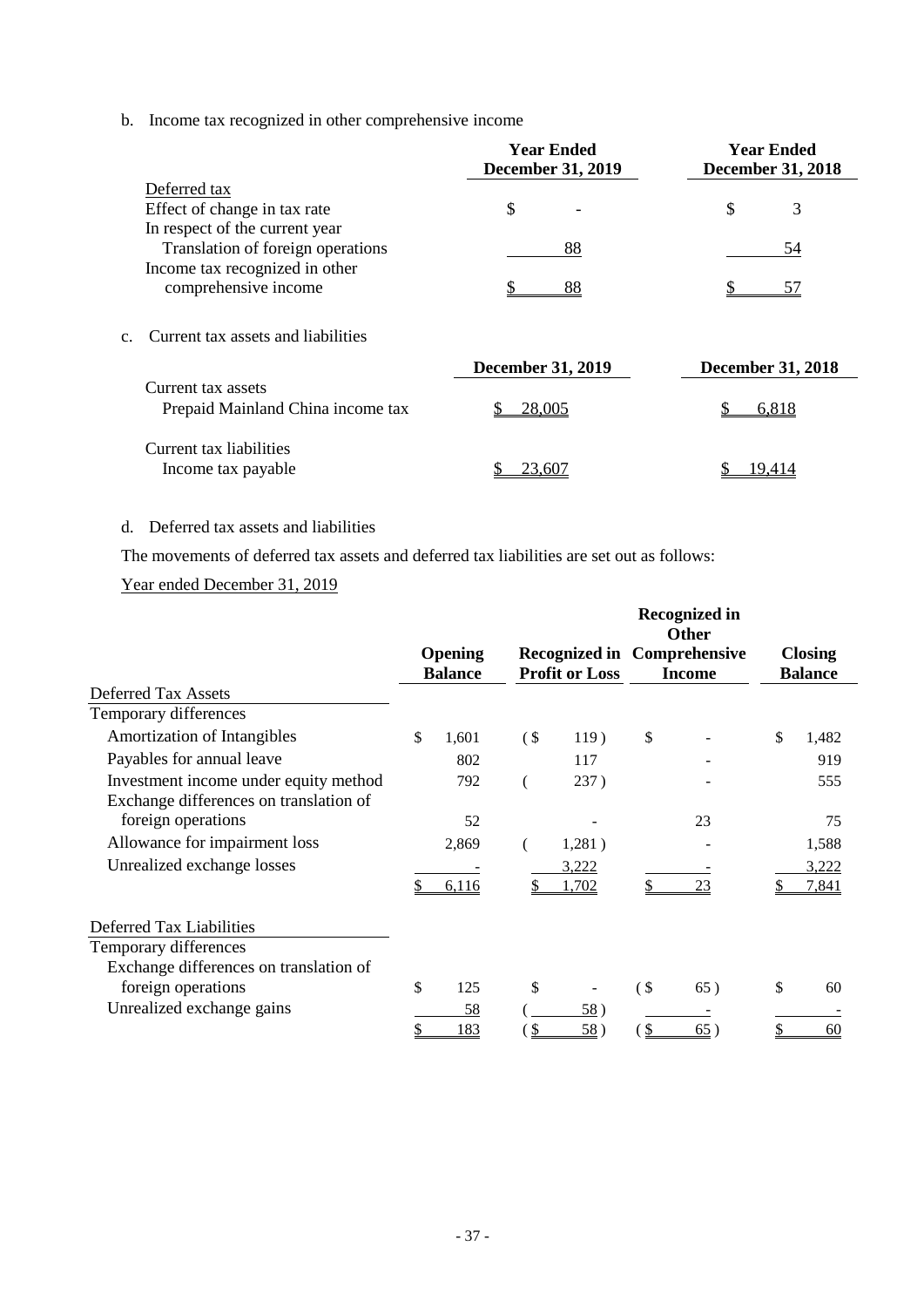### Year ended December 31, 2018

|                                                             |    |                                  |    |                                               | <b>Recognized in</b><br><b>Other</b> |                                  |  |
|-------------------------------------------------------------|----|----------------------------------|----|-----------------------------------------------|--------------------------------------|----------------------------------|--|
|                                                             |    | <b>Opening</b><br><b>Balance</b> |    | <b>Recognized in</b><br><b>Profit or Loss</b> | Comprehensive<br><b>Income</b>       | <b>Closing</b><br><b>Balance</b> |  |
| <b>Deferred Tax Assets</b>                                  |    |                                  |    |                                               |                                      |                                  |  |
| Temporary differences                                       |    |                                  |    |                                               |                                      |                                  |  |
| Amortization of Intangibles                                 | \$ | 1,463                            | \$ | 138                                           | \$                                   | \$<br>1,601                      |  |
| Payables for annual leave<br>Investment income under equity |    | 552                              |    | 250                                           |                                      | 802                              |  |
| method                                                      |    | 1,341                            |    | 549)                                          |                                      | 792                              |  |
| Amortization of employee benefit<br>Exchange differences on |    | 4                                |    | 4)                                            |                                      |                                  |  |
| translation of foreign operations                           |    | 35                               |    |                                               | 17                                   | 52                               |  |
| Allowance for impairment loss                               |    | 489                              |    | 2,380                                         |                                      | 2,869                            |  |
| Unrealized exchange losses                                  |    | 2,939                            |    | 2,939)                                        |                                      |                                  |  |
|                                                             | S  | 6,823                            | -S | 724)                                          | 17                                   | 6,116                            |  |
| Deferred Tax Liabilities                                    |    |                                  |    |                                               |                                      |                                  |  |
| Temporary differences                                       |    |                                  |    |                                               |                                      |                                  |  |
| Exchange differences on                                     |    |                                  |    |                                               |                                      |                                  |  |
| translation of foreign operations                           | \$ | 51                               | \$ |                                               | \$<br>74                             | \$<br>125                        |  |
| Unrealized exchange gains                                   |    |                                  |    | 58                                            |                                      | 58                               |  |
|                                                             | \$ | 51                               |    | 58                                            | 74                                   | 183                              |  |

e. Income tax assessments

The tax authorities have examined income tax returns of the Company through 2017.

The Company has no pending tax litigation as of December 31, 2019.

### **24. EARNINGS PER SHARE**

|                                                          |                                               | <b>Unit: NT\$ Per Share</b>                   |
|----------------------------------------------------------|-----------------------------------------------|-----------------------------------------------|
|                                                          | <b>Year Ended</b><br><b>December 31, 2019</b> | <b>Year Ended</b><br><b>December 31, 2018</b> |
| Basic earnings per share<br>From continuing operations   | 9.90                                          | 9.77                                          |
| Diluted earnings per share<br>From continuing operations | 9.89                                          | 9.77                                          |

The earnings and weighted average number of ordinary shares outstanding used in the computation of earnings per share are set out as follows:

#### Net Profit for the Year

|                                                                                                                | <b>Year Ended</b><br><b>December 31, 2019</b> | <b>Year Ended</b><br><b>December 31, 2018</b> |
|----------------------------------------------------------------------------------------------------------------|-----------------------------------------------|-----------------------------------------------|
| Net Profit for the Year                                                                                        | \$308,565                                     | \$279,907                                     |
| Earnings used in the computation of basic<br>earnings per share<br>Earnings used in the computation of diluted | \$ 308,565                                    | \$279,907                                     |
| earnings per share                                                                                             | 308,565                                       | 279.907                                       |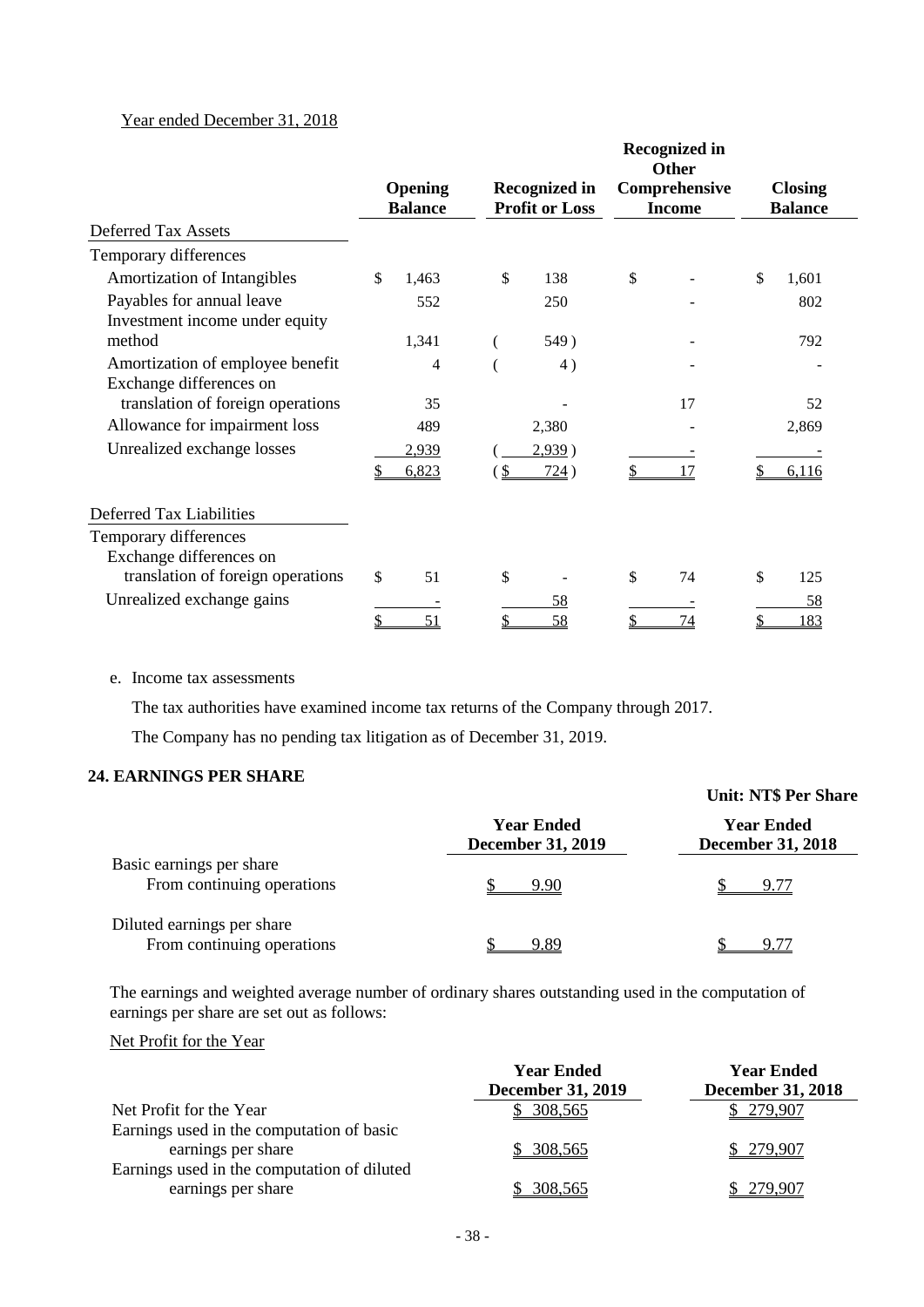The weighted average number of ordinary shares outstanding (in thousands of shares) is set out as follows:

|                                                  | <b>Year Ended</b>        | <b>Year Ended</b>        |
|--------------------------------------------------|--------------------------|--------------------------|
|                                                  | <b>December 31, 2019</b> | <b>December 31, 2018</b> |
| Weighted average number of ordinary shares used  |                          |                          |
| in the computation of basic earnings per share   | 31,171                   | 28,640                   |
| Effect of potentially dilutive ordinary shares:  |                          |                          |
| Employees' compensation                          | 15                       | 19                       |
| Weighted average number of ordinary shares used  |                          |                          |
| in the computation of diluted earnings per share | 31,186                   | 28,659                   |

Since the Company can offer to settle bonus to employees in cash or shares, the Company assumes the entire amount of the bonus would be settled in shares and the resulting potential shares are included in the weighted average number of shares outstanding used in the computation of diluted earnings per share, if the effect is dilutive. Such dilutive effect of the potential shares is included in the computation of diluted earnings per share until the shareholders resolve the number of shares to be distributed to employees at their meeting in the following year.

#### **25. SHARE-BASED PAYMENT ARRANGEMENTS**

The Company conducts a cash capital increase reserved for employee stocks of 139 thousand shares in January, 2019. The stocks granted were priced using the Black-Scholes pricing model, and the inputs to the model are set out as follows:

|                               | January, 2019 |
|-------------------------------|---------------|
| Grant-date share price (NT\$) | \$194.85      |
| Exercise price (NT\$)         | \$198         |
| Expected volatility           | 60.16%        |
| Expected life (in years)      | $0.02$ years  |
| Risk-free interest rate       | 0.43%         |

Compensation costs recognized were \$826 thousand.

#### **26. CASH FLOW INFORMATION**

a. Non-cash transactions

For the years ended December 31, 2019 and 2018, the Company entered into the following non-cash investing activities:

On December 31, 2019 and 2018, the company respectively acquired property, plant and equipment of \$3,700 thousand and \$6,721 thousand, which are recognized as payables on equipment (refer to Note 18).

b. Changes in liabilities arising from financing activities

2019

|                            | January 1, 2019 | Cash Flow | December 31, 2019        |
|----------------------------|-----------------|-----------|--------------------------|
| Short-term loans           | 40,000          | \$40,000  | $\overline{\phantom{a}}$ |
| Lease liabilities (Note 3) | 17.116          | 7,531     | 9.585                    |
|                            |                 |           | .585                     |

2018

|                  | January 1, 2018 | Cash Flow | December 31, 2018 |
|------------------|-----------------|-----------|-------------------|
| Short-term loans | -60.000<br>ιIJ  | \$20.000  | റററ<br>40         |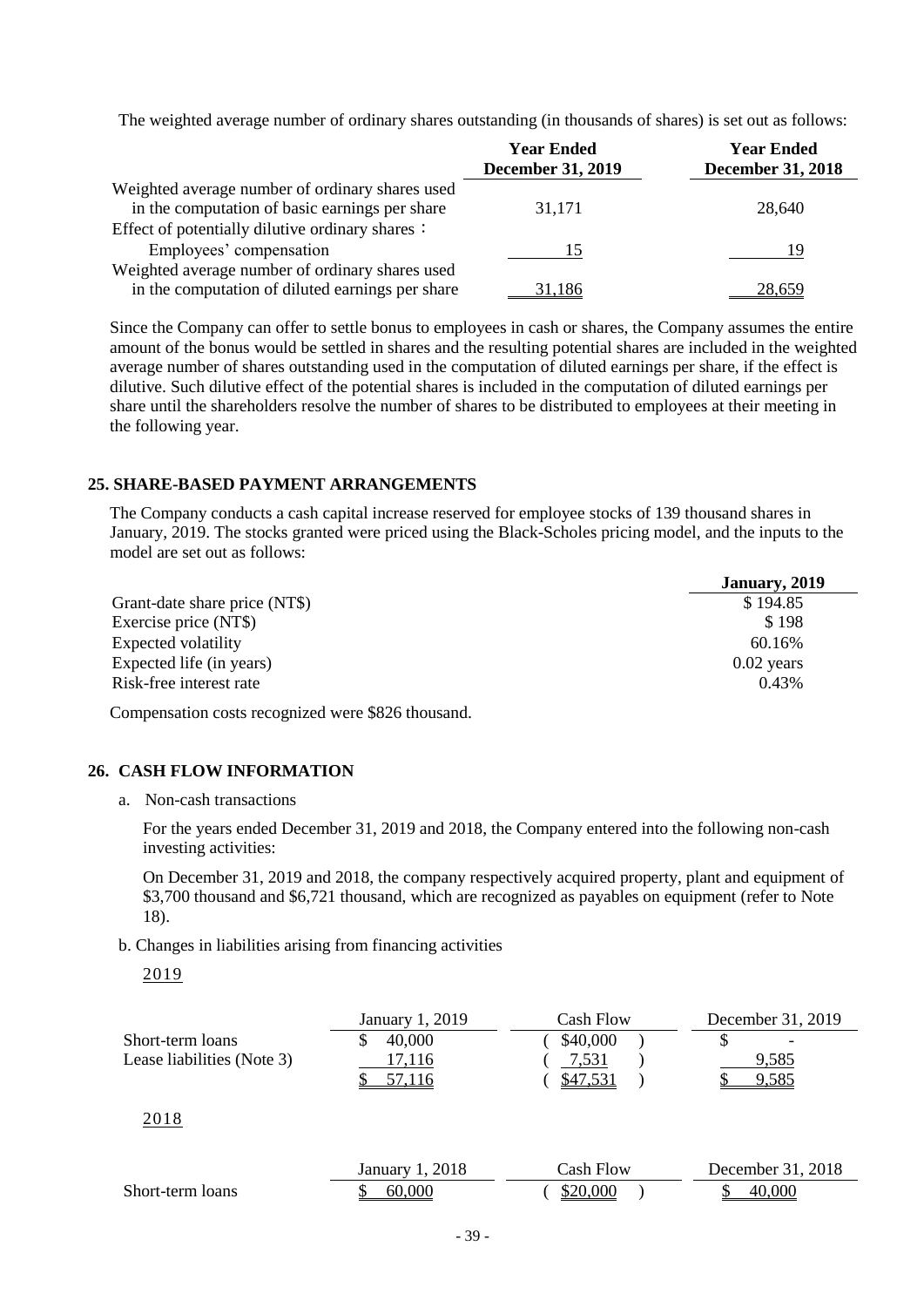#### **27. CAPITAL MANAGEMENT**

The Company manages its capital to ensure that entities in the Company will be able to continue as going concerns while maximizing the return to stakeholders through the optimization of the debt and equity balance.

The capital structure of the Company consists of issued ordinary shares, capital surplus, retained earnings and other equity.

The Company is not subject to any externally imposed capital requirements.

Based on recommendations of the key management personnel, in order to balance the overall capital structure, the Company may adjust the amount of dividends paid to shareholders and the number of new shares issued.

#### **28. FINANCIAL INSTRUMENTS**

a. Fair value of financial instruments that are not measured at fair value

The management personnel believes that the carrying amounts of financial assets and financial liabilities in the parent company only financial statements that are not measured at fair value approximate their fair values.

b. Fair value of financial instruments measured at fair value on a recurring basis

1) Fair value hierarchy

December 31, 2019

|                                   | <b>Level 1</b> | Level 2 | Level 3 | <b>Total</b> |
|-----------------------------------|----------------|---------|---------|--------------|
| Financial assets at FVTPL.        |                |         |         |              |
| Beneficiary certificate of funds  | 504,867<br>S   |         |         | 504,867      |
| Financial assets at FVTOCI        |                |         |         |              |
| Investments in equity instruments |                |         |         |              |
| -Unlisted shares                  |                |         | 9,350   | 9,350        |
| December 31, 2018                 |                |         |         |              |
|                                   | <b>Level 1</b> | Level 2 | Level 3 | <b>Total</b> |
| Financial assets at FVTPL         |                |         |         |              |
| Beneficiary certificate of funds  | 50,031<br>S    |         |         | 50,031       |
| Financial assets at FVTOCI        |                |         |         |              |
| Investments in equity instruments |                |         |         |              |
| -Unlisted shares                  |                |         | 8,260   | 8.260        |

There were no transfers between Levels 1 and 2 in 2019 and 2018.

2) Reconciliation of Level 3 fair value measurements of financial instruments

Year Ended December 31, 2019

|                                                                                                                          | <b>Financial Assets at</b><br><b>FVTOCI</b> |
|--------------------------------------------------------------------------------------------------------------------------|---------------------------------------------|
| <b>Financial Assets</b>                                                                                                  | <b>Equity Instruments</b>                   |
| Balance at January 1                                                                                                     | 8,260                                       |
| Recognized in other comprehensive income (included in unrealized<br>valuation (loss) gain on financial assets at FVTOCI) | 10)                                         |
| Purchases                                                                                                                | l,100                                       |
| Balance at December 31                                                                                                   |                                             |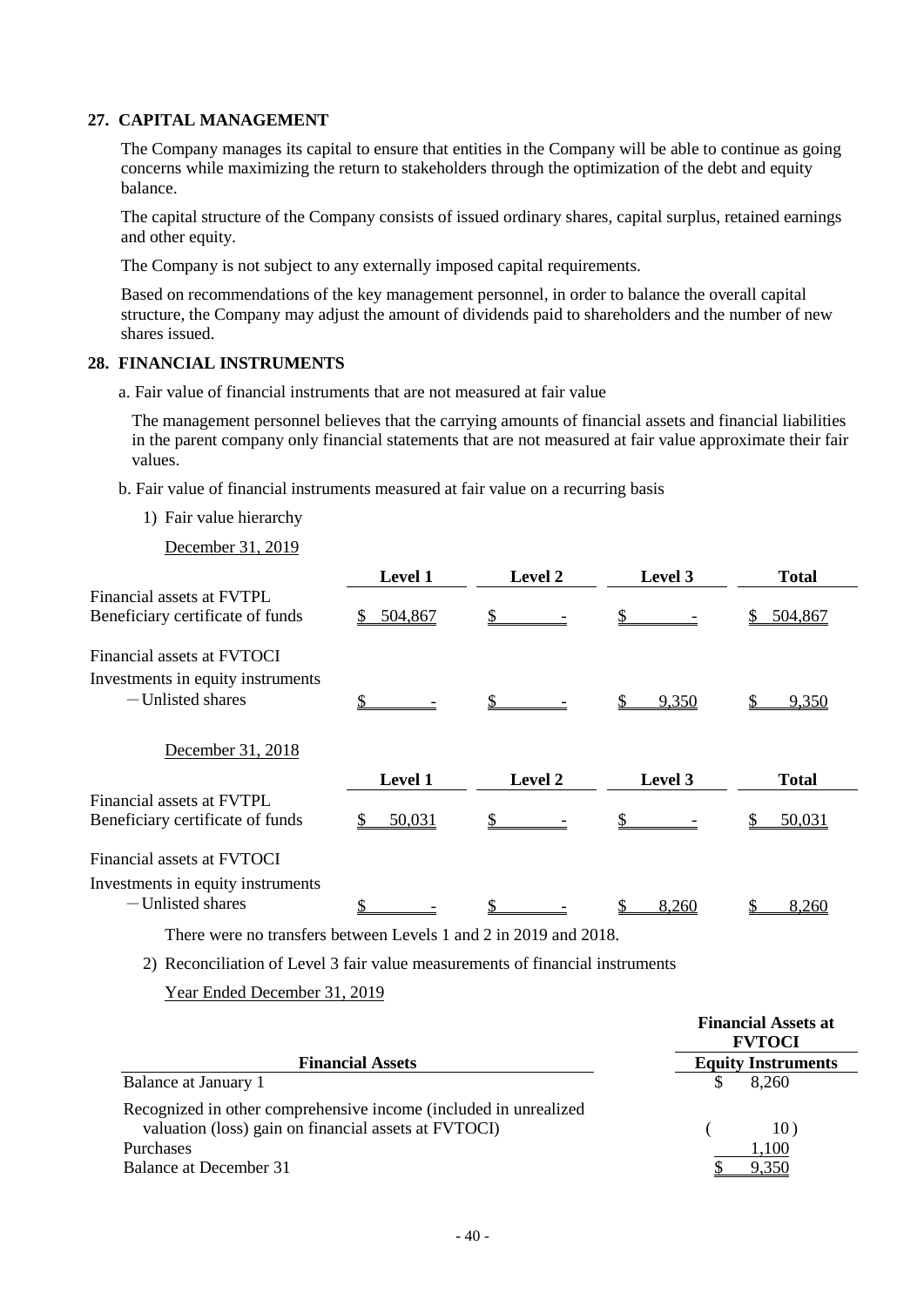#### Year Ended December 31, 2018

|                                                                   | <b>Financial Assets at</b><br><b>FVTOCI</b> |
|-------------------------------------------------------------------|---------------------------------------------|
| <b>Financial Assets</b>                                           | <b>Equity Instruments</b>                   |
| Balance at January 1                                              | 7,800                                       |
| Recognized in other comprehensive income (included in unrealized) |                                             |
| valuation gain (loss) on financial assets at FVTOCI)              | 2,460                                       |
| Disposal                                                          | $2,000$ )                                   |
| Balance at December 31                                            | 8.260                                       |

#### 3) Valuation techniques and inputs applied for Level 3 fair value measurement

The fair values of non-publicly traded equity investments are mainly determined by using the market approach. Market approach assumes that a company's value is highly related to similar companies in the industry, therefore values a company at reasonable market price through a comparison to similar companies, usually by multiplying the similar companies' Price-Earnings Ratio by the evaluated company's Earnings Per Share, carrying value per share, or operating revenue.

#### c. Categories of financial instruments

|                                                    | <b>December 31, 2019</b> | <b>December 31, 2018</b> |
|----------------------------------------------------|--------------------------|--------------------------|
| Financial assets<br><b>FVTPL</b>                   |                          |                          |
| Mandatorily classified as at FVTPL                 | 504.867<br>S.            | \$<br>50,031             |
| Financial asset at amortized cost (1)              | 837,031                  | 698,301                  |
| <b>FVTOCI</b>                                      |                          |                          |
| Investment in equity instrument                    | 9,350                    | 8,260                    |
| <b>Financial liabilities</b><br>Amortized cost (2) | 13.493                   | 57,254                   |

- (1) The balances include cash and cash equivalents, financial assets at amortized cost-current, accounts receivable, account receivables-related parties, other receivables, other financial assets-current, and refundable deposits (recognized in other current assets and other non-current assets).
- (2) The balances included financial liabilities at amortized cost, short-term loans, accounts payable and other payables (not including payables for salaries or bonuses, payables for insurance, payable for annual leave, payables for retirement benefit, payable for tax expense), and other payables- related parties.

#### d. Financial risk management objectives and policies

The Company's major financial instruments included other financial instrument, equity investments, accounts receivable, accounts payable, borrowings, and lease liabilities. The Company's corporate financial management function provides services to the business, coordinates access to financial markets, monitors and manages the financial risks relating to the operations of the Company through internal risk reports which analyze exposures by degree and magnitude of risks. These risks include market risk (including currency risk, interest rate risk and other price risk), credit risk and liquidity risk.

The corporate financial management function reports quarterly to the Company's board of directors, which functions to monitor risks and policies implemented to mitigate risk exposures.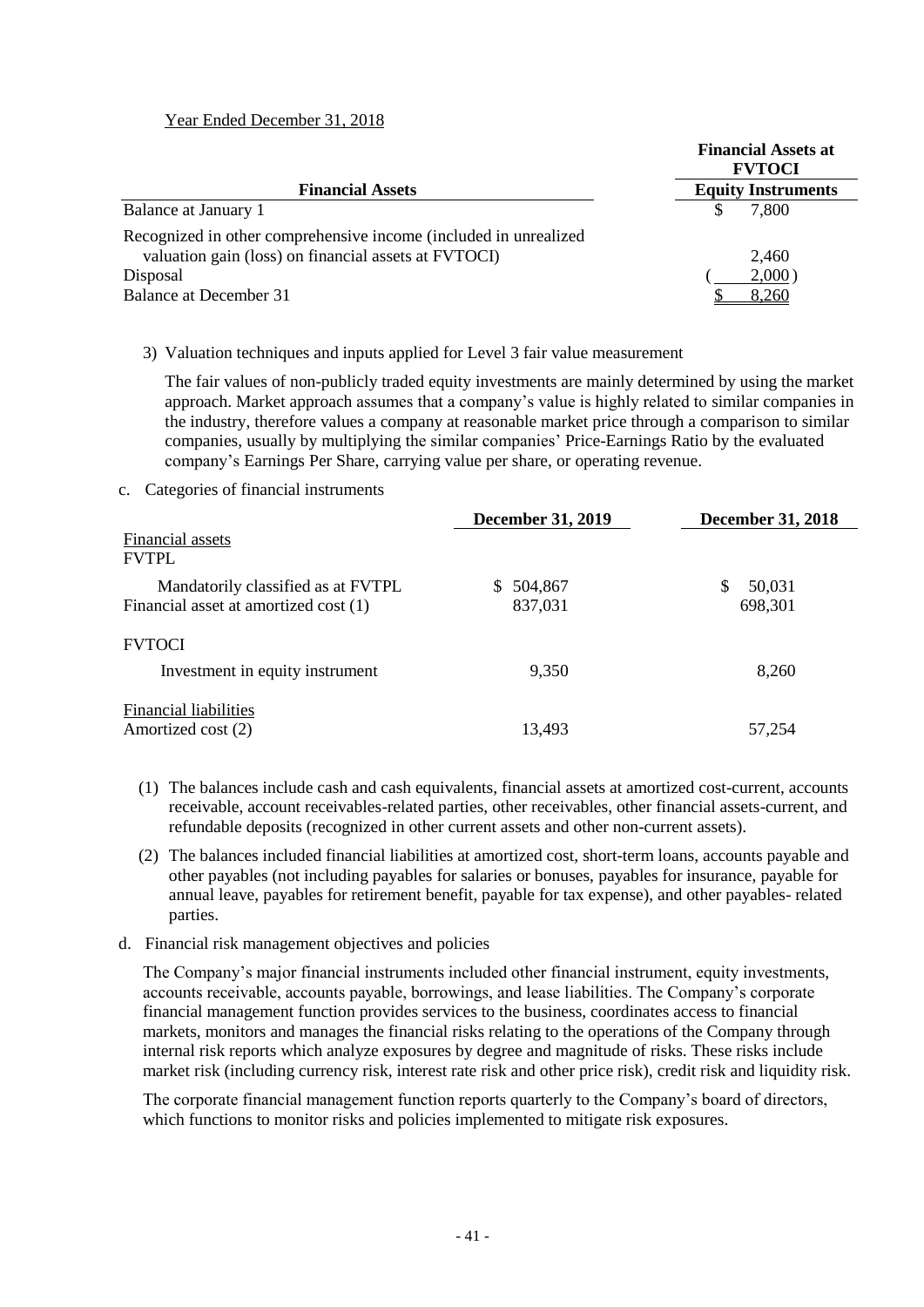1) Market risk

The Company's activities exposed it primarily to the financial risks of changes in foreign currency exchange rates (see (a) below), interest rates (see (b) below), and other price risks (see (c) below).

a) Foreign currency risk

The Company have foreign currency denominated service transactions, which expose the Company to foreign currency risk.

The carrying amounts of the Company's non-functional currency denominated monetary assets and monetary liabilities are set out in Note 32.

#### Sensitivity analysis

The Company is mainly exposed to the exchange rate fluctuation of the United States Dollar (USD).

The following table details the Company's sensitivity to a 1% increase/decrease in the New Taiwan dollar (NTD, the functional currency) against USD. The sensitivity rate is used when reporting foreign currency risk internally to key management personnel and represents management's assessment of the reasonably possible change in foreign exchange rates.

The sensitivity analysis included only outstanding foreign currency denominated monetary items and adjusts their translation at the end of the year for a 1% change in foreign currency rates. A positive number below indicates an increase in pre-tax profit associated with NTD weakening 1% against USD. For a 1% strengthening of NTD against USD, there would be an equal and opposite impact on pre-tax profit, and the balances below would be negative.

|                |                          | <b>USD</b> Impact        |
|----------------|--------------------------|--------------------------|
|                | <b>Year Ended</b>        | <b>Year Ended</b>        |
|                | <b>December 31, 2019</b> | <b>December 31, 2018</b> |
| Profit or loss | 7.786                    | 6.675                    |

The aforementioned profit or loss mainly results from the exposure on outstanding USD denominated bank deposits and receivables at the balance sheet dates.

The Company's sensitivity to USD increased during the current year mainly due to the increase in USD denominated bank deposits.

#### b) Interest rate risk

The carrying amounts of the Company's financial assets and financial liabilities with exposure to interest rates at the balance sheet dates are set out as follows:

|                                                   | <b>December 31, 2019</b> | <b>December 31, 2018</b> |
|---------------------------------------------------|--------------------------|--------------------------|
| Fair value interest rate risk                     |                          |                          |
| -Financial assets                                 | \$497,625                | \$237,362                |
| -Financial liability                              | 9.585                    | 40,000                   |
| Cash flow interest rate risk<br>-Financial assets | 147,469                  | 222.234                  |
|                                                   |                          |                          |

#### Sensitivity analysis

The sensitivity analysis below was determined based on the Company's exposure to interest rates for derivative instruments at the balance sheet dates. A 100 basis points increase or decrease is used when reporting interest rate risk internally to key management personnel and represents management's assessment of the reasonably possible change in interest rates.

If interest rates had been 100 basis points increase / decrease and all other variables were held constant, the Company's pre-tax profit for the years ended December 31, 2019 and 2018 would increase / decrease by \$1,475 thousand and \$2,222 thousand, respectively, mainly resulting from the Company's variable-rate bank deposits.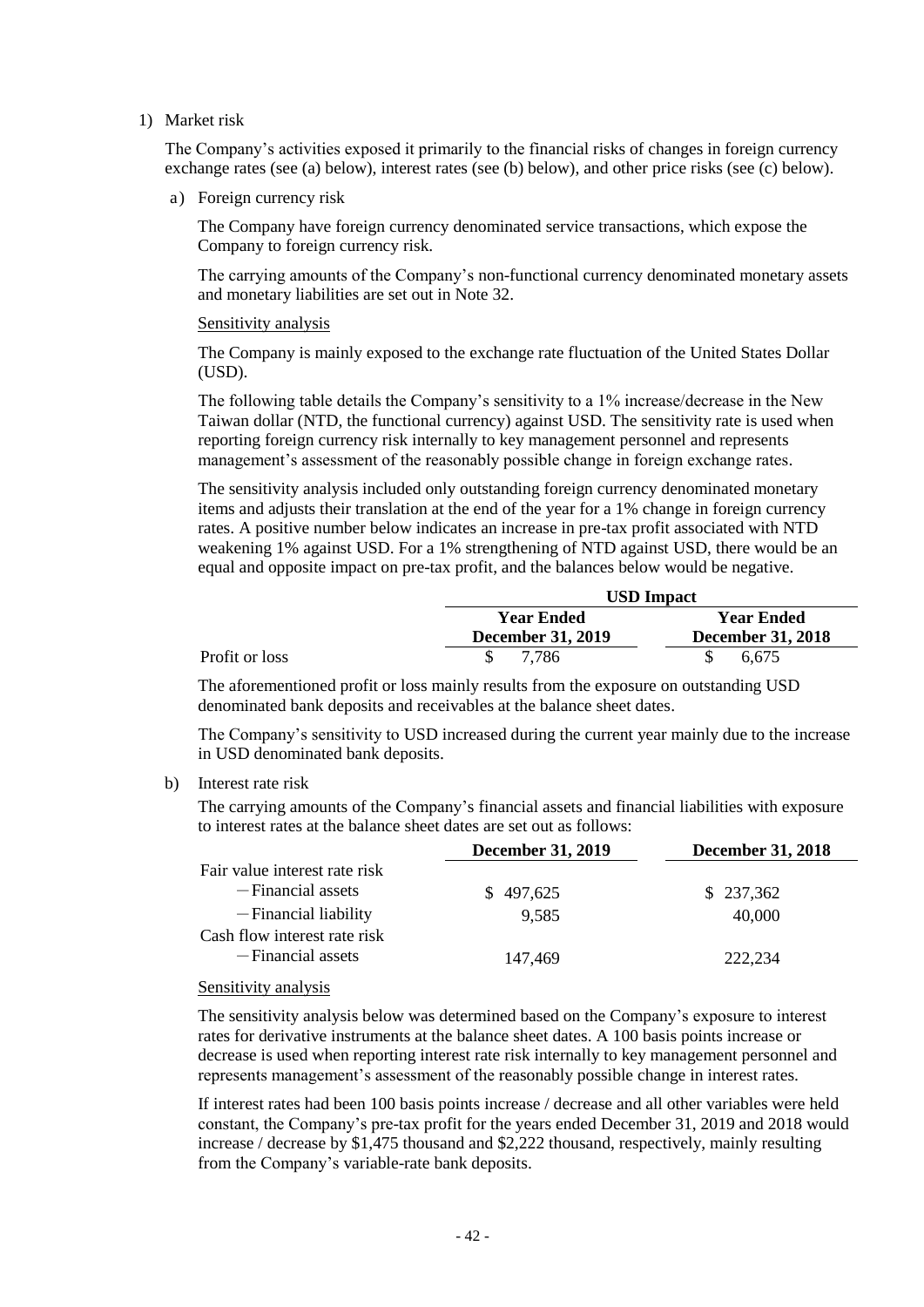The Company's sensitivity to interest rates decreased during the current year mainly due to the decrease in variable-rate bank deposits.

c) Other price risk

The Company was exposed to equity price risk through its investments in equity securities.

#### Sensitivity analysis

The sensitivity analysis below was determined based on the exposure to equity price risks at the balance sheet dates.

If equity prices had been 1% higher/lower, the pre-tax profit for the years ended December 31, 2019 and 2018 would have increased/decreased by \$5,049 thousand and \$500 thousand, respectively, as a result of the changes in fair value of financial assets at FVTPL, and the pre-tax other comprehensive income for the year ended December 31, 2019 and 2018 would have increased/decreased by \$94 thousand and \$83 thousand, respectively, as a result of the changes in fair value of financial assets at FVTOCI.

The Company's sensitivity to equity price risks increased because the Company's investments in equity securities has increased.

2) Credit risk

Credit risk refers to the risk that a counterparty will default on its contractual obligations resulting in a financial loss to the Company. At the balance sheet dates, the Company's maximum exposure to credit risk, which would cause a financial loss to the Company due to the failure of the counterparty to discharge its obligation (not considering other collaterals or credit enhancement instruments, and the irrevocable maximum amount of risk exposure) mainly arise from the carrying amount of the respective recognized financial assets as stated in the parent company only balance sheets.

The Company adopted a policy of only dealing with creditworthy counterparties.

To reduce credit risks, the Company's management shall assign special personnel to determine the credit limit, conduct credit examination and approval, and implement other monitoring procedures to ensure that necessary measures are taken to recover overdue receivables. Moreover, the Company shall review the recovery of each receivable on each balance sheet date to ensure that adequate allowances are made for unrecoverable receivables. Therefore, the Company's management believes that the Company's credit risk has been greatly reduced.

The Company has an increase in customers in 2019 and 2018 due to an expansion of overseas market. Therefore, the company did not have significant credit risk exposure to any single counterparty or any groups of counterparties having similar characteristics.

3) Liquidity risk

The Company manages liquidity risk by monitoring and maintaining a level of cash and cash equivalents deemed adequate to finance the Company's operations and mitigate the effects of fluctuations in cash flows. In addition, management monitors the utilization of bank borrowings and ensures compliance with loan covenants.

The Company relies on bank borrowings as a significant source of liquidity. As of December 31, 2019 and 2018, the Company had available unutilized bank loan facilities set out in (b) below.

a) Liquidity and interest rate risk tables for non-derivative financial liabilities

The maturity analysis for non-derivative financial liabilities is prepared based on the undiscounted cash flows (including both principal cash and interest) of financial liabilities based on the earliest date on which the Company can be required to pay. Specifically, bank loans with a repayment on demand clause were included in the earliest time band regardless of the probability of the banks choosing to exercise their rights. The maturity dates for other nonderivative financial liabilities were based on the agreed upon repayment dates.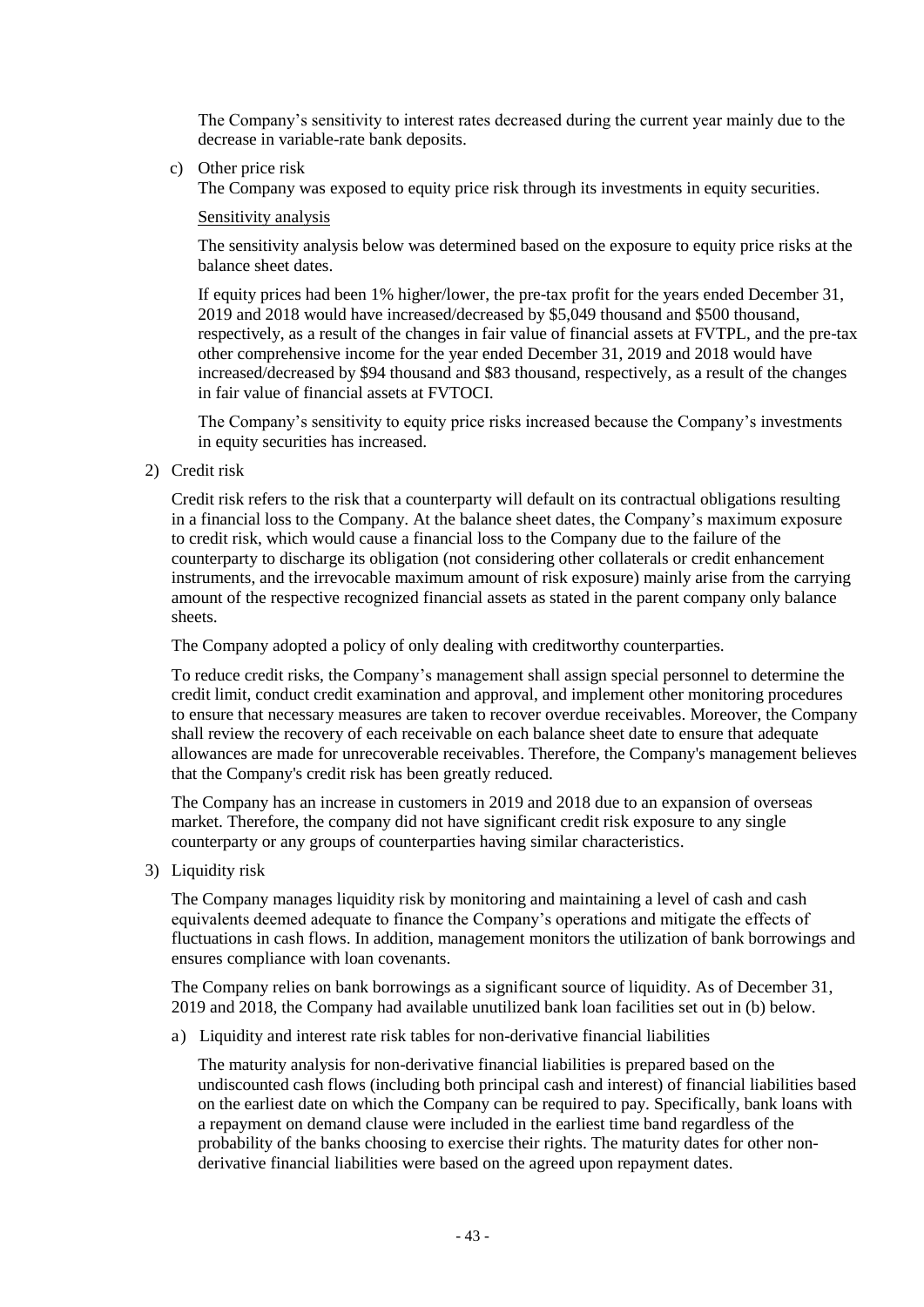### December 31, 2019

|                                      | Less than 3<br><b>Months</b> | 3 Months to<br>1 Year | 1-5 Years                | 5+ Years |
|--------------------------------------|------------------------------|-----------------------|--------------------------|----------|
| non-derivative financial liabilities |                              |                       |                          |          |
| Non-interest bearing                 | 13,493<br>SS.                |                       | $\overline{\phantom{0}}$ |          |
| Lease liabilities                    | 1,935                        | 5,805<br>5,805        | .934                     |          |

Additional information about the maturity analysis for lease liabilities:

|                                                                  | Less than<br>1 Year |                              | 1-5 Years 5-10 Years  | $10 - 15$<br><b>Years</b> | $15 - 20$<br><b>Years</b> | $20+Years$        |
|------------------------------------------------------------------|---------------------|------------------------------|-----------------------|---------------------------|---------------------------|-------------------|
| Lease liabilities                                                | \$7,740             | \$1,934                      |                       |                           |                           | \$                |
| December 31, 2018                                                |                     |                              |                       |                           |                           |                   |
|                                                                  |                     | Less than 3<br><b>Months</b> | 3 Months to<br>1 Year | 1-5 Years                 |                           | 5+ Years          |
| non-derivative financial liabilities                             |                     |                              |                       |                           |                           |                   |
| Non-interest bearing                                             |                     | \$17,254                     | \$                    | $\mathcal{S}$             |                           | $\mathcal{S}$     |
| Fixed interest rate instrument                                   | \$                  | 17,254                       | 40,640<br>40,640      | \$                        |                           |                   |
| Financing facilities<br>b)                                       |                     |                              |                       |                           |                           |                   |
|                                                                  |                     |                              | December 31, 2019     |                           |                           | December 31, 2018 |
| Secured bank loan facilities:<br>-Amount used<br>- Amount unused |                     |                              | \$                    |                           | \$                        | 40,000<br>40,000  |

### **29. TRANSACTIONS WITH RELATED PARTIES**

The transactions between the Company and its related parties, other than those disclosed in other notes, are summarized as follows:

a. Related party name and category

| <b>Related Party Name</b>      | <b>Related Party Category</b> |
|--------------------------------|-------------------------------|
| M31 Technology USA, INC.       | <b>Subsidiaries</b>           |
| M31 Technology (shanghai) Inc. | <b>Subsidiaries</b>           |

b. Operating revenue

|                 |                               | Year Ended               | <b>Year Ended</b>        |
|-----------------|-------------------------------|--------------------------|--------------------------|
| Line Items      | <b>Related Party Category</b> | <b>December 31, 2019</b> | <b>December 31, 2018</b> |
| Service revenue | <b>Subsidiaries</b>           | \$ 34.910                | \$ 60.190                |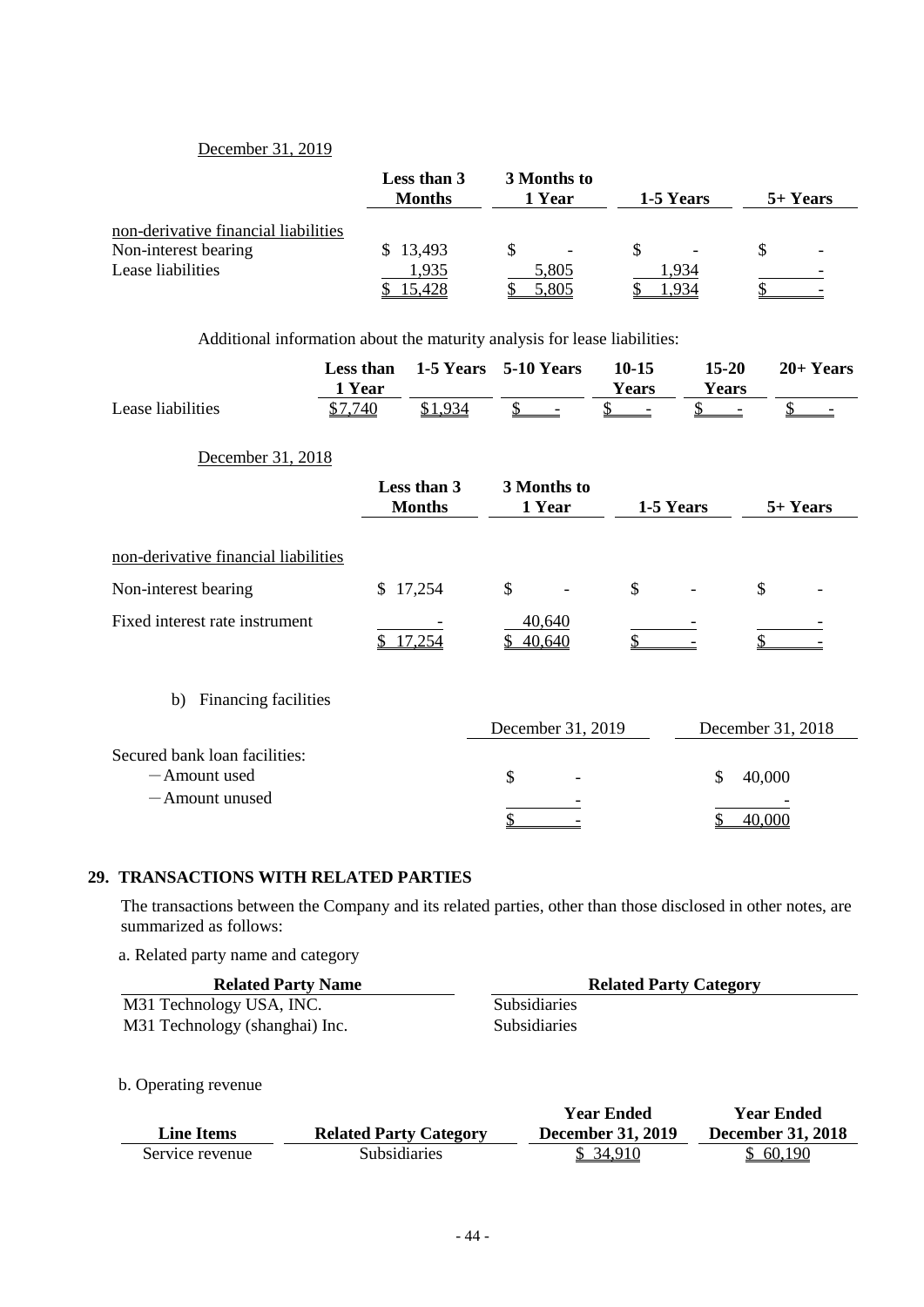The rendering of services to related parties shall be charged at market price with mutual agreement of both parties within 90 days. For the years ended December 31, 2019 and 2018, the rendering of service are charged based on contracts within 30 to 90 days after the satisfaction of contractual obligations.

c. Receivables from related parties (excluding loans to related parties)

| Line Items          | <b>Related Party Category</b> | December 31, 2019 | <b>December 31, 2018</b> |
|---------------------|-------------------------------|-------------------|--------------------------|
| Accounts receivable | Subsidiaries                  | \$4,272           | \$17170                  |

The outstanding receivables from related parties are unsecured. For the years ended December 31, 2019 and 2018, no impairment loss was recognized for receivables from related parties.

d. Payables to related parties (excluding loans from related parties)

| <b>Line Items</b> | <b>Related Party Category</b> | <b>December 31, 2019</b> | December 31, 2018 |
|-------------------|-------------------------------|--------------------------|-------------------|
| Other payables    | <b>Subsidiaries</b>           | \$1276                   | \$1259            |

The outstanding accounts payables to related parties are unsecured.

e. Other transactions with related parties

|            |                               | <b>Service</b>  | <b>Year Ended</b>        | <b>Year Ended</b>        |
|------------|-------------------------------|-----------------|--------------------------|--------------------------|
| Line Items | <b>Related Party Category</b> | <b>Category</b> | <b>December 31, 2019</b> | <b>December 31, 2018</b> |
| Operating  | <b>Subsidiaries</b>           | Service         | \$24,140                 | \$22,675                 |
| expense    |                               | Rendering       |                          |                          |

The Company commissions the subsidiary to render customers services on its behalf. The contractbased prices are determined respectively and payment terms is net 30 days from the end of the transaction month.

f. Compensation of key management personnel

|                              | <b>Year Ended</b>        | <b>Year Ended</b>        |  |
|------------------------------|--------------------------|--------------------------|--|
|                              | <b>December 31, 2019</b> | <b>December 31, 2018</b> |  |
| Short-term employee benefits | 23,485                   | 19.744                   |  |
| Post-employment benefits     | 423                      | 324                      |  |
|                              |                          | .068                     |  |

The remuneration of directors and key management personnel, as determined by the remuneration committee, was based on the performance of individuals and market trends.

### **30. ASSETS PLEDGED AS COLLATERAL OR FOR SECURITY**

The following assets were provided as collateral for bank borrowings:

|                                            | <b>December 31, 2019</b> | <b>December 31, 2018</b> |
|--------------------------------------------|--------------------------|--------------------------|
| Pledged time deposits (classified as other |                          |                          |
| $f$ inancial assets – current)             | -                        | 55,287                   |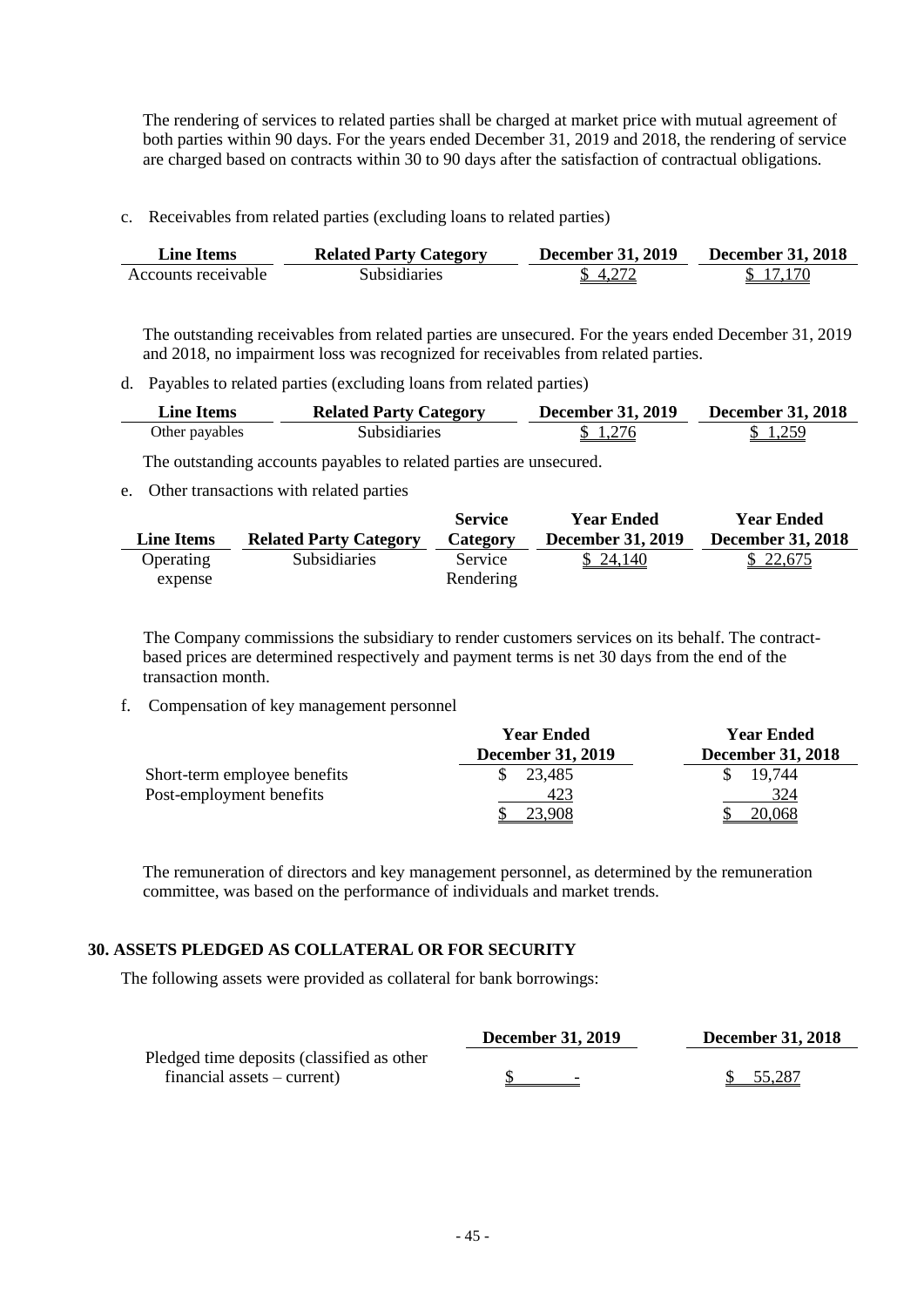### **31. SIGNIFICANT AND UNRECOGNIZED COMMITMENTS**

As of December 31, 2018, the Company has committed a prepayment for business facilities amounted to \$4,816 thousand.

#### **32. SIGNIFICANT ASSETS AND LIABILITIES DENOMINATED IN FOREIGN CURRENCIES**

The Company's significant financial assets and liabilities denominated in foreign currencies aggregated by the foreign currencies other than functional currencies and the related exchange rates between foreign currencies and respective functional currencies were as follows:

### December 31, 2019

|                                                       | Foreign<br><b>Currencies</b><br>(In Thousands) |        | <b>Exchange Rate</b> | Carrying<br>Amount<br>(In Thousands) |         |
|-------------------------------------------------------|------------------------------------------------|--------|----------------------|--------------------------------------|---------|
| Financial assets                                      |                                                |        |                      |                                      |         |
| Monetary items                                        |                                                |        |                      |                                      |         |
| <b>USD</b>                                            | \$                                             | 26,106 | 29.98 (USD: NTD)     | \$                                   | 782,658 |
| Non-monetary items                                    |                                                |        |                      |                                      |         |
| Subsidiaries accounted for<br>using the equity method |                                                |        |                      |                                      |         |
| <b>USD</b>                                            |                                                | 535    | 29.98 (USD: NTD)     |                                      | 16,037  |
| Financial liabilities                                 |                                                |        |                      |                                      |         |
| Monetary items                                        |                                                |        |                      |                                      |         |
| <b>USD</b>                                            |                                                | 137    | 29.98 (USD: NTD)     |                                      | 4,107   |

December 31, 2018

|                              | Foreign<br><b>Currencies</b> |                |                      | Carrying<br>Amount |                |
|------------------------------|------------------------------|----------------|----------------------|--------------------|----------------|
|                              |                              | (In Thousands) | <b>Exchange Rate</b> |                    | (In Thousands) |
| Financial assets             |                              |                |                      |                    |                |
| Monetary items               |                              |                |                      |                    |                |
| <b>USD</b>                   | \$                           | 21,784         | 30.715 (USD: NTD)    | \$                 | 669,096        |
| Non-monetary items           |                              |                |                      |                    |                |
| Subsidiaries accounted for   |                              |                |                      |                    |                |
| using the equity method      |                              |                |                      |                    |                |
| <b>USD</b>                   |                              | 498            | 30.715 (USD: NTD)    |                    | 15,296         |
|                              |                              |                |                      |                    |                |
| <b>Financial liabilities</b> |                              |                |                      |                    |                |
| Monetary items               |                              |                |                      |                    |                |
| <b>USD</b>                   |                              | 53             | 30.715 (USD: NTD)    |                    | 1,628          |
|                              |                              |                |                      |                    |                |

The significant unrealized foreign exchange gains (losses) are set out as follows:

|                 | <b>Year Ended December 31, 2019</b> |                    | <b>Year Ended December 31, 2018</b> |                       |  |  |
|-----------------|-------------------------------------|--------------------|-------------------------------------|-----------------------|--|--|
|                 |                                     | <b>Net Foreign</b> |                                     | <b>Net Foreign</b>    |  |  |
| Foreign         |                                     | <b>Exchange</b>    |                                     | <b>Exchange</b>       |  |  |
| <b>Currency</b> | <b>Exchange Rate</b>                | Gains (Losses)     | <b>Exchange Rate</b>                | <b>Gains (Losses)</b> |  |  |
| USD             | 30.912 (USD:NTD)                    | \$16,584)          | 30.149 (USD:NTD)                    | \$15,333              |  |  |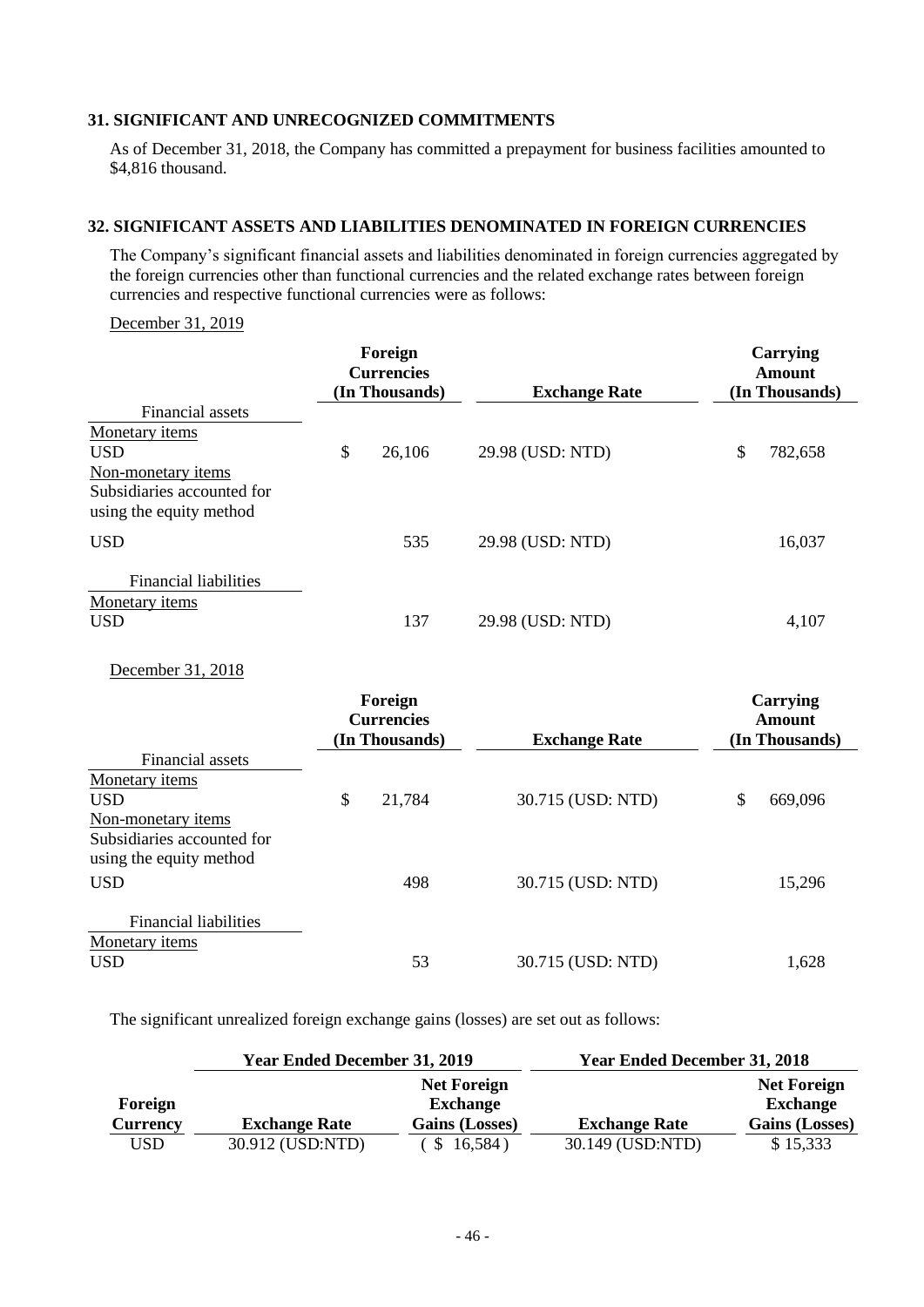#### **33. SEPARATELY DISCLOSED ITEMS**

- a. Significant transactions and b. Information about investees:
	- 1) Financing provided to others: None.
	- 2) Endorsements/guarantees provided: None.
	- 3) Marketable securities held (excluding investments in subsidiaries, associates and jointly controlled entities): Table 1.
	- 4) Marketable securities acquired or disposed of at costs or prices of at least NT\$300 million or 20% of the paid-in capital: Table 2.
	- 5) Acquisition of individual real estate at costs of at least NT\$300 million or 20% of the paid-in capital: None.
	- 6) Disposal of individual real estate at prices of at least NT\$300 million or 20% of the paid-in capital: None.
	- 7) Total purchases from or sales to related parties amounting to at least NT\$100 million or 20% of the paid-in capital: None.
	- 8) Receivables from related parties amounting to at least NT\$100 million or 20% of the paid-in capital: None.
	- 9) Trading in derivative instruments: None.
	- 10) Information on investees: Table 3.
- c. Information on investments in mainland China
	- 1) The name of the investee company in mainland China, principal business activities, paid-in capital, method of investment, inward and outward remittance of funds, ownership percentage, current profit and loss, recognized investment income or loss, carrying amount of the investment at the end of the year, repatriations of investment income, and limit on the amount of investment in the mainland China area: Table 4.
	- 2) Any of the following significant transactions with investee companies in mainland China, either directly or indirectly through a third party, and their prices, payment terms, and unrealized gains or losses: Table 4.
		- a) The amount and percentage of purchases and the balance and percentage of the related payables at the end of the year.
		- b) The amount and percentage of sales and the balance and percentage of the related receivables at the end of the year.
		- c) The amount of property transactions and the amount of the resultant gains or losses.
		- d) The balance of negotiable instrument endorsements or guarantees or pledges of collateral at the end of the year and the purposes.
		- e) The highest balance, the ending balance, the interest rate range, and total current period interest with respect to the financing of funds.
		- f) Other transactions that have a material effect on the profit or loss for the year or on the financial position, such as the rendering or receipt of services.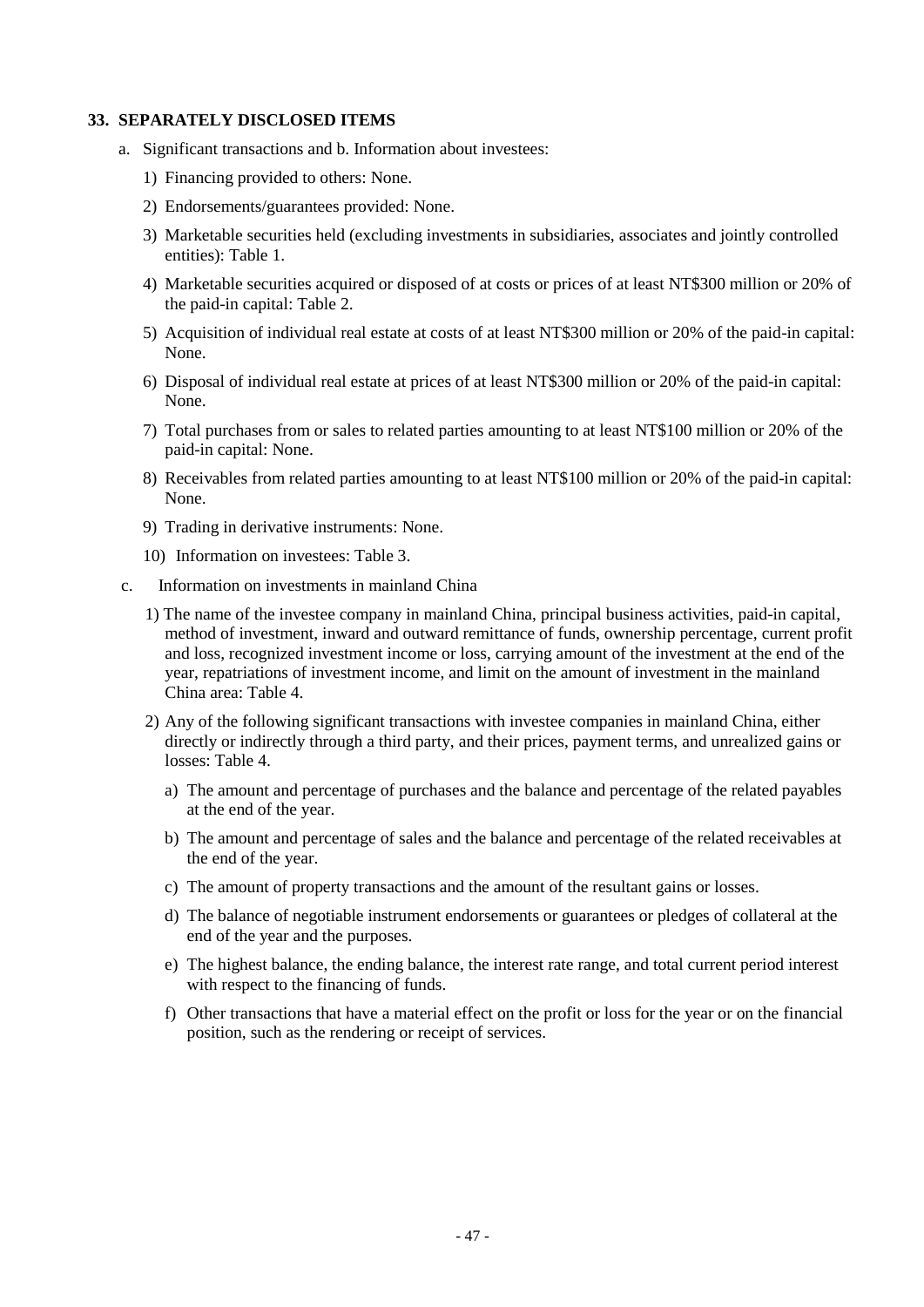# **M31 TECHNOLOGY CORPORATION**

### **MARKETABLE SECURITIES HELD DECEMBER 31, 2019 (In Thousands of New Taiwan Dollars, Thousands of Shares / Units, Unless Stated Otherwise)**

| Holding                       | <b>Type and Name of Marketable</b>                             | <b>Relationship with the</b> | <b>Financial Statement Account</b>                                                     |                                    |                        |                                           |                   |             |
|-------------------------------|----------------------------------------------------------------|------------------------------|----------------------------------------------------------------------------------------|------------------------------------|------------------------|-------------------------------------------|-------------------|-------------|
| <b>Company Name</b>           | <b>Securities</b><br><b>Holding Company</b>                    |                              |                                                                                        | Number of<br><b>Shares / Units</b> | <b>Carrying Amount</b> | <b>Percentage of</b><br>Ownership $(\% )$ | <b>Fair Value</b> | <b>Note</b> |
| M31 Technology<br>Corporation | <b>Shares</b><br><b>ISTART-TEK INC.</b>                        |                              | Financial assets at fair value through<br>other comprehensive income - non-<br>current | 550                                | 9,350<br>\$.           | 3.21%                                     | 9,350             |             |
| M31 Technology<br>Corporation | Fund beneficiary certificate<br>Yuanta De-Li Money Market Fund |                              | Financial assets at fair value through<br>profit or loss - current                     | 1,537                              | 25,164                 |                                           | 25,164            |             |
|                               | Taishin 1699 Money Market Fund                                 | $\overline{\phantom{0}}$     | Financial assets at fair value through<br>profit or loss - current                     | 1,851                              | 25,146                 |                                           | 25,146            |             |
|                               | <b>FSITC Money Market Fund</b>                                 |                              | Financial assets at fair value through<br>profit or loss - current                     | 1,237                              | 221,531                |                                           | 221,531           |             |
|                               | Hua Nan Phoenix Money Market Fund                              |                              | Financial assets at fair value through<br>profit or loss - current                     | 11,189                             | 182,597                |                                           | 182,597           |             |
|                               | SinoPac Money Market Fund                                      |                              | Financial assets at fair value through<br>profit or loss - current                     | 3,609                              | 50,429                 | $\overline{\phantom{0}}$                  | 50,429            |             |

Note 1: For relevant information on investment in subsidiaries, please refer to Table 3 and Table 4.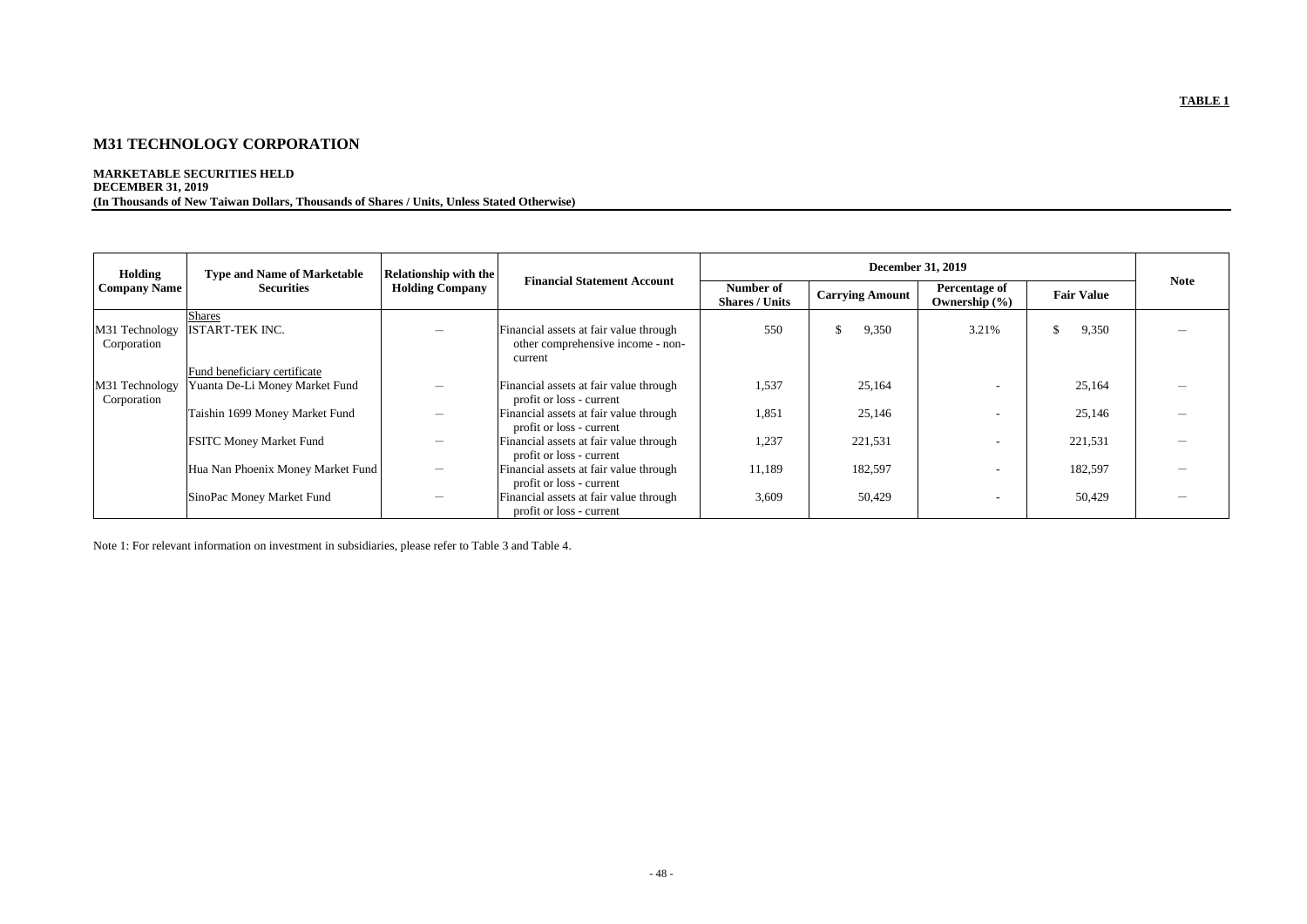# **M31 TECHNOLOGY CORPORATION**

# **MARKETABLE SECURITIES ACQUIRED OR DISPOSED OF AT COSTS OR PRICES OF AT LEAST NT\$300 MILLION OR 20% OF THE PAID-IN CAPITAL FOR THE YEAR ENDED DECEMBER 31, 2019**

**(In Thousands of New Taiwan Dollars, Thousands of Units , Unless Stated Otherwise)**

|                                                                                   |                           |                                                                  | <b>Beginning Balance</b>  |        | <b>Acquisition</b>     |            | <b>Disposal</b>           |               |                    |                                          | <b>Ending Balance</b> |                  |
|-----------------------------------------------------------------------------------|---------------------------|------------------------------------------------------------------|---------------------------|--------|------------------------|------------|---------------------------|---------------|--------------------|------------------------------------------|-----------------------|------------------|
| <b>Type and Name of</b><br>Company<br><b>Marketable Securities</b><br><b>Name</b> |                           | <b>Financial Statement Account</b>                               | Number of<br><b>Units</b> | Amount | <b>Number of Units</b> | Amount     | Number of<br><b>Units</b> | <b>Amount</b> | Carrying<br>Amount | Gain<br>$(Loss)$ on  <br><b>Disposal</b> | Number of Units       | Amount<br>(Note) |
|                                                                                   | Fund beneficiary          |                                                                  |                           |        |                        |            |                           |               |                    |                                          |                       |                  |
|                                                                                   | certificate               |                                                                  |                           |        |                        |            |                           |               |                    |                                          |                       |                  |
| M31                                                                               | <b>FSITC Money Market</b> | Financial assets at fair value                                   |                           |        | 1,963                  | \$ 350,000 | 726                       | \$130,004     | 129,510            | 494                                      | 1,237                 | \$221,531        |
| <b>Technology</b>                                                                 | Fund                      | through profit or loss - current                                 |                           |        |                        |            |                           |               |                    |                                          |                       |                  |
|                                                                                   |                           | Corporation Hua Nan Phoenix Money Financial assets at fair value |                           |        | 11,189                 | 182,000    | $\overline{\phantom{0}}$  |               |                    |                                          | 11,189                | 182,597          |
|                                                                                   | Market Fund               | through profit or loss - current                                 |                           |        |                        |            |                           |               |                    |                                          |                       |                  |
|                                                                                   | SinoPac Money             | Financial assets at fair value                                   |                           |        | 17,953                 | 250,000    | 14,344                    | 200,000       | 199,731            | 269                                      | 3,609                 | 50,429           |
|                                                                                   | Market Fund               | through profit or loss - current                                 |                           |        |                        |            |                           |               |                    |                                          |                       |                  |

Note: The amount per book at fair value at the end of the year.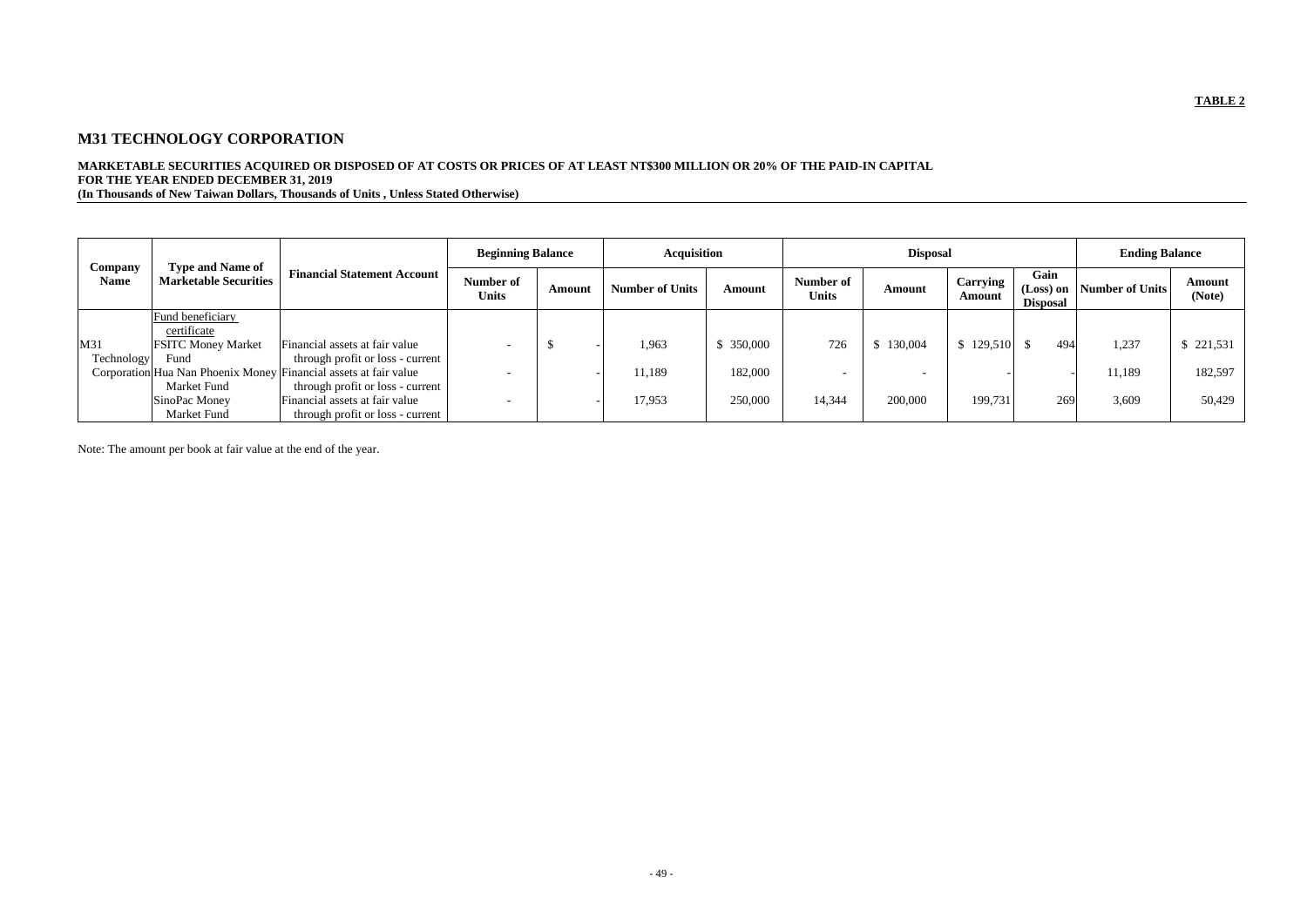# **M31 TECHNOLOGY CORPORATION**

### **INFORMATION ON INVESTEES FOR THE YEAR ENDED DECEMBER 31, 2019 (In Thousands of New Taiwan Dollars, Thousands of Shares, Unless Stated Otherwise)**

|                                           | <b>Investor</b>                  |                              |                           | <b>Principal Business</b>                  | <b>Original Investment Amount</b> |                            | <b>As of December 31, 2019</b> |                    |                                  |  | <b>Net Income</b> |  | <b>Share of Profit</b> |                                      |
|-------------------------------------------|----------------------------------|------------------------------|---------------------------|--------------------------------------------|-----------------------------------|----------------------------|--------------------------------|--------------------|----------------------------------|--|-------------------|--|------------------------|--------------------------------------|
| <b>Investee Company</b><br><b>Company</b> |                                  | Location                     | <b>Activities</b>         | December 31,<br>2019                       | December 31,<br>2018              | Number of<br><b>Shares</b> | $\frac{0}{0}$                  | Carrying<br>Amount | (Loss) of the<br><b>Investee</b> |  | (Loss)            |  | <b>Note</b>            |                                      |
|                                           | M31<br>Technology<br>Corporation | M31 Technology USA, INC. USA |                           | Product marketing and<br>technical service | 13,531                            | 13,531                     | 450                            | 100                | 12,976                           |  | 1,340             |  | 1,340                  | Subsidiaries.<br>accounted<br>by USD |
|                                           | M31<br>Technology<br>Corporation | Sirius Venture Ltd.          | Republic of<br>Seychelles | <b>Investment Holdings</b>                 | 5,364                             | 5,364                      | 167                            | 100                | 3,061                            |  | 157               |  | 157                    | Subsidiaries.<br>accounted<br>by USD |

Note: For relevant information on investee companies in mainland China, please refer to Table 4.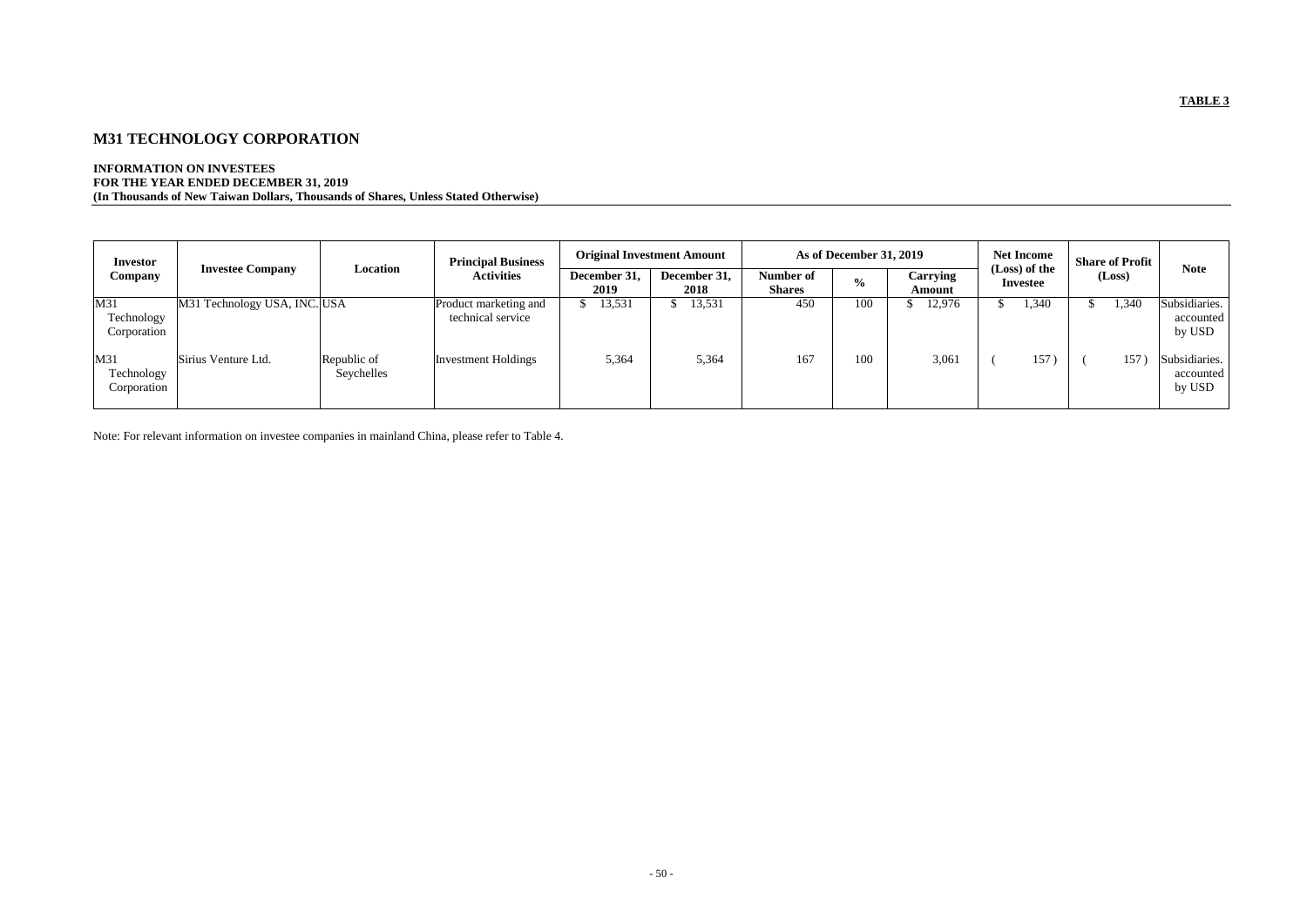# **M31 TECHNOLOGY CORPORATION**

#### **INFORMATION ON INVESTMENTS IN MAINLAND CHINA FOR THE YEAR ENDED DECEMBER 31, 2019 (In Thousands of New Taiwan Dollars or United state Dollars)**

1. The name of investee companies in mainland China, principal business activities, paid-in capital, method of investment, inward and outward remittance of funds, ownership percentage, investment gain or loss, carrying amo investment, repatriations of investment income:

| <b>Investee Company</b> | <b>Principal Business</b><br><b>Activities</b> | <b>Paid-in</b><br>Capital | <b>Method of</b><br>Investment<br>(Note 1) | Accumulated<br><b>Outward</b><br>Remittance for<br>Investment<br>from Taiwan as<br>0ľ<br><b>January 1, 2019</b> | <b>Outward</b> | <b>Remittance of Funds</b><br>Inward | <b>Accumulated</b><br>Outward<br><b>Remittance for</b><br>Investment<br>from Taiwan as<br>оf<br>December 31, | <b>Net Income</b><br>(Loss) of the<br><b>Investee</b> | $\frac{6}{10}$<br><b>Ownership</b><br>of Direct or<br><b>Indirect</b><br><b>Investment</b> | Investment<br>Gain (Loss)<br>(Note 2 and<br>Note 3) | <b>Carrying</b><br>December 31,<br>2019<br>(Note 2 and<br>Note 3) | Accumulated<br>Amount as of Repatriation of<br>Investment<br>Income as of<br>December 31,<br>2019 | <b>Note</b> |
|-------------------------|------------------------------------------------|---------------------------|--------------------------------------------|-----------------------------------------------------------------------------------------------------------------|----------------|--------------------------------------|--------------------------------------------------------------------------------------------------------------|-------------------------------------------------------|--------------------------------------------------------------------------------------------|-----------------------------------------------------|-------------------------------------------------------------------|---------------------------------------------------------------------------------------------------|-------------|
|                         |                                                |                           |                                            |                                                                                                                 |                |                                      | 2019                                                                                                         |                                                       |                                                                                            |                                                     |                                                                   |                                                                                                   |             |
| M31 Technology          | Product marketing and                          | 100<br><b>USD</b>         | (2)                                        | 3,340                                                                                                           |                |                                      | 3,340                                                                                                        | 130                                                   | 100                                                                                        | 130)                                                | 2,862                                                             |                                                                                                   |             |
| (shanghai) Inc.         | technical service                              |                           |                                            |                                                                                                                 |                |                                      |                                                                                                              |                                                       |                                                                                            |                                                     |                                                                   |                                                                                                   |             |

#### 2. Limit on the amount of investment in the mainland China area

| <b>Outward Remittance for Investments in Mainland</b><br><b>.ccumulated</b> | <b>Authorized by the Investment Commission, Fig. 4.</b><br>- Investment Amount A | r Limit on the Amount of Investments Stipulated by the Investment Co<br>Upper<br>. :ommission. |
|-----------------------------------------------------------------------------|----------------------------------------------------------------------------------|------------------------------------------------------------------------------------------------|
| 31, 2019<br><b>China as of December</b>                                     | <b>MOEA</b>                                                                      | <b>MOEA</b>                                                                                    |
| \$3,340                                                                     | DHC,CG                                                                           | \$864,941                                                                                      |

Note 1: Three investment methods are listed below. Just mark the method number.

- (1) Direct investment in mainland China companies.
- (2) Indirect investment in mainland China companies through a company in a third region (Sirius Venture Ltd.).
- (3) Other methods of investing in mainland China.

Note 2: Columns for the current Investment Gain (Loss) and the Carrying Value as of December 31, 2019:

Sirius Venture Ltd had recognized the Investment Gain (Loss) on the investment in the Investee Company M31 Technology (shanghai) Inc. for the year ended December 31, 2019 and the Carrying Value as of December 31, 2019.

Note 3: Calculated based on the audited annual financial report of the parent company in Taiwan.

3. Significant transaction with investee companies in mainland China, either directly or indirectly through a third party:

- (1) The amount and percentage of purchases and the balance and percentage of the related payables at the end of the year: None.
- (2) The amount and percentage of sales and the balance and percentage of the related receivables at the end of the year: None.
- (3) The amount of property transactions and the amount of the resultant gains or losses: None.
- (4) The balance of negotiable instrument endorsements or guarantees or pledges of collateral at the end of the year and the purposes: None.
- (5) The highest balance, the ending balance, the interest rate range, and total current period interest with respect to the financing of funds: None.
- (6) Other transactions that have a material effect on the profit or loss for the year or on the financial position, such as the rendering or receipt of services:

|                                    | <b>Relationship with the</b> |                         |               |                   | Notes/accounts receivable<br>(payable)                    | <b>Unrealized Gain</b>                               |                                            |  |        |  |
|------------------------------------|------------------------------|-------------------------|---------------|-------------------|-----------------------------------------------------------|------------------------------------------------------|--------------------------------------------|--|--------|--|
| <b>Name of the Related Parties</b> | Company                      | <b>Transaction Type</b> | <b>Amount</b> | <b>Unit Price</b> | <b>Payment Term</b>                                       | <b>Comparison with</b><br><b>Normal Transactions</b> | <b>Percentage</b><br><b>Balance</b><br>(%) |  | (Loss) |  |
| M31 Technology (shanghai) Inc.     | Sub-subsidiary               | Service rendering       | 3,337         | Contract-based    | $\Delta$ Net 30 days from the end $\Delta$ No significant |                                                      |                                            |  |        |  |
|                                    |                              | expenses                |               |                   | of the transaction month                                  | differences                                          |                                            |  |        |  |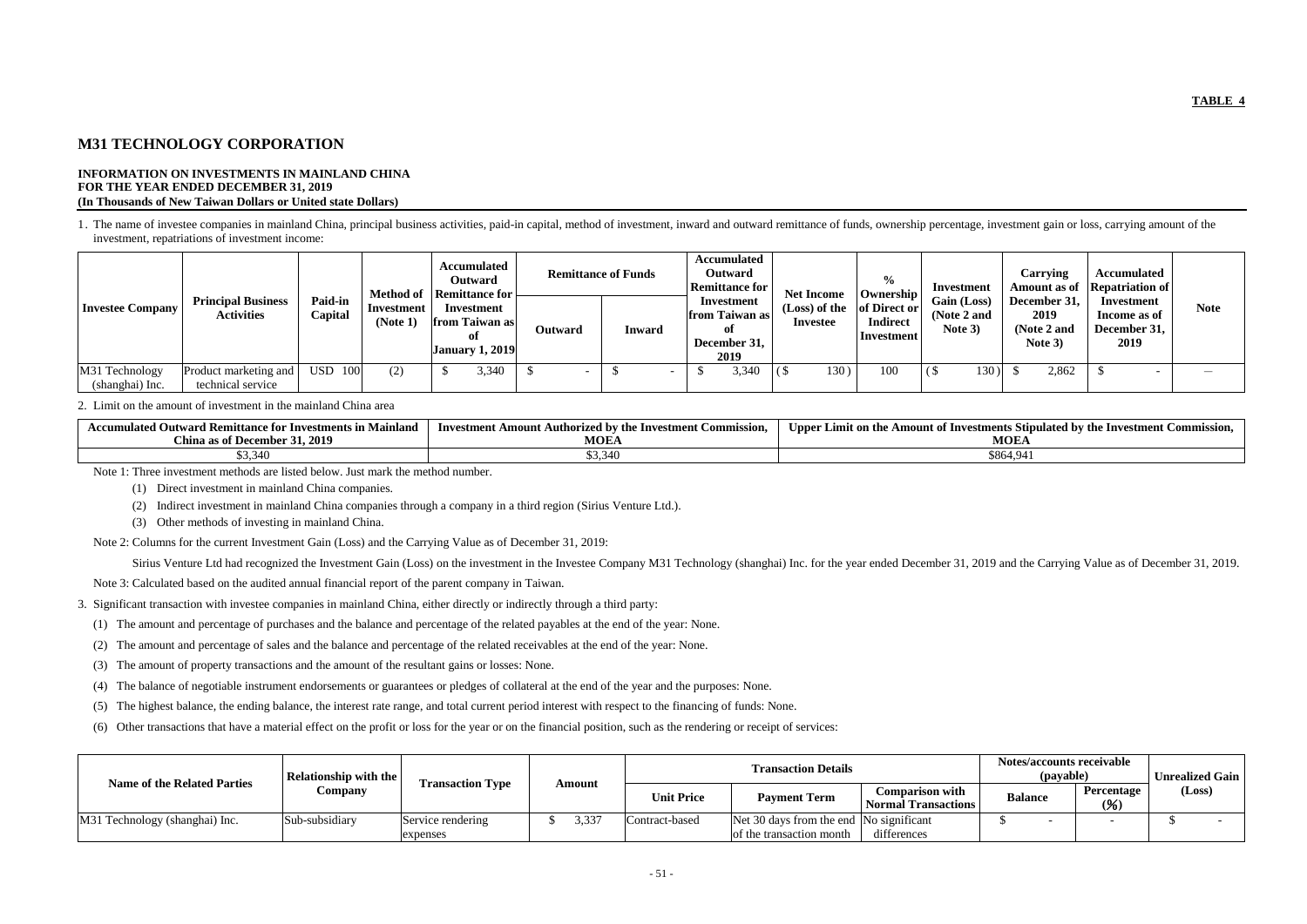# **THE CONTENTS OF STATEMENTS OF MAJOR**

# **ACCOUNTING ITEMS**

| <b>ITEM</b>                                     | <b>STATEMENT INDEX</b> |
|-------------------------------------------------|------------------------|
| MAJOR ACCOUNTING ITEMS IN ASSETS, LIABILITIES   |                        |
| <b>AND EQUITY</b>                               |                        |
| STATEMENT OF CASH AND CASH EQUIVALENTS          | $\mathbf{1}$           |
| STATEMENT OF FINANCIAL ASSETS AT FAIR           | $\overline{2}$         |
| VALUE THROUGH PROFIT OR LOSS - CURRENT          |                        |
| STATEMENT OF FINANCIAL ASSETS AT                | 3                      |
| <b>AMORTIZED COST - CURRENT</b>                 |                        |
| STATEMENT OF ACCOUNTS RECEIVABLE                | $\overline{4}$         |
| STATEMENT OF OTHER ACCOUNTS                     | 5                      |
| <b>RECEIVABLE</b>                               |                        |
| STATEMENT OF PREPAYMENTS                        | 6                      |
| STATEMENT OF CHANGES IN FINANCIAL ASSETS        | $\overline{7}$         |
| AT FAIR VALUE THROUGH OTHER                     |                        |
| <b>COMPREHENSIVE INCOME - NON-CURRENT</b>       |                        |
| STATEMENT OF CHANGES IN INVESTMENTS             | 8                      |
| ACCOUNTED FOR USING EQUITY METHOD               |                        |
| STATEMENT OF CHANGES IN PROPERTY, PLANT         | Note 12                |
| <b>AND EQUIPMENT</b>                            |                        |
| STATEMENT OF CHANGES IN ACCUMULATED             | Note 12                |
| DEPRECIATION OF PROPERTY, PLANT AND             |                        |
| <b>EQUIPMENT</b>                                |                        |
| STATEMENT OF CHANGES IN RIGHT-OF-USE            | 9                      |
| <b>ASSETS</b>                                   |                        |
| STATEMENT OF CHANGES IN ACCUMULATED             | 10                     |
| DEPRECIATION OF RIGHT-OF-USE ASSETS             |                        |
| STATEMENT OF CHANGES IN INTANGIBLE ASSETS       | Note 14                |
| STATEMENT OF DEFERRED TAX ASSETS                | Note 23                |
| STATEMENT OF REFUNDABLE DEPOSITS                | Note 15                |
| STATEMENT OF CONTRACT LIABILITIES -             | 11                     |
| <b>CURRENT</b>                                  |                        |
| STATEMENT OF ACCOUNTS PAYABLES                  | 12                     |
| STATEMENT OF OTHER PAYABLES                     | Note 18                |
| STATEMENT OF OTHER CURRENT LIABILITIES          | 13                     |
| STATEMENT OF LEASE LIABILITIES                  | 14                     |
| STATEMENT OF DEFERRED TAX LIABILITIES           | Note 23                |
| <b>MAJOR ACCOUNTING ITEMS IN PROFIT OR LOSS</b> |                        |
| STATEMENT OF NET REVENUE                        | 15                     |
| STATEMENT OF OPERATING EXPENSES                 | 16                     |
| STATEMENT OF OTHER GAINS AND LOSSES             | Note 22                |
| SUMMARY OF EMPLOYEE BENEFITS,                   | 17                     |
| DEPRECIATION AND AMORTIZATION EXPENSES          |                        |
| <b>BY FUNCTION</b>                              |                        |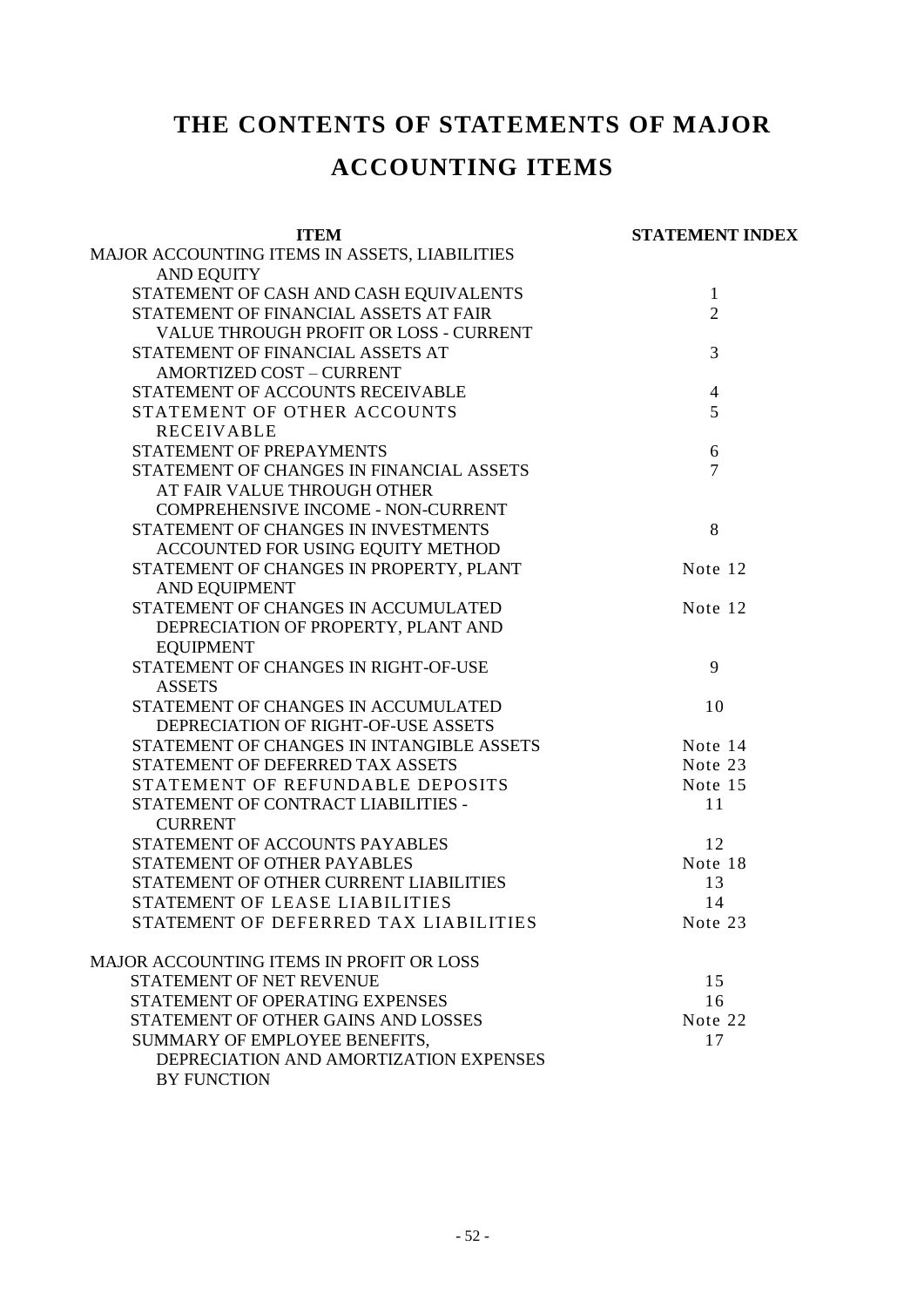# **M31 TECHNOLOGY CORPORATION**

## **STATEMENT OF CASH AND CASH EQUIVALENTS DECEMBER 31, 2019 (In Thousands of New Taiwan Dollars or Foreign Currency)**

| <b>Item</b><br><b>Description</b> |                                                                                                                                        | Amount  |    |  |  |
|-----------------------------------|----------------------------------------------------------------------------------------------------------------------------------------|---------|----|--|--|
| Cash                              |                                                                                                                                        |         |    |  |  |
| Cash on hand                      |                                                                                                                                        | \$      | 70 |  |  |
| Cash in banks                     |                                                                                                                                        |         |    |  |  |
| Current accounts                  | NTD account                                                                                                                            | 33,921  |    |  |  |
|                                   | Foreign currency account (USD3,777<br>thousand @29.980; RMB75<br>thousand $@4.305$ )                                                   | 113,548 |    |  |  |
| Cash equivalents                  |                                                                                                                                        |         |    |  |  |
| Foreign currency<br>time deposit  | Expired by 109.1.1~109.3.4, interest<br>rate of $1.460\% \approx 2.330\%$<br>(USD14,100 thousand @29.980;<br>RMB220 thousand $@4.305)$ | 423,665 |    |  |  |
|                                   |                                                                                                                                        |         |    |  |  |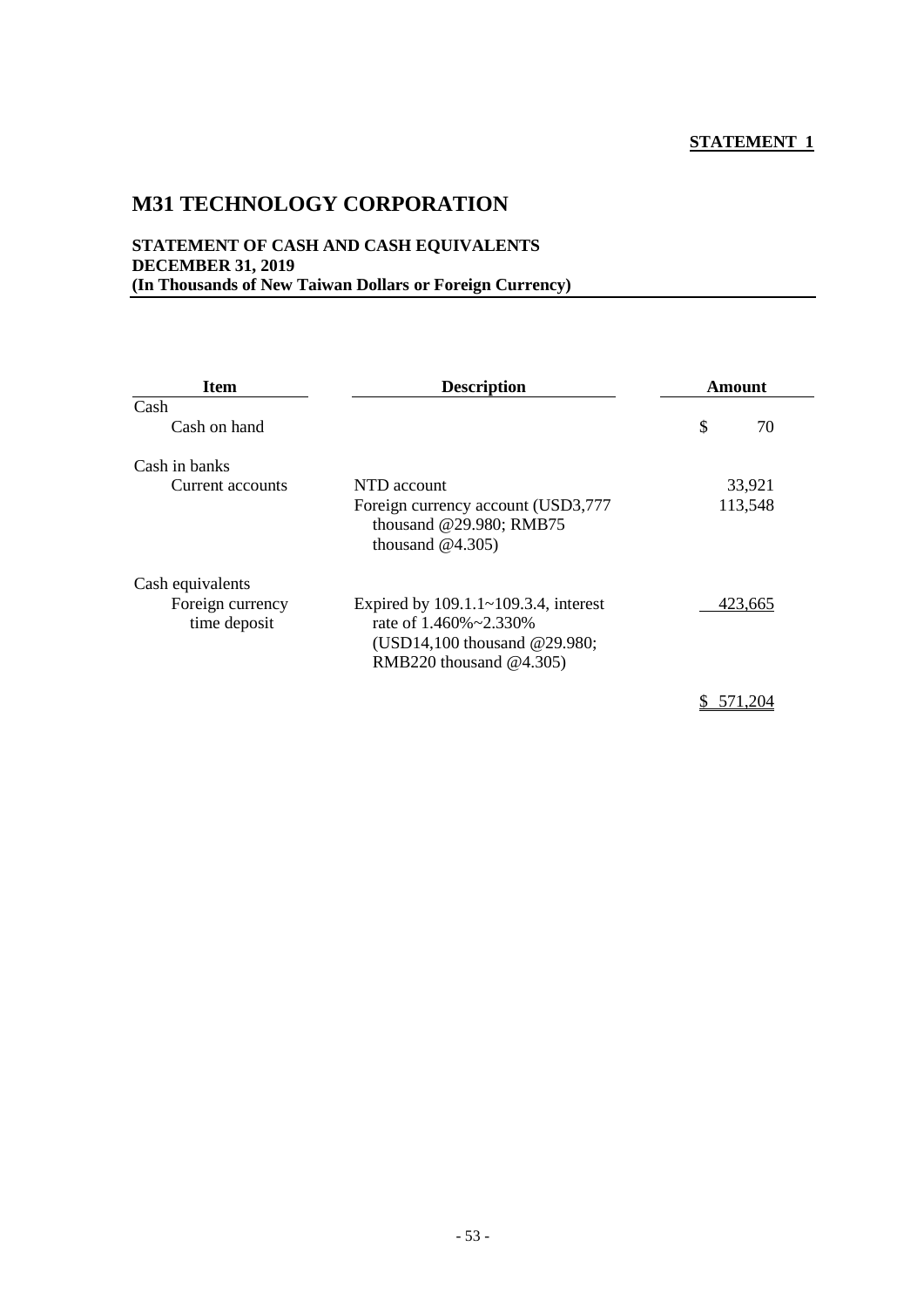# **M31 TECHNOLOGY CORPORATION**

### **STATEMENT OF FINANCIAL ASSETS AT FAIR VALUE THROUGH PROFIT OR LOSS - CURRENT DECEMBER 31, 2019 (In Thousands of New Taiwan Dollars, Thousands of Units)**

|                               |                                   |              |                        | <b>FAIR VALUE</b>           |                    |
|-------------------------------|-----------------------------------|--------------|------------------------|-----------------------------|--------------------|
| <b>Financial Instrument</b>   | <b>Description</b>                | <b>Units</b> | <b>Carrying Amount</b> | <b>Unit Price (dollars)</b> | <b>Total Price</b> |
| Fund beneficiary certificates | Yuanta De-Li Money Market Fund    | 1,537        | \$25,164               | 16.3699                     | \$25,164           |
| Fund beneficiary certificates | Taishin 1699 Money Market Fund    | 1,851        | 25,146                 | 13.5842                     | 25,146             |
| Fund beneficiary certificates | <b>FSITC Money Market Fund</b>    | 1,237        | 221,531                | 179.1000                    | 221,531            |
| Fund beneficiary certificates | Hua Nan Phoenix Money Market Fund | 11,189       | 182,597                | 16.3191                     | 182,597            |
| Fund beneficiary certificates | SinoPac Money Market Fund         | 3,609        | 50,429                 | 13.9742                     | 50,429             |
|                               |                                   |              | \$504,867              |                             | \$504,867          |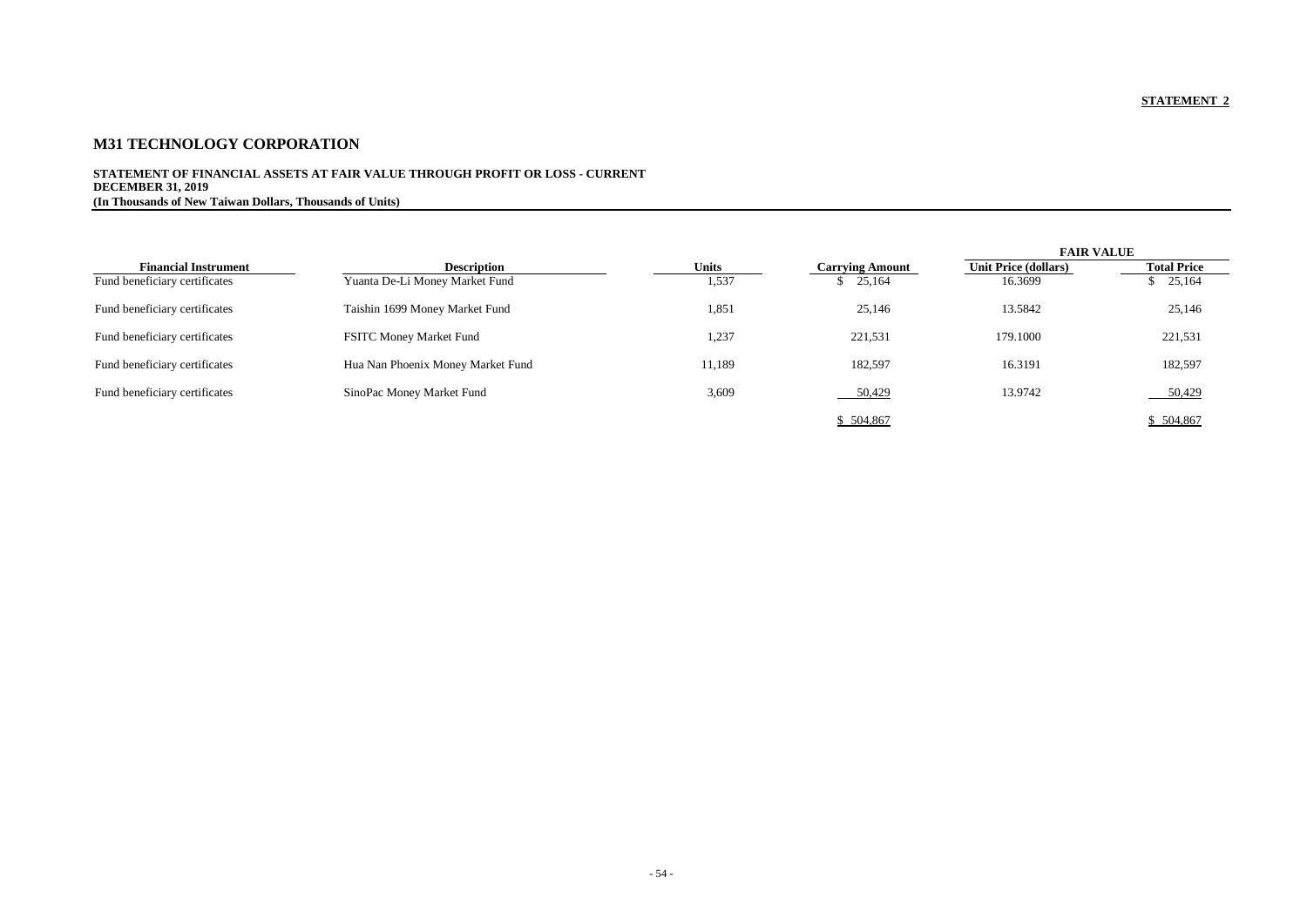# **M31 TECHNOLOGY CORPORATION**

### **STATEMENT OF FINANCIAL ASSETS AT AMORTIZED COST – CURRENT DECEMBER 31, 2019 (In Thousands of New Taiwan Dollars or Foreign Currency)**

| <b>Item</b>             | <b>Description</b>                                                                   | Amount |  |  |
|-------------------------|--------------------------------------------------------------------------------------|--------|--|--|
| NTD Time Deposit        | Expired by 109.6.5~109.7.16, interest<br>rate of 1.035%~1.045%                       | 14,000 |  |  |
| <b>FCY Time Deposit</b> | Expired by 109.6.17, interest rate of<br>2.300\%<br>$(USD2,100)$ thousand $@29.980)$ | 59,960 |  |  |
|                         |                                                                                      |        |  |  |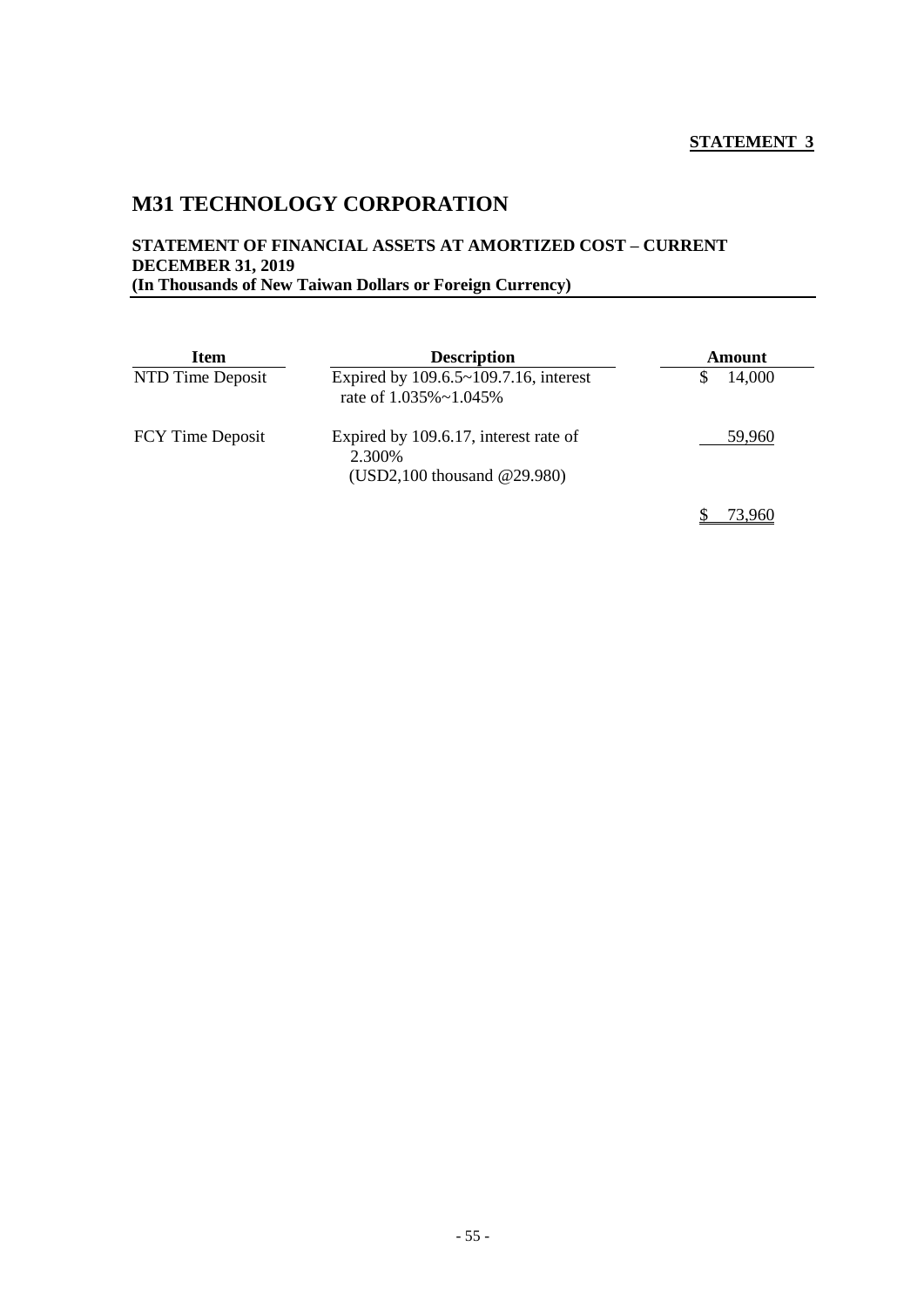# **M31 TECHNOLOGY CORPORATION**

#### **STATEMENT OF ACCOUNTS RECEIVABLE DECEMBER 31, 2019 (In Thousands of New Taiwan Dollars)**

| <b>Client Name</b>            | <b>Description</b>               | <b>Amount</b>  |
|-------------------------------|----------------------------------|----------------|
| Non-related parties           |                                  |                |
| Client A                      | Technical Service Revenue        | \$<br>30,580   |
| Client B                      | <b>Technical Service Revenue</b> | 20,693         |
| Client C                      | <b>Technical Service Revenue</b> | 14,082         |
| Client D                      | Technical Service Revenue        | 13,990         |
| Client E                      | <b>Technical Service Revenue</b> | 9,474          |
| Others (Note)                 |                                  | 93,283         |
|                               |                                  | 182,102        |
| Allowance for impairment loss |                                  | 2,820)         |
|                               |                                  | <u>179,282</u> |
| Related parties:              |                                  |                |
| M31 Technology USA, INC.      | <b>Technical Service Revenue</b> |                |

Note: The amount of individual client in others does not exceed 5% of the account balance.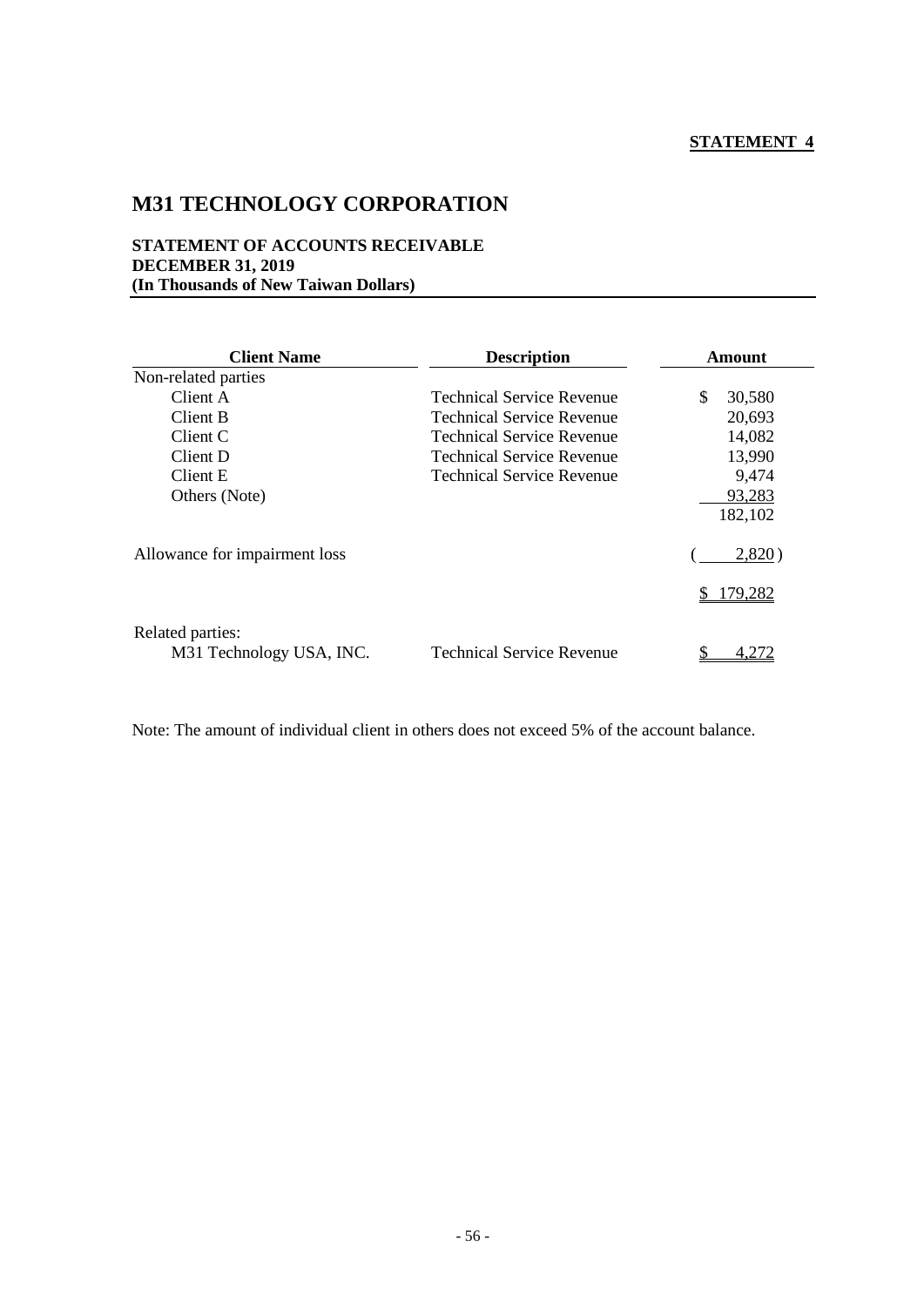# **M31 TECHNOLOGY CORPORATION**

#### **STATEMENT OF OTHER ACCOUNTS RECEIVABLE DECEMBER 31, 2019 (In Thousands of New Taiwan Dollars, Unless Stated Otherwise)**

Earned revenue receivable

**Item**<br>nue receivable **Description**<br>Estimated interest for <u>\$ 482</u> December, 2019

\$ 482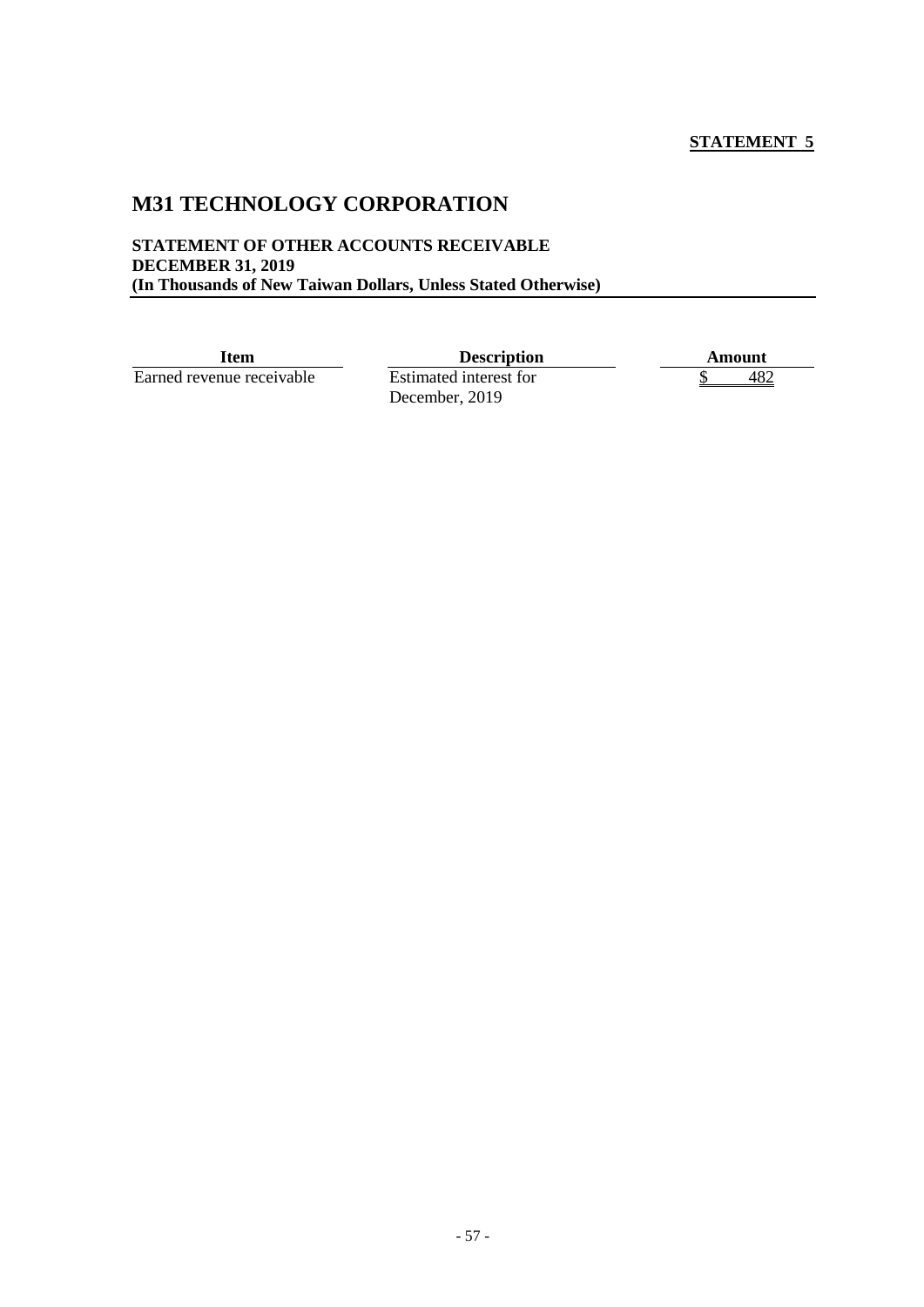# **M31 TECHNOLOGY CORPORATION**

#### **STATEMENT OF PREPAYMENTS DECEMBER 31, 2019 (In Thousands of New Taiwan Dollars)**

| Item                     | <b>Description</b> | Amount |
|--------------------------|--------------------|--------|
| Prepayment               |                    |        |
| Software service expense |                    | 12,644 |
| Maintenance expense      |                    | 1,361  |
| Rent expense             |                    | 986    |
| Tendering expense        |                    | 899    |
| Others (Note)            |                    | 1,253  |
|                          |                    | 17,143 |

Note: The amount of each item in others does not exceed 5% of the account balance.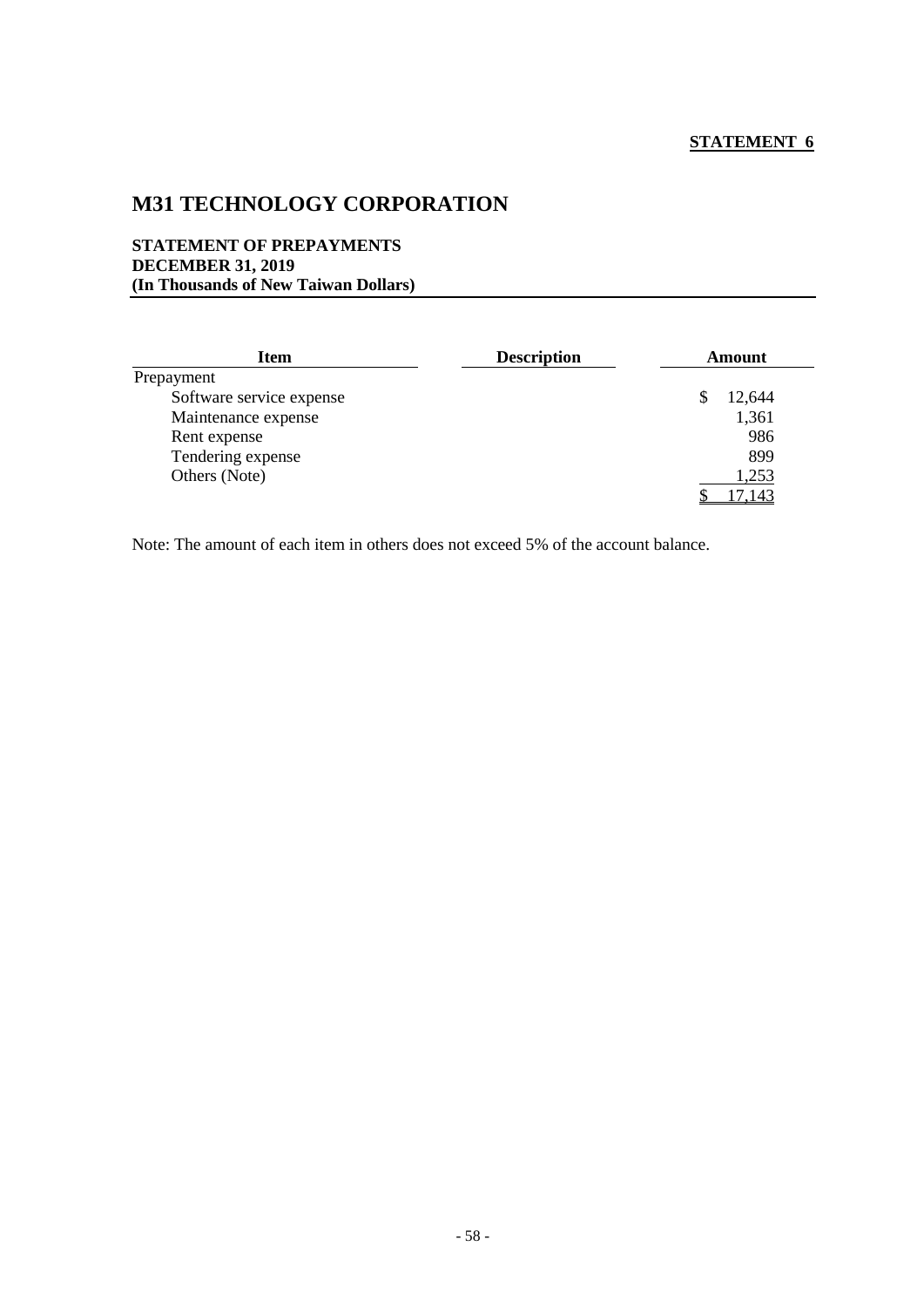# **M31 TECHNOLOGY CORPORATION**

# **STATEMENT OF CHANGES IN FINANCIAL ASSETS AT FAIR VALUE THROUGH OTHER COMPREHENSIVE INCOME – NON-CURRENT FOR THE YEAR ENDED DECEMBER 31, 2019**

**(In Thousands of New Taiwan Dollars, Thousands of Shares)**

|                                       | <b>Balance</b><br>. January | 1, 2019 | Increase |        | Decreaso      |        | … December ´<br>Balance. | 31, 2019               |
|---------------------------------------|-----------------------------|---------|----------|--------|---------------|--------|--------------------------|------------------------|
| Name                                  | Shares                      | Amount  | Shares   | Amount | <b>Shares</b> | Amount | <b>Shares</b>            | Amount                 |
| <b>ISTART</b><br>(Note)<br>TNC<br>,,, | 500                         | 3,260   |          | .10C   |               |        | 55U                      | 9.350<br><u>. پ. د</u> |

Note: Hoy technologies has changed its registered name to iSTART-TEK Technologies Corporation in January, 2019.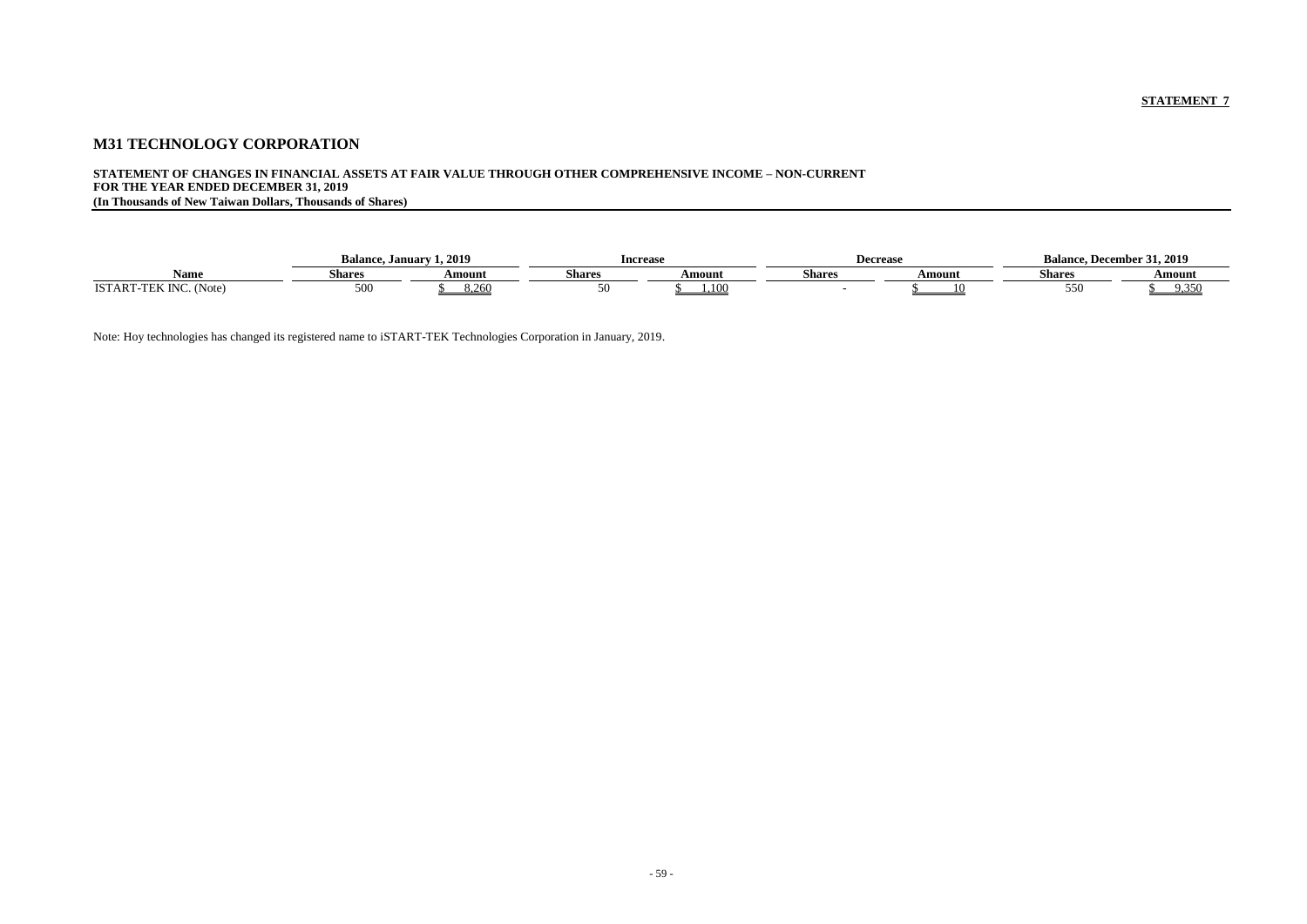# **M31 TECHNOLOGY CORPORATION**

#### **STATEMENT OF CHANGES IN INVESTMENTS ACCOUNTED FOR USING EQUITY METHOD FOR THE YEAR ENDED DECEMBER 31, 2019 (In Thousands of New Taiwan Dollars, Thousands of Shares)**

| <b>Market Value or Net Assets</b><br>Value (Note 1) |          |                                       |
|-----------------------------------------------------|----------|---------------------------------------|
| <b>Unit Price</b><br>(NTD/Share)                    | Total    | Collateral or<br><b>Pledge Status</b> |
| 28.84                                               | \$12,976 | None                                  |
| 18.33                                               | 3,061    | None                                  |
|                                                     |          |                                       |

|                                      | <b>Balance, January 1, 2019</b> |          | <b>Increase</b> |         |               | <b>Decrease</b> |               | <b>Balance, December 31, 2019</b> |          | <b>Unit Price</b> |              | <b>Collateral or</b> |
|--------------------------------------|---------------------------------|----------|-----------------|---------|---------------|-----------------|---------------|-----------------------------------|----------|-------------------|--------------|----------------------|
| Investees                            | <b>Shares</b>                   | Amount   | <b>Shares</b>   | Amount  | <b>Shares</b> | Amount          | <b>Shares</b> | $\%$                              | Amount   | (NTD/Share)       | <b>Total</b> | <b>Pledge Status</b> |
| M31 Technology USA, INC.<br>(Note 2) | 450                             | \$11,963 |                 | \$1,340 |               | 327             | 450           | -                                 | \$12,976 | 28.84             | \$12,976     | None                 |
| Sirius Venture Ltd. (Note 3)         | 167                             | 3,333    |                 |         |               | 272)            | 167           |                                   | 3,061    | 18.33             | 3,06         | None                 |
|                                      |                                 | 15,296   |                 | 1,340   |               | 599)            |               |                                   | 16,037   |                   | 16,037       |                      |

Note 2: The increase during the year is \$1,340 thousand recognized as the share of profit (loss) of subsidiaries accounted for using equity method; the decrease during the year is \$327 thousand recognized as the exchange d translating the financial statements of foreign operations.

Note 3: The decrease during the year are \$157 thousand recognized as the share of profit (loss) of subsidiaries accounted for using equity method, and \$115 thousand recognized as the exchange difference on translating the statement of foreign operations.

Note 1: The net value per share is estimated based on the Investees' net value audited by accountants on December31, 2019.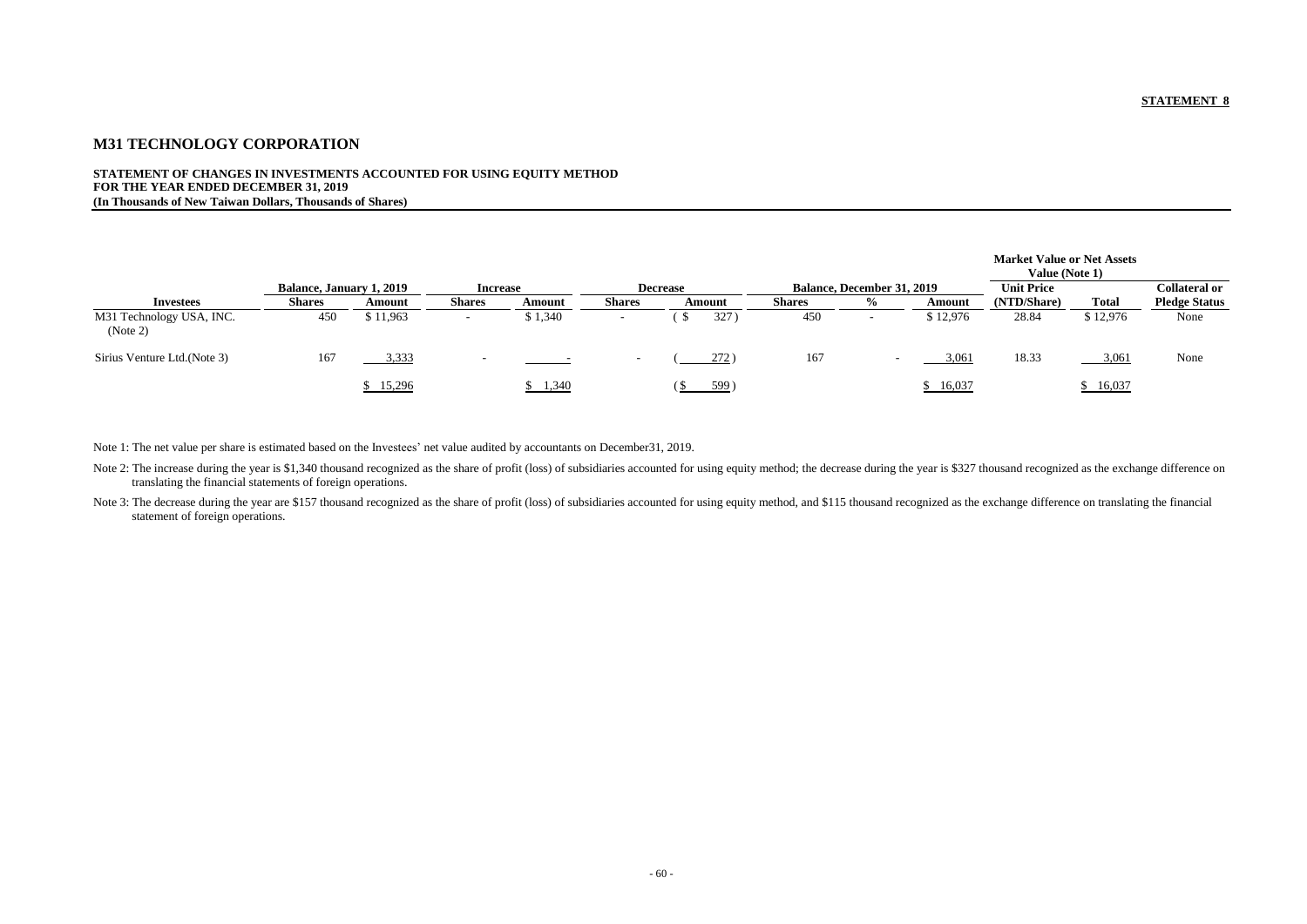# **M31 TECHNOLOGY CORPORATION**

#### **STATEMENT OF CHANGES IN RIGHT-OF-USE ASSETS FOR THE YEAR ENDED DECEMBER 31, 2019 (In Thousands of New Taiwan Dollars)**

|                  | <b>Beginning</b> |                 |                          |                |             |
|------------------|------------------|-----------------|--------------------------|----------------|-------------|
|                  | <b>Balance</b>   |                 |                          | <b>Ending</b>  |             |
| Item             | <b>Note</b> )    | <b>Increase</b> | <b>Decrease</b>          | <b>Balance</b> | <b>Note</b> |
| <b>Buildings</b> | .116             | -               | $\overline{\phantom{a}}$ | .116           |             |

Note: The adjusted amount on January 1, 2019 due to the initial application of IFRS 16 in 2019. Please refer to Note 3.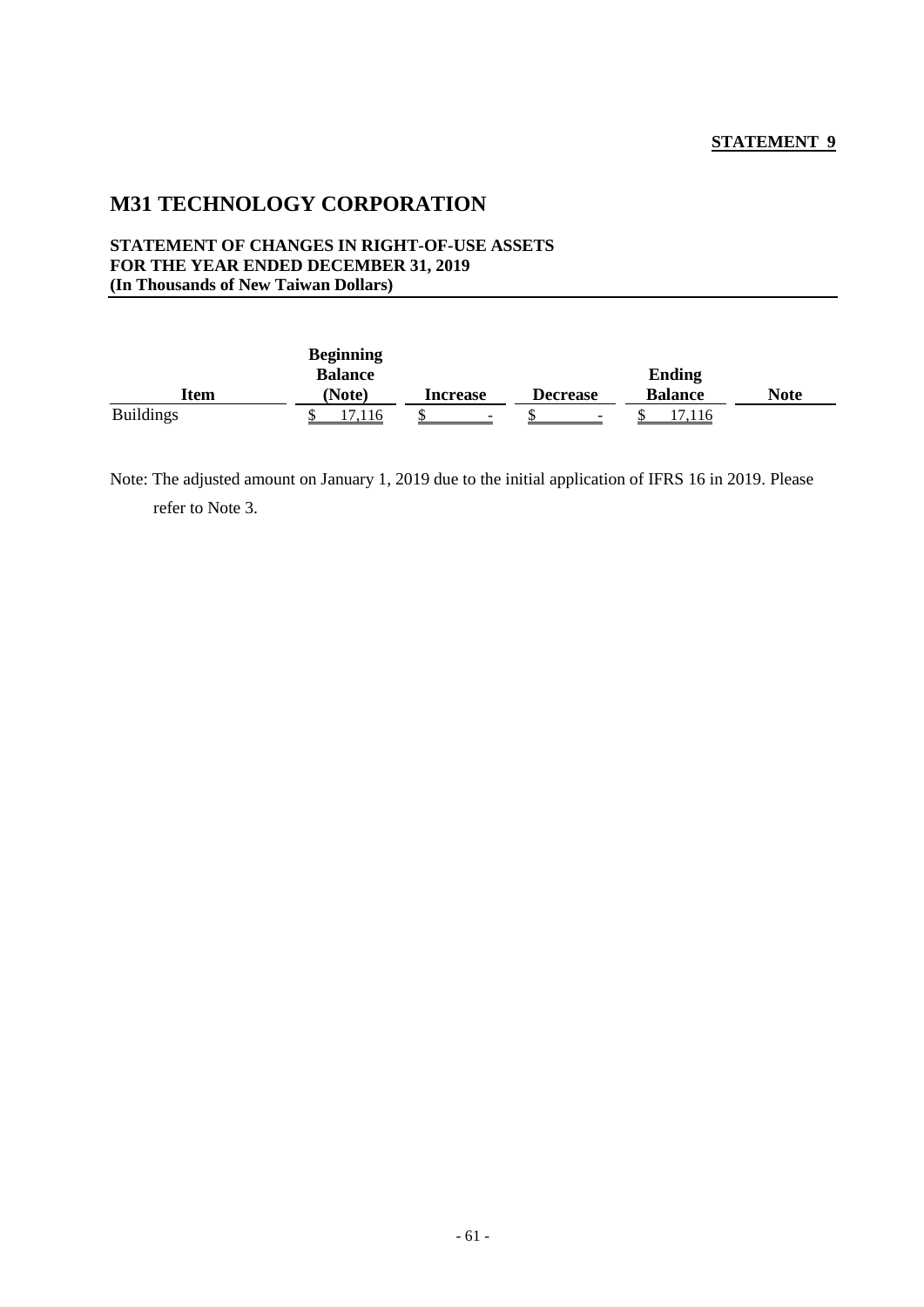# **M31 TECHNOLOGY CORPORATION**

### **STATEMENT OF CHANGES IN ACCUMULATED DEPRECIATION OF RIGHT-OF-USE ASSETS FOR THE YEAR ENDED DECEMBER 31, 2019 (In Thousands of New Taiwan Dollars)**

|                  | <b>Beginning</b>         |          |                          | <b>Ending</b>  |      |
|------------------|--------------------------|----------|--------------------------|----------------|------|
| Item             | <b>Balance</b>           | Increase | <b>Decrease</b>          | <b>Balance</b> | Note |
| <b>Buildings</b> | $\overline{\phantom{0}}$ | 7,607    | $\overline{\phantom{a}}$ | 7,607          |      |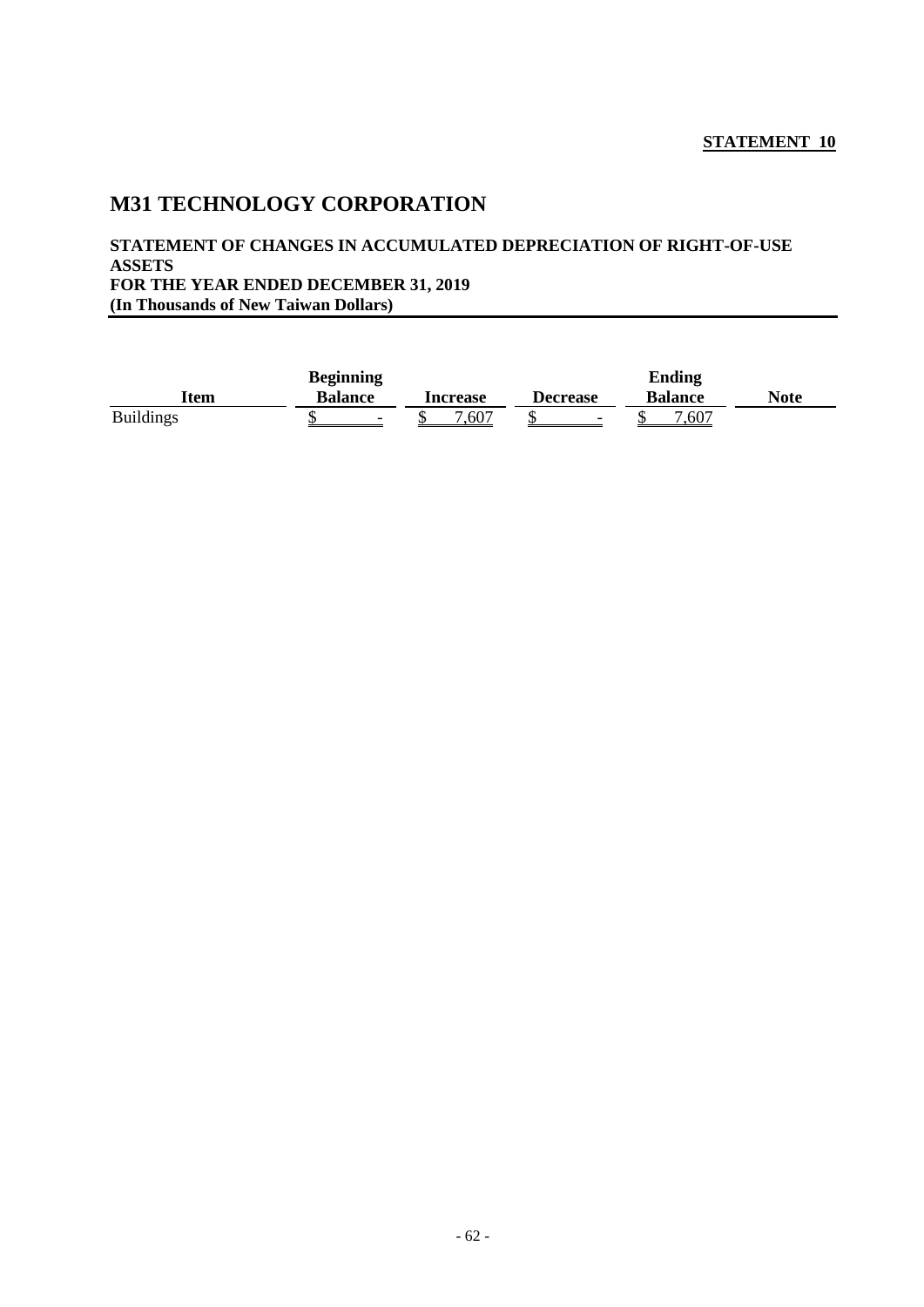# **M31 TECHNOLOGY CORPORATION**

#### **STATEMENT OF CONTRACT LIABILITIES - CURRENT DECEMBER 31, 2019 (In Thousands of New Taiwan Dollars)**

| <b>Client Name</b>   | <b>Description</b>        | <b>Amount</b> |  |  |
|----------------------|---------------------------|---------------|--|--|
| Non-related parties: |                           |               |  |  |
| Company A            | Technical service revenue | 27,528        |  |  |
| Others (Note)        |                           |               |  |  |
|                      |                           |               |  |  |

Note: The amount of individual client in others does not exceed 5% of the account balance.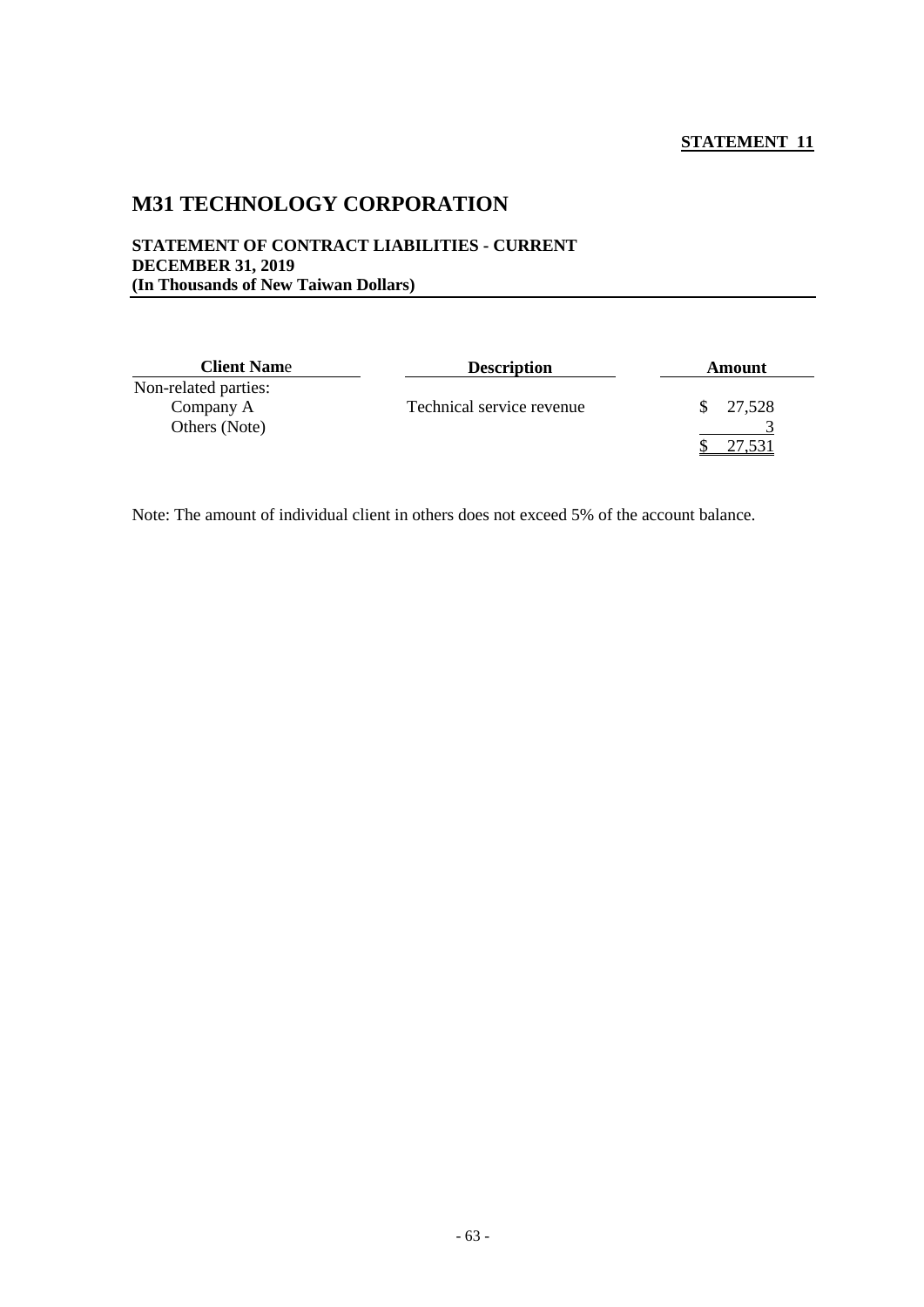# **M31 TECHNOLOGY CORPORATION**

#### **STATEMENT OF ACCOUNTS PAYABLES DECEMBER 31, 2019 (In Thousands of New Taiwan Dollars)**

| <b>Vendor Name</b>   | <b>Description</b>        | <b>Amount</b> |              |  |
|----------------------|---------------------------|---------------|--------------|--|
| Non-related parties: |                           |               |              |  |
| Company A            | Technical service expense | \$            | 470          |  |
| Company B            | Testing expense           |               | 306          |  |
| Company C            | Testing expense           |               | 269          |  |
| Company D            | Technical service expense |               | 241          |  |
| Company E            | Testing expense           |               | 196          |  |
| Company F            | Testing expense           |               | 139          |  |
| Company G            | Testing expense           |               | 130          |  |
| Others (Note)        |                           |               | 328          |  |
|                      |                           |               | <u>2,079</u> |  |

Note: The amount of individual client in others does not exceed 5% of the account balance.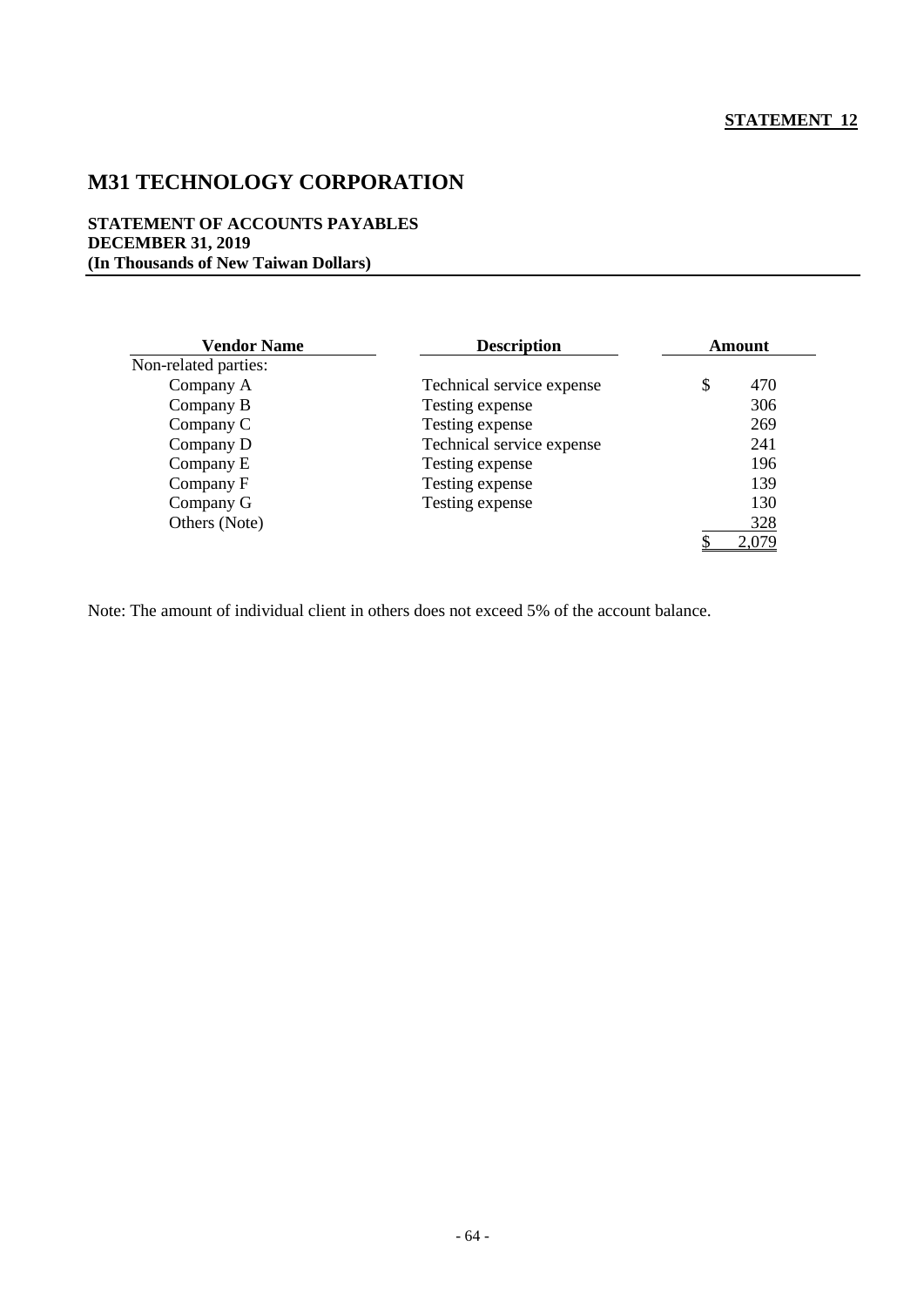# **M31 TECHNOLOGY CORPORATION**

#### **STATEMENT OF OTHER CURRENT LIABILITIES DECEMBER 31, 2019 (In Thousands of New Taiwan Dollars)**

| <b>Description</b><br><b>Item</b> |  | <b>Amount</b> |       |  |
|-----------------------------------|--|---------------|-------|--|
| Receipts under custody            |  |               |       |  |
| Tax withholding                   |  | S             | 3,815 |  |
| Health insurance                  |  |               | 826   |  |
| Labor pension                     |  |               | 647   |  |
| Labor insurance                   |  |               | 326   |  |
|                                   |  |               | 5,614 |  |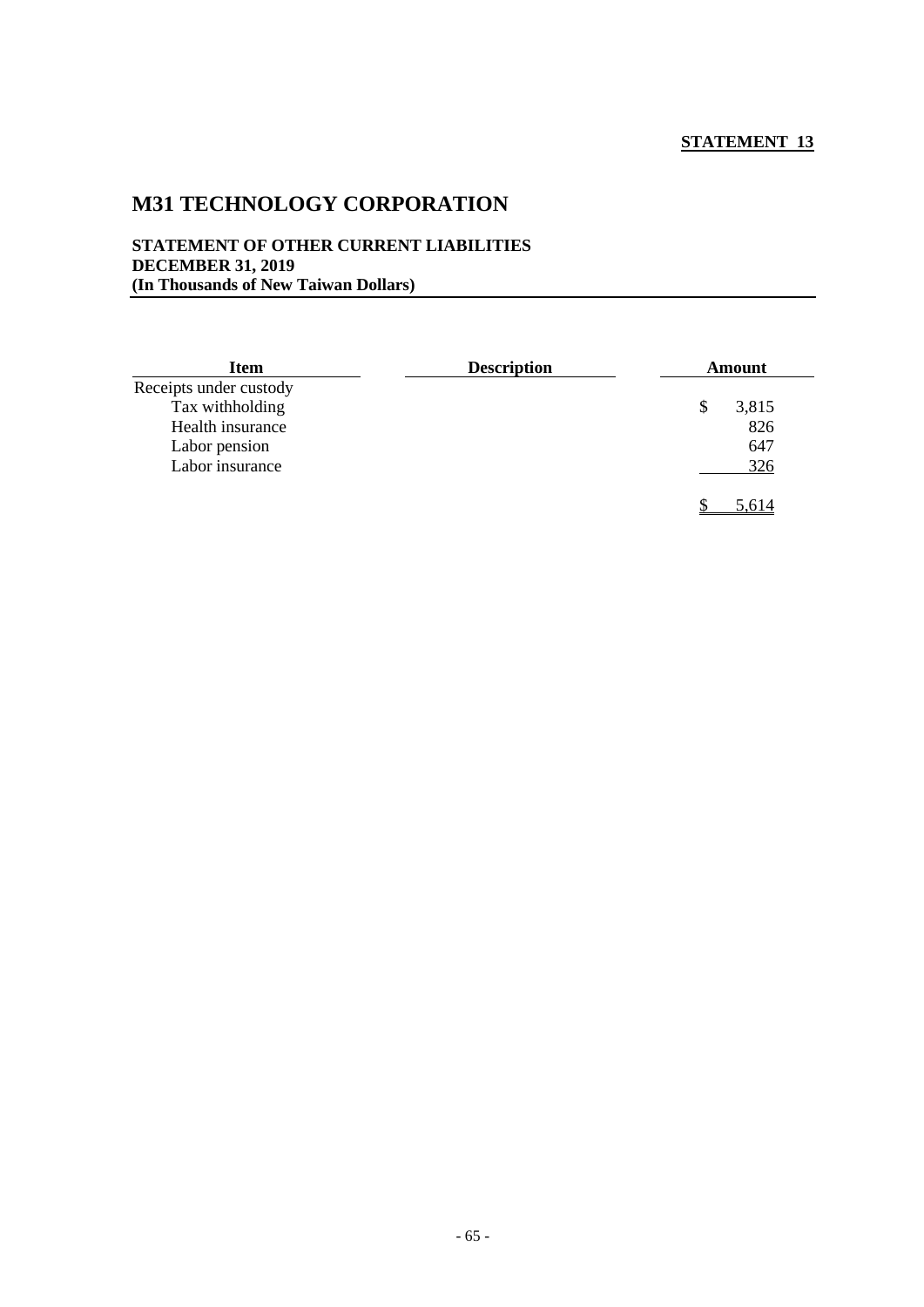# **M31 TECHNOLOGY CORPORATION**

**STATEMENT OF LEASE LIABILITIES DECEMBER 31, 2019 (In Thousands of New Taiwan Dollars, Unless Stated Otherwise)**

| <b>Item</b>      | <b>Description</b> | <b>Lease Term</b>          | <b>Discount Rate</b> | <b>Ending Balance</b> | <b>Note</b> |
|------------------|--------------------|----------------------------|----------------------|-----------------------|-------------|
| <b>Buildings</b> |                    |                            |                      |                       |             |
|                  | Office             | $108.04.01 \sim 110.03.31$ | 1.6%                 | 5,162                 | Note 1      |
|                  | Office             | $108.04.01 \sim 110.03.31$ | 1.6%                 | 1,734                 | Note 1      |
|                  | Office             | $108.11.01 \sim 110.03.31$ | 1.6%                 | 2,689                 | Note 1      |
|                  |                    |                            |                      | 9,585                 |             |

Note1: The amount classified as lease liability- current and lease liability- non-current are \$7,652 thousand and \$1,933 thousand, respectively.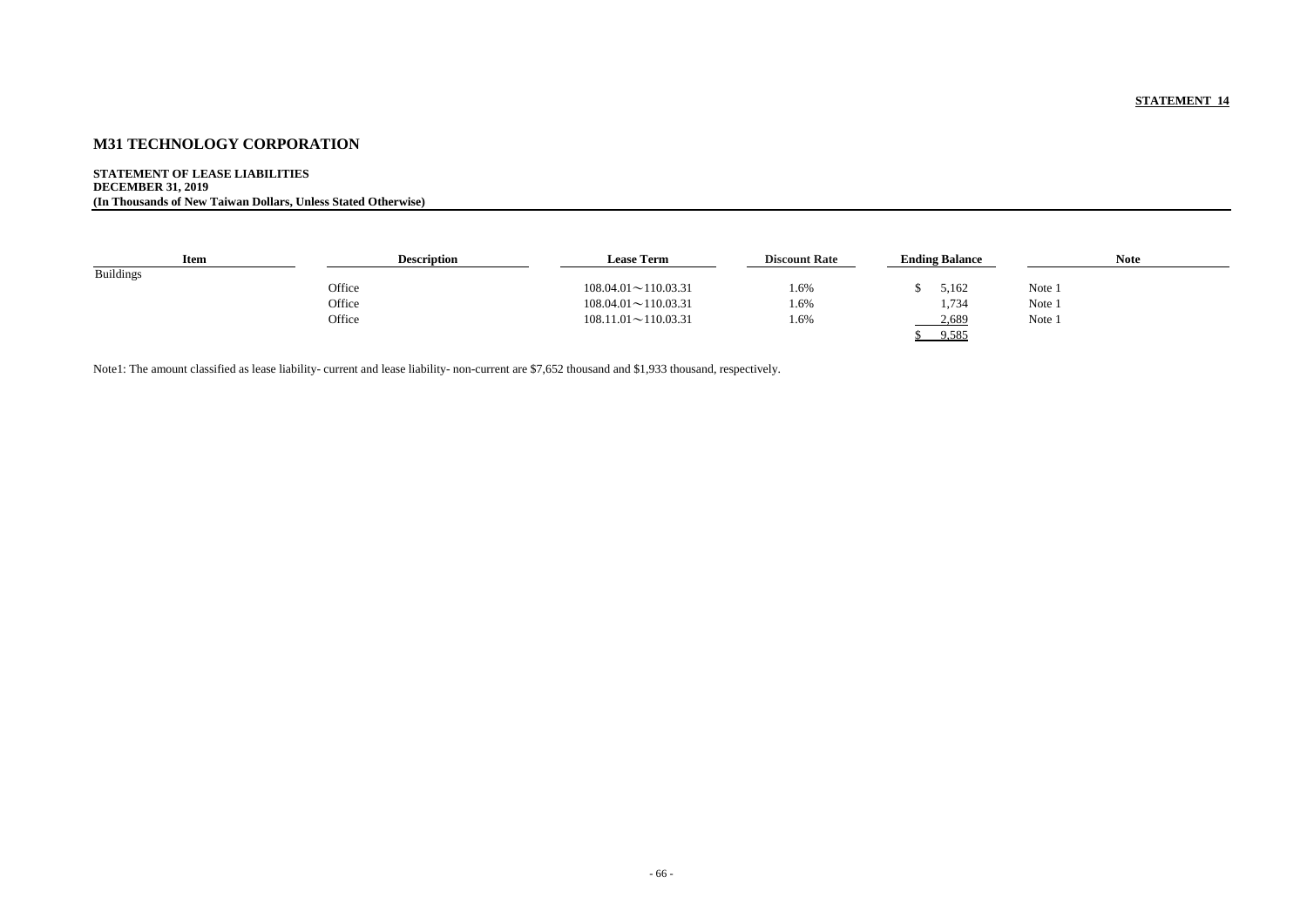# **M31 TECHNOLOGY CORPORATION**

#### **STATEMENT OF NET REVENUE FOR THE YEARS ENDED DECEMBER 31, 2019 (In Thousands of New Taiwan Dollars)**

| <b>Item</b>     | <b>Description</b>        | Amount    |
|-----------------|---------------------------|-----------|
| Service revenue |                           |           |
|                 | Technical service revenue | \$785,968 |
|                 | Royalty revenue           | 81.436    |
|                 |                           | .404      |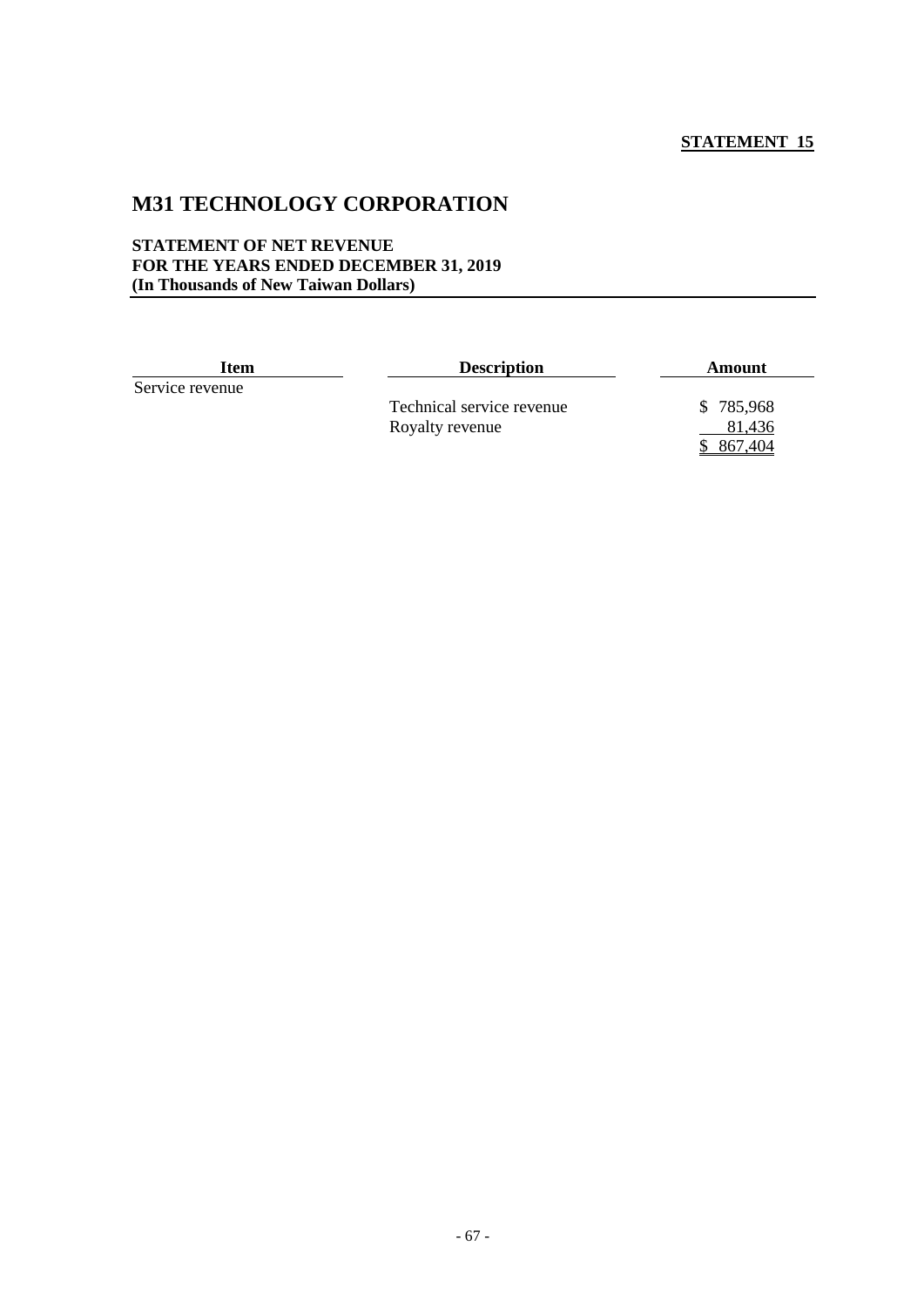# **M31 TECHNOLOGY CORPORATION**

### **STATEMENT OF OPERATING EXPENSES FOR THE YEARS ENDED DECEMBER 31, 2019 (In Thousands of New Taiwan Dollars)**

| <b>Item</b>                                       | <b>Selling and</b><br><b>Marketing</b><br><b>Expense</b> | <b>General and</b><br><b>Administrative</b><br><b>Expense</b> | <b>Research and</b><br><b>Development</b><br><b>Expense</b> |
|---------------------------------------------------|----------------------------------------------------------|---------------------------------------------------------------|-------------------------------------------------------------|
| Payroll and related expense<br>(includes pension) | \$<br>9,198                                              | \$<br>43,286                                                  | \$244,081                                                   |
| Depreciation                                      |                                                          | 14,011                                                        | 21,089                                                      |
| Software expense                                  |                                                          | 533                                                           | 51,002                                                      |
| Technical service expense                         | 25,803                                                   |                                                               |                                                             |
| Professional service expense                      |                                                          | 10,634                                                        | 13,183                                                      |
| Advertising expense                               | 4,188                                                    | 50                                                            |                                                             |
| Commission                                        | 3,777                                                    |                                                               |                                                             |
| Travel expenses                                   | 3,109                                                    | 1,589                                                         | 938                                                         |
| Others (Note)                                     | 1,701                                                    | 26,432                                                        | 34,599                                                      |
|                                                   | 47,776<br>\$                                             | 96,535<br>\$                                                  | 364,892<br>D.                                               |

Note: The amount of each item in others does not exceed 5% of the account balance.